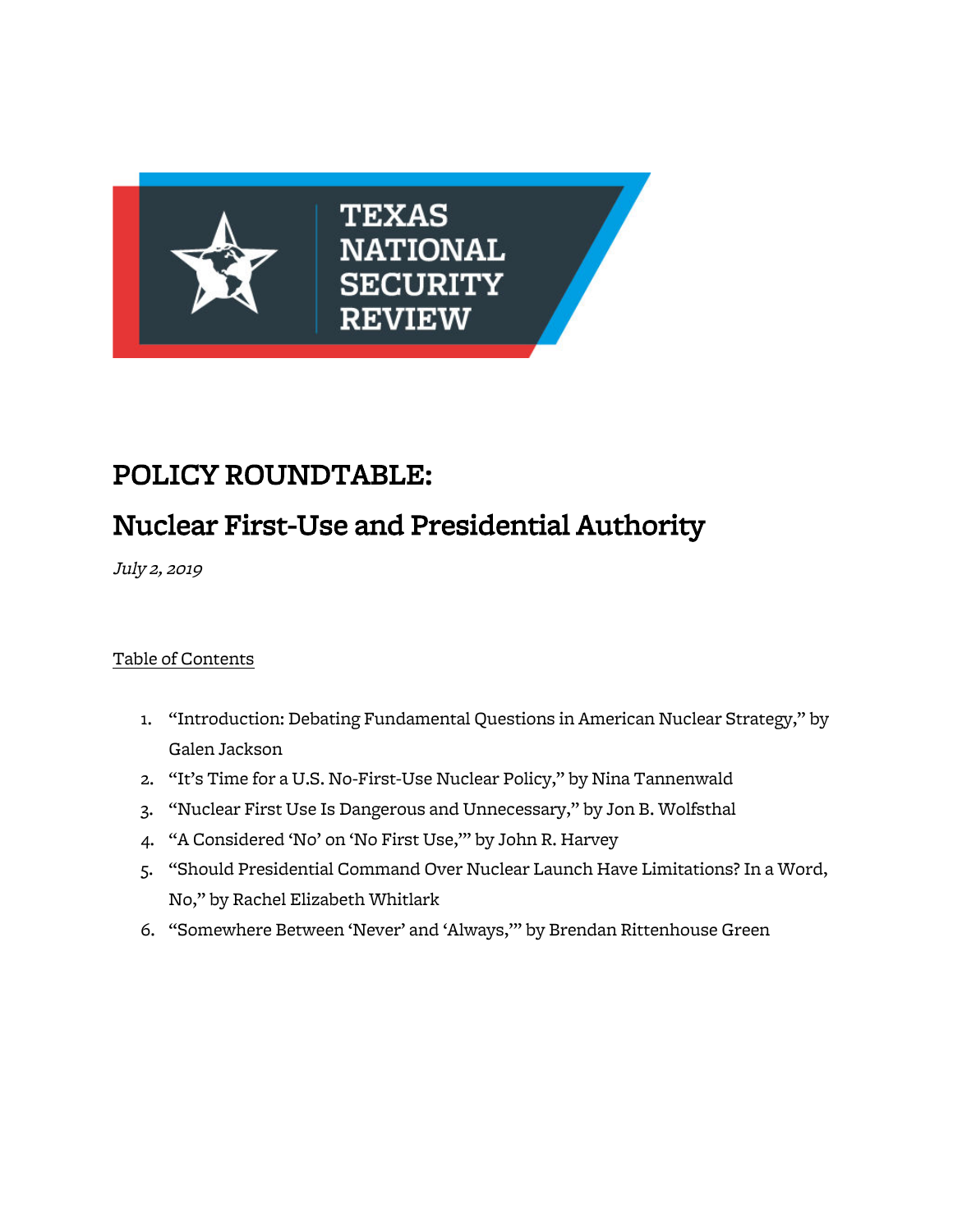# 1. Debating Fundamental Questions in American Nuclear Strategy

#### Galen Jackson

Nuclear weapons, and the threat they pose to the world, have reemerged in recent years as a major focus among international security analysts. The election of President Donald Trump, and the attendant concerns many observers have about his judgment as commander-in-chief, only accelerated a preexisting trend toward renewed attention to nuclear security issues. Indeed, scholars and policymakers are now grappling with an array of challenges in this area: a quickening technological arms race, increasing competition among the great powers, and significant proliferation risks, to name just a few. Thus, it was rather unsurprising that during a recent debate among Democratic presidential hopefuls, three candidates rated topics relating to nuclear weapons as the single greatest geopolitical threat currently facing the United States. $^{\rm 1}$ 

Given this threat environment and the heightened attention being paid to nuclear weapons in American political discourse, it is important for experts to consider carefully the fundamental aspects of U.S. nuclear strategy, which is the goal of this roundtable. The two questions addressed here — whether the United States should adopt a policy of no-first-use (NFU) of nuclear weapons, and whether the president should continue to have sole authority to order the use of the American nuclear arsenal — have been particularly prominent in recent debates in this area. The five contributors — Nina Tannenwald, Jon Wolfsthal, John Harvey, Rachel Whitlark, and Brendan Green — all offer important insights

 <sup>1</sup> Sigal Samuel, "The Biggest Threat Facing the US, According to the First Democratic Debate," Vox, June 27, 2019, https://www.vox.com/future-perfect/2019/6/27/18760741/democratic-presidential-debate-2020-biggestthreat. Trump, for his part, has made similar comments. During his run for the presidency in 2016, he said, "Biggest problem, to me, in the world, is nuclear, and proliferation." He added, "When people talk global warming, I say the global warming that we have to be careful of is the nuclear global warming. Single biggest problem that the world has." See, "Transcript: Donald Trump Expounds on His Foreign Policy Views," New York Times, March 26, 2016, https://www.nytimes.com/2016/03/27/us/politics/donald-trump-transcript.html.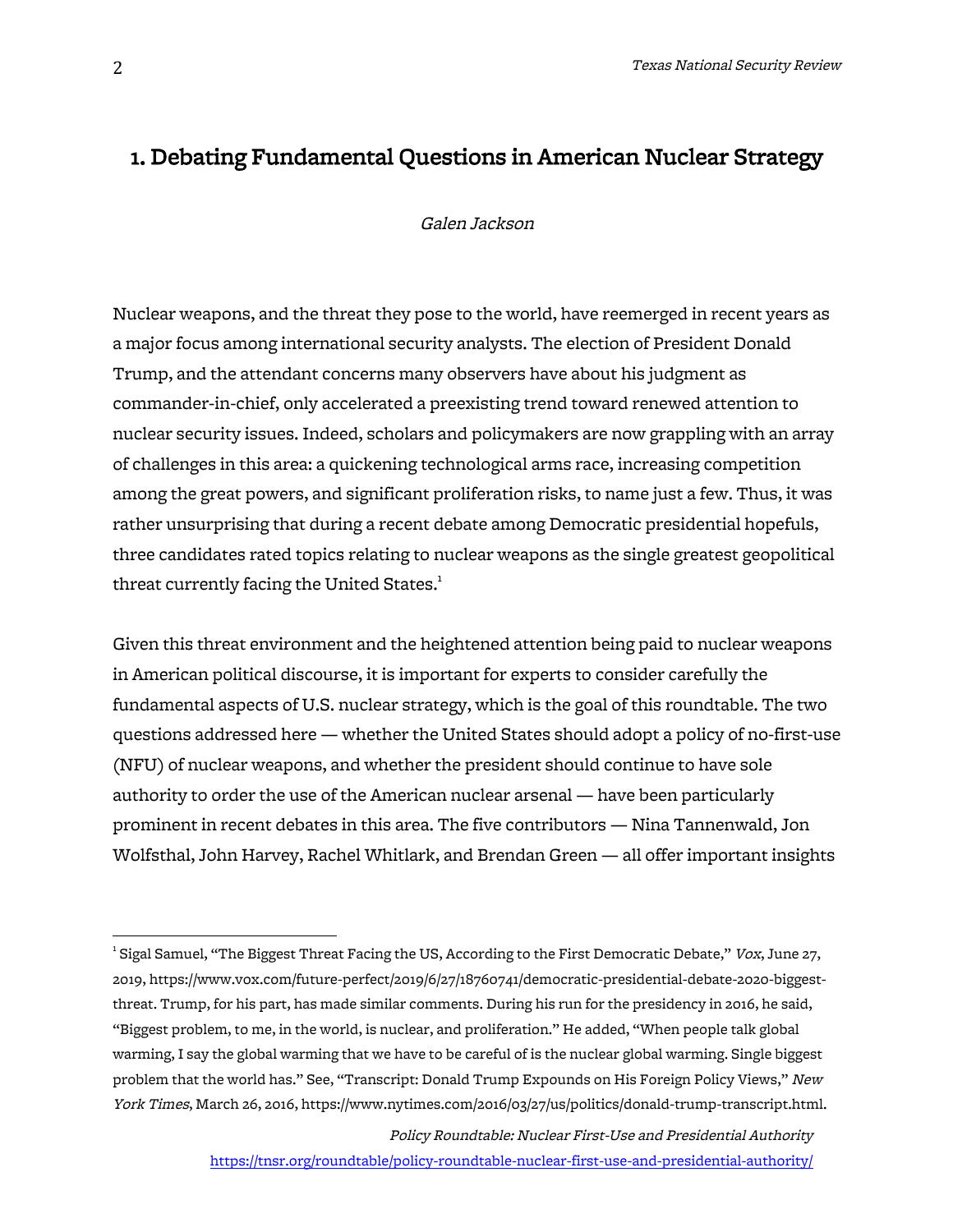and a range of perspectives that shed light on topics that are enormously important to international security.

### The NFU Debate

Tannenwald and Wolfsthal each believe strongly that the United States should adopt a policy of no-first-use. Washington's reliance on the threat to use nuclear weapons first, they write respectively, is an "outdated legacy of the Cold War" and reflects an "anachronistic understanding of how nuclear strategy may have worked in the past." The United States, Tannenwald writes, is now pursuing "highly dangerous deterrence policies." The chance of nuclear weapons being used today, Wolfsthal agrees, has become "alarmingly high." U.S. adoption of NFU, they believe, would mitigate these dangers in important ways.

What is the logic underpinning this argument? For Tannenwald and Wolfsthal, the main risks of a first-use policy have to do with increasing the likelihood of accidents and miscalculation and, relatedly, undermining crisis stability.<sup>2</sup> In a nuclear standoff where a premium is placed on striking first, for example, there is a danger that those involved would feel they have no choice but to preempt.<sup>3</sup> This problem may be exacerbated, Tannenwald points out, in an age where counterforce technology is developing at a dizzying pace, strategies for using conventional and nuclear weapons are not easily distinguishable, and the adoption of certain postures may have lowered the threshold for nuclear use.<sup>4</sup> And, she adds, the evidence since the end of the Cold War does not support the view that threatening first use has actually enhanced deterrence.

 $2$  On nuclear safety and accidents, see Scott D. Sagan, *The Limits of Safety: Organizations, Accidents, and* Nuclear Weapons (Princeton, NJ: Princeton University Press, 1995); Eric Schlosser, Command and Control: Nuclear Weapons, the Damascus Accident, and the Illusion of Safety (New York: Penguin, 2014).

 $^3$  This is what Thomas Schelling referred to as "the dynamics of mutual alarm." See Thomas C. Schelling,  $Arms$ and Influence (New Haven, CT: Yale University Press, 1966), 221.

<sup>4</sup> On emerging developments in counterforce technology, see for example Keir A. Lieber and Daryl G. Press, "The New Era of Counterforce: Technological Change and the Future of Nuclear Deterrence," International Security 41, no. 4 (Spring 2017): 9-49, https://doi.org/10.1162/ISEC\_a\_00273. On escalation dynamics in this area, see Barry R. Posen, Inadvertent Escalation: Conventional War and Nuclear Risks (Ithaca, NY: Cornell University Press, 1991). On nuclear postures, see Vipin Narang, Nuclear Strategy in the Modern Era: Regional Powers and International Conflict (Princeton, NJ: Princeton University Press, 2014).

Policy Roundtable: Nuclear First-Use and Presidential Authority https://tnsr.org/roundtable/policy-roundtable-nuclear-first-use-and-presidential-authority/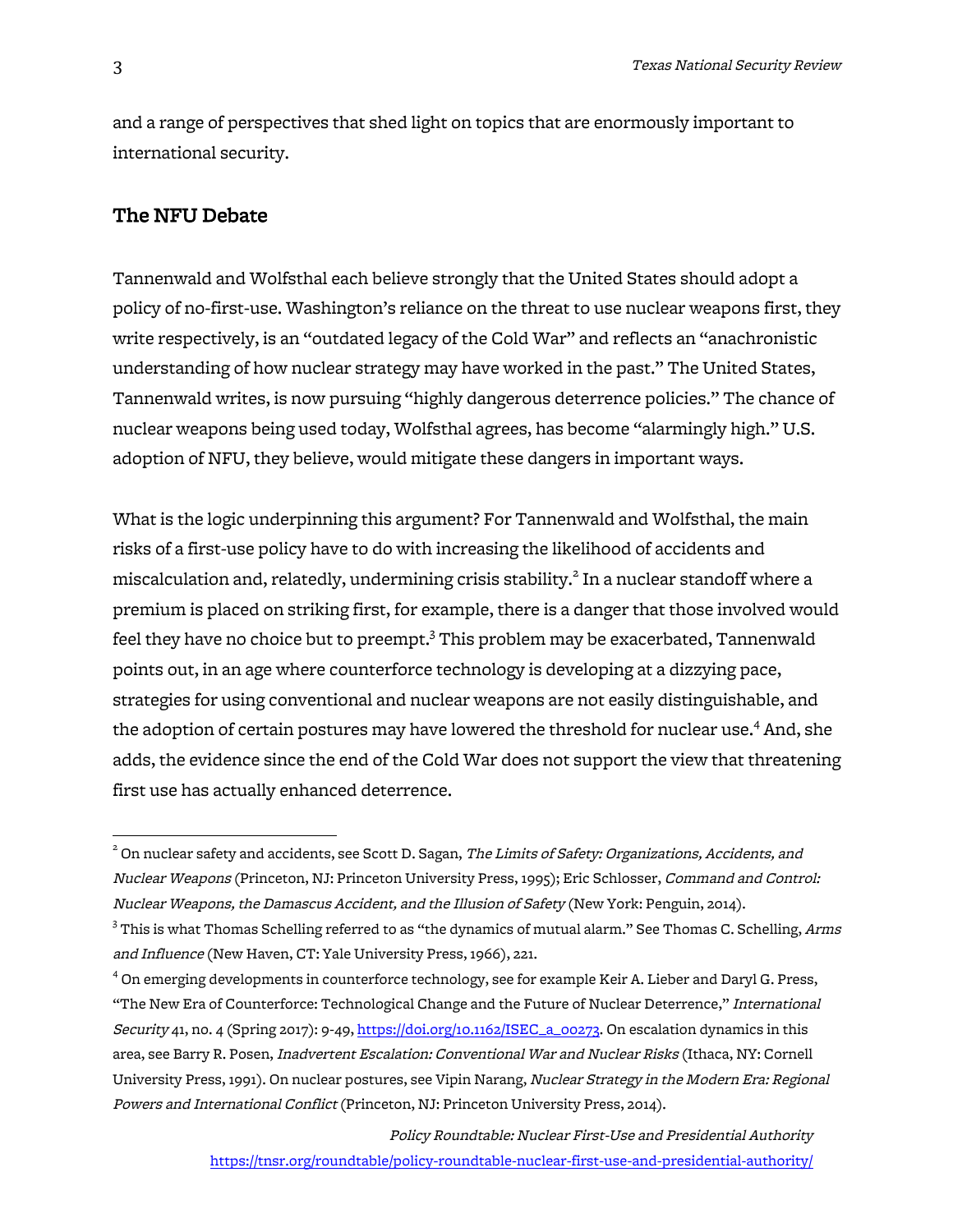Tannenwald and Wolfsthal, moreover, do not see major risks involved in adopting NFU as official policy because of the United States' conventional preponderance. Whereas threatening to uphold extended deterrence commitments with nuclear weapons, they argue, is not at all credible, doing so with conventional forces is.<sup>5</sup> It is for this reason, Wolfsthal believes, that the United States could safely adopt NFU without compromising its nonproliferation objectives. To be sure, he writes, any change to American policy in this area should be done in consultation with Washington's allies, but U.S. conventional superiority allows the United States to abandon its existing posture without putting its friends in jeopardy. Indeed, the two authors emphasize, American strategists have every incentive to try to shift competition to the conventional plane.<sup>6</sup>

With this in mind, Tannenwald and Wolfsthal favor making operational changes to the U.S. nuclear posture, such as de-mating and de-alerting forces, that would make the adoption of an NFU policy credible to states like China and Russia. Otherwise, Tannenwald points out, NFU could simply be dismissed as "cheap talk." Such changes, according to Wolfsthal, would also lessen the chances of unintended or accidental use. Finally, Tannenwald writes, adopting this sort of policy would strengthen the so-called "nuclear taboo," a concept she has probably explored more thoroughly than anyone else and that she believes is currently in danger of being eroded.<sup>7</sup>

Harvey, however, views things very differently. Supporters of NFU, he believes, are no doubt "[w]ell-meaning" and concerned with exhibiting "moral leadership," but they underestimate the risks that such a policy would run. It is for this reason, he claims, that

 <sup>5</sup> On extended deterrence dilemmas, see for example Schelling, Arms and Influence.

 $^6$  This, in fact, is one reason why the United States tends to resist nuclear proliferation. On this point, see for example, Francis J. Gavin, Nuclear Statecraft: History and Strategy in America's Atomic Age (Ithaca, NY: Cornell University Press, 2012), 27.

 $^7$  Nina Tannenwald, "The Vanishing Nuclear Taboo? How Disarmament Fell Apart," Foreign Affairs 97, no. 6 (November/December 2018): 16–24, https://www.foreignaffairs.com/articles/world/2018-10-15/vanishingnuclear-taboo; Nina Tannenwald, "The Nuclear Taboo: The United States and the Normative Basis of Nuclear Non-Use," International Organization 53, no. 3 (Summer 1999): 433–68, https://www.jstor.org/stable/2601286; Nina Tannenwald, "Stigmatizing the Bomb: Origins of the Nuclear Taboo," International Security 29, no. 4 (Spring 2005): 5-49, https://www.jstor.org/stable/4137496.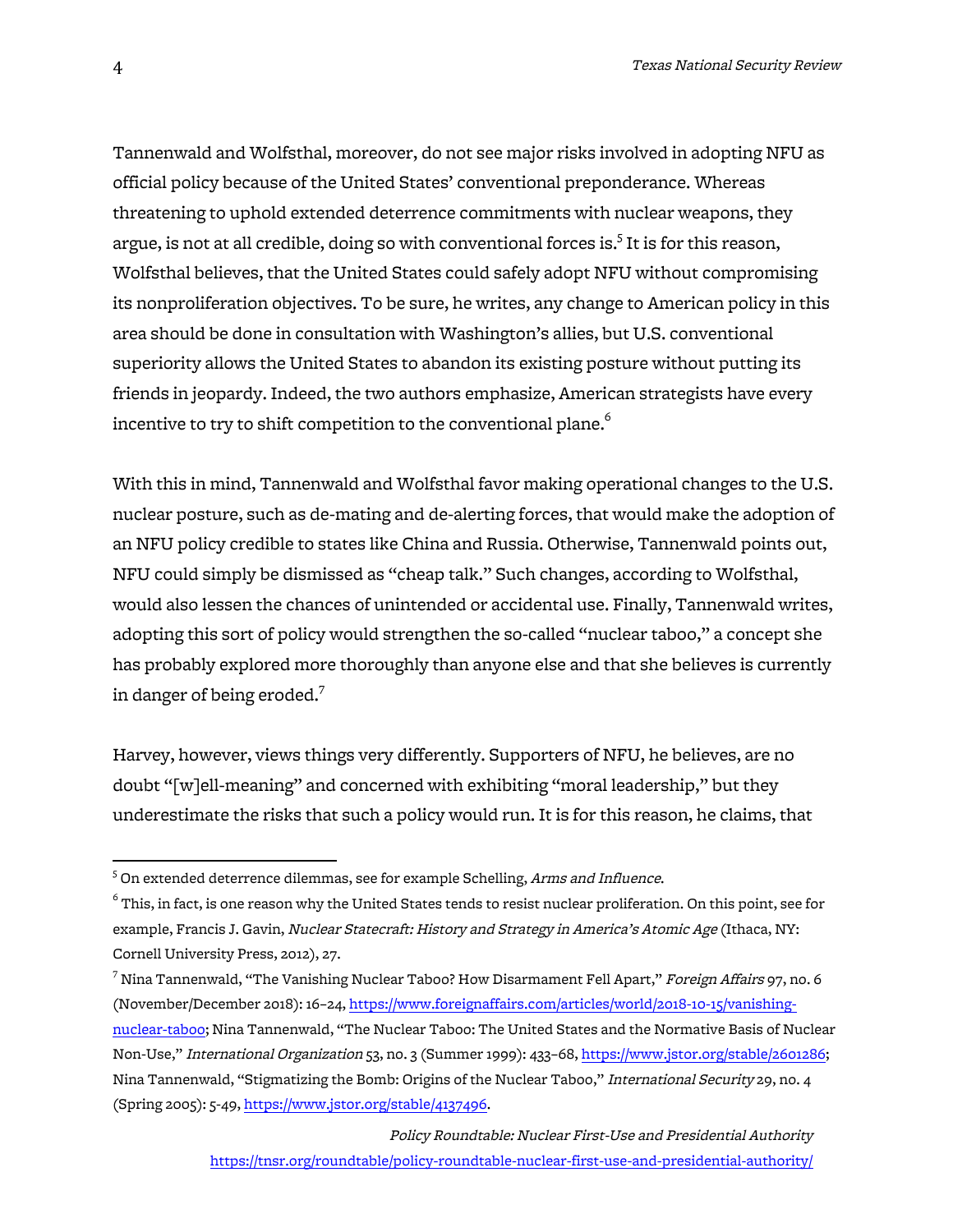U.S. presidents have repeatedly decided not to alter American policy in this area. Specifically, Harvey writes, there are three problems with an NFU policy. First, it could weaken deterrence. "Would North Korea," he asks, "be more willing to contemplate [biological and chemical weapons attacks on the United States and South Korea] if it thought it was immune to a U.S. nuclear response?" Overcoming the second problem, which has to do with the difficulty of maintaining extended deterrence commitments to countries like Japan and South Korea without being able to threaten a nuclear response, might be even more challenging.<sup>8</sup> And relatedly, Harvey is far less sanguine than Tannenwald and Wolfsthal about the potential proliferation risks that NFU raises. Some U.S. allies, he observes, are "latent" nuclear powers that could try to develop independent arsenals relatively quickly if they perceived that Washington was weakening its security guarantees to them.9

The supposed benefits of NFU are, moreover, overstated in Harvey's view. The claim sometimes made by supporters of the policy that it would lead to a less prominent role for nuclear weapons in the international system by convincing other nuclear states to follow Washington's lead, he writes, is largely unfounded, especially because of American conventional power. "Indeed," he observes, "several nuclear adversaries have acquired, or are currently seeking, nuclear weapons precisely to offset superior U.S. conventional capabilities." Nor, he writes, is there any reason to think that NFU would prevent adversaries from launching nuclear weapons against the United States due to miscalculation. In short, "Those who support no-first-use as a way to advance U.S. security must explain what has changed for the better in the international security environment since 2010 that would cause this president, or this Congress, to reverse earlier presidential decisions rejecting it."

 $^{\rm 8}$  The problem would especially acute in cases where a conventional response might not be feasible. This was the situation that existed with respect to Europe during the Cold War, particularly during the Berlin crises that occurred between 1958 and 1962. As President John Kennedy said at one point, "I suppose if we get involved in a war in Europe we will have no choice but to use nuclear weapons." See John C. Ausland, "A Nuclear War to Keep Berlin Open?" International Herald Tribune, June 19, 1991. A crisis over Taiwan today might generate a similar set of dynamics.

 $9$  Such a development would by no means be unprecedented. For example, see Rebecca K.C. Hersman and Robert Peters, "Nuclear U-Turns: Learning from South Korean and Taiwanese Rollback," Nonproliferation Review 13, no. 3 (November 2006): 539–53, https://doi.org/10.1080/10736700601071629.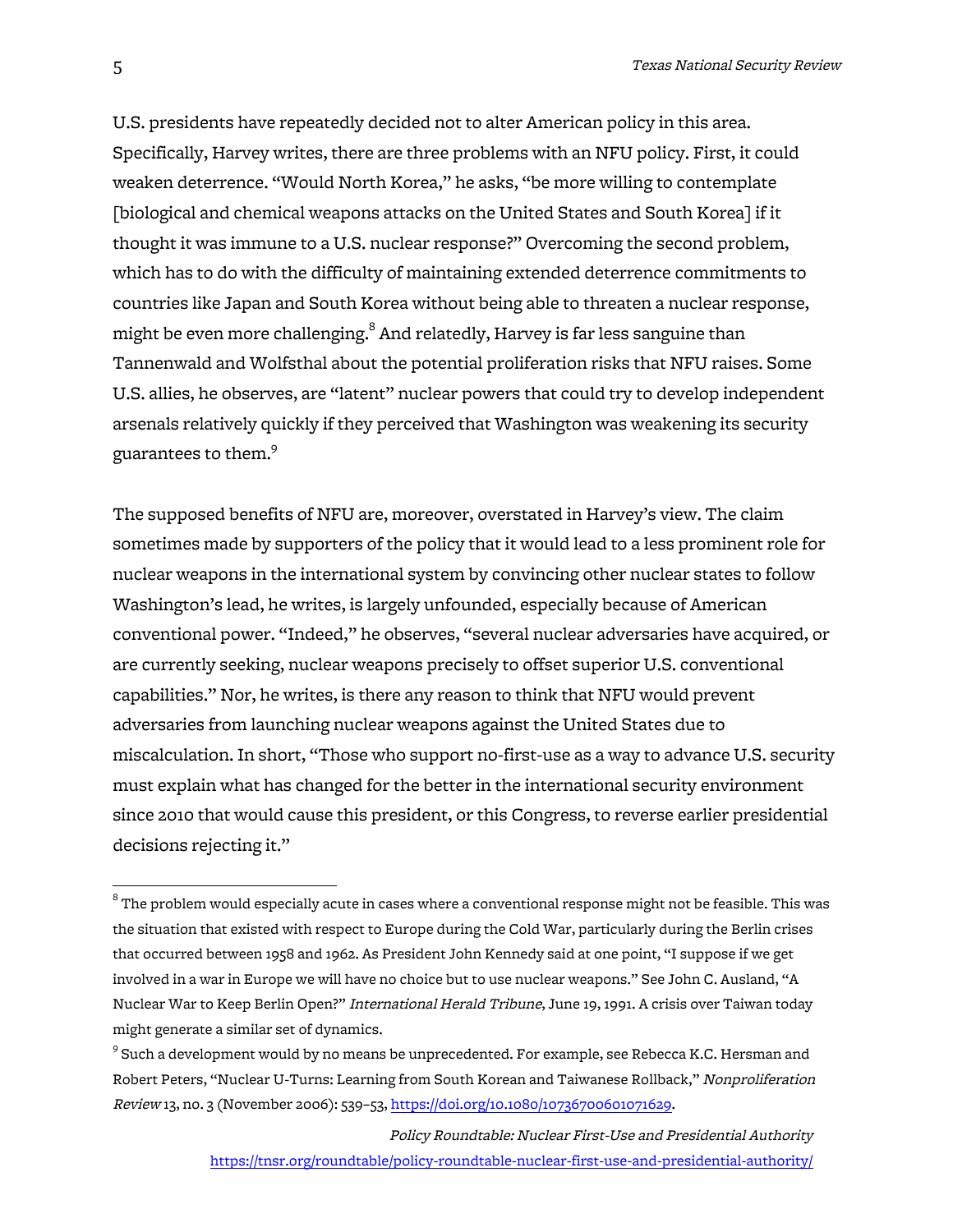### The Question of Sole Presidential Authority

Another major question that has received increased attention since Trump's election is whether the president should continue to have sole authority to order the use of nuclear weapons. For Green and Whitlark, the advantages of giving the president this power clearly outweigh the disadvantages. In addition, they both believe that the system already includes a number of checks to help ensure that nuclear weapons are not employed unjustifiably.

Both Green and Whitlark point out that it was primarily Trump's election that has led to an array of proposals for multiple authorization. A number of ideas have been proposed, including involving the Supreme Court, certain members of Congress, or other members of the executive branch like the attorney general and secretary of defense. None of these, they believe, would be a good idea.

To put it succinctly, both authors believe that instituting a system of multiple authorization would tilt American nuclear posture too far toward "never" in the "always/never" divide. "The central paradox of the Cold War," Whitlark writes, "was that, in order to prevent nuclear use, America had to be prepared to use nuclear weapons." With that in mind, involving more veto players in the process, both she and Green argue, would dangerously jeopardize deterrence. Adopting multiple authorization, they say, would slow down the decision-making process and could compromise the secrecy of nuclear operations. This, Green writes, could be especially costly given existing technological trends that have made counterforce strikes more feasible, as well as the uncovering of new evidence that suggests that inefficient command systems had important consequences during the Cold War.<sup>10</sup> Moreover, Whitlark asserts, introducing new layers of authorization could undermine American extended deterrence commitments and, in turn, exacerbate proliferation risks. If this were not enough, in Green's view, new checks are not likely to be effective in any case.

 $^{\rm10}$  Green, it is worth noting, has done remarkable work in this area. For example, see Austin Long and Brendan Rittenhouse Green, "Stalking the Secure Second Strike: Intelligence, Counterforce, and Nuclear Strategy," Journal of Strategic Studies 38, no. 1-2 (2015): 38–73, https://doi.org/10.1080/01402390.2014.958150; Brendan Rittenhouse Green and Austin Long, "The MAD Who Wasn't There: Soviet Reactions to the Late Cold War Nuclear Balance," Security Studies 26, no. 4 (2017): 606–41, https://doi.org/10.1080/09636412.2017.1331639.

Policy Roundtable: Nuclear First-Use and Presidential Authority https://tnsr.org/roundtable/policy-roundtable-nuclear-first-use-and-presidential-authority/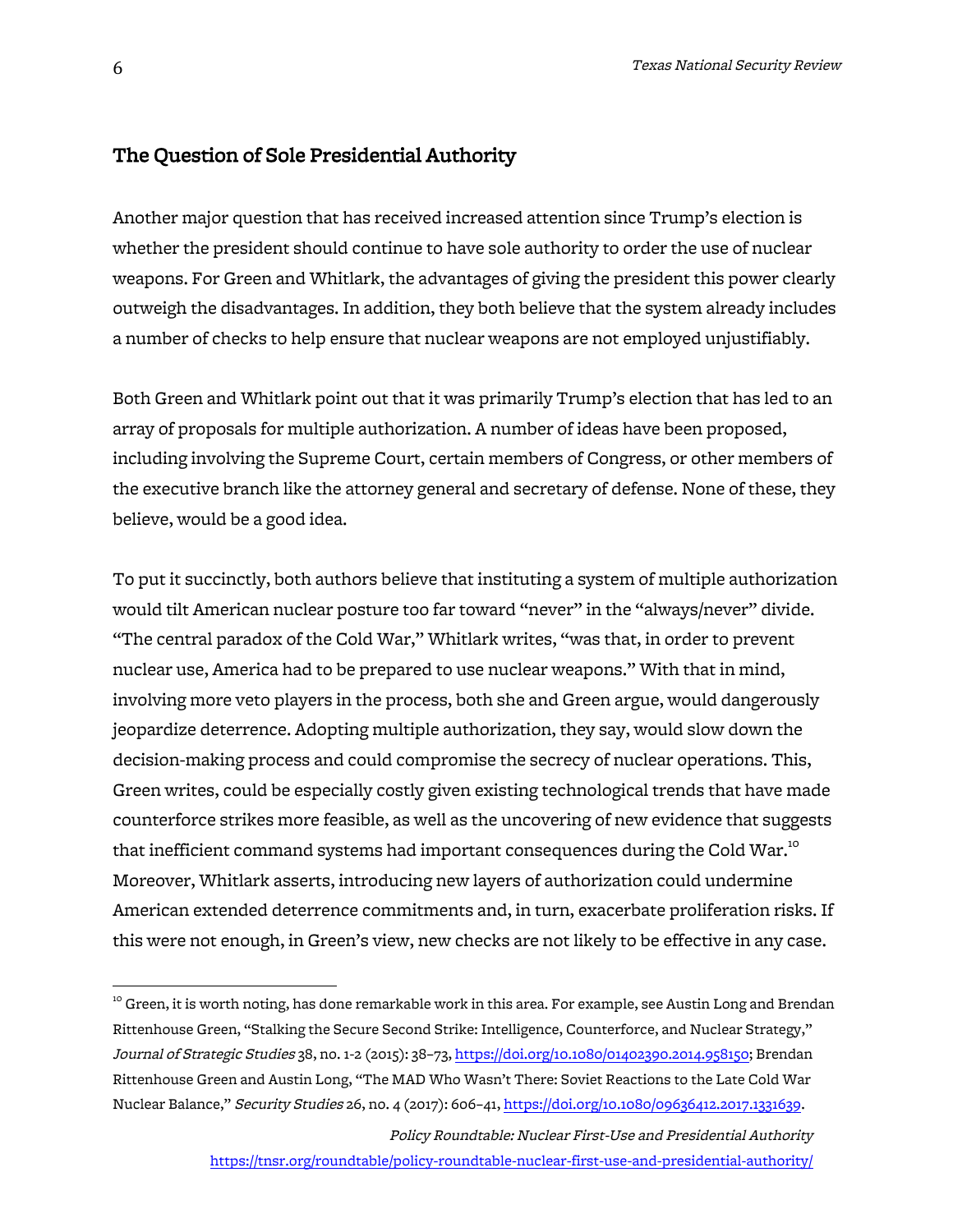President Dwight Eisenhower, he points out, found ways to circumvent a number of constraints that Congress had imposed in this area.<sup>11</sup>

Several procedural checks, both authors also point out, already exist. Military commanders and presidential advisers have a role to play in the system as it is currently structured. The 25th amendment, moreover, serves a useful purpose in this regard. Some reforms might be in order —for example, Whitlark mentions making sure presidents are better educated about nuclear issues and involving Congress more fully in oversight and spending decisions relating to the nuclear arsenal — but adopting a multiple authorization approach simply goes too far.<sup>12</sup>

In addition, both authors, especially Green, are disturbed by the domestic and constitutional questions that moving to a multiple authorization system would raise. Policy should not be formulated because of the personal tendencies of a single president, and the potential consequences at home should not be underestimated, they agree. A move of this type, Green writes, would be viewed as "highly partisan" and, consequently, would probably "worsen political polarization." The president, in fact, is "optimally situated to provide domestic legitimacy to nuclear decision-making" given that the office is accountable to a national constituency. In short, the title of Whitlark's piece nicely captures these two authors' positions: "Should Presidential Command Over Nuclear Launch Have Limitations? In a Word, No."

#### **Conclusion**

Nuclear weapons pose an enormous danger to international security. Many signs suggest that they could play an increasingly important role in world politics, particularly as great power competition returns to the fore. The questions of NFU and presidential command authority are, in this sense, among the most important topics for scholars and policymakers

 $^{\rm n}$  For the seminal work related to this issue, see Marc Trachtenberg, A Constructed Peace: The Making of the European Settlement, 1945-1963 (Princeton, NJ: Princeton University Press, 1999), 146–200.

 $12$  Whitlark has addressed the role of leaders in nuclear decision-making in her other work. See Rachel Elizabeth Whitlark, "Nuclear Beliefs: A Leader-Focused Theory of Counter-Proliferation," Security Studies 26, no. 4 (2017): 545–74, https://doi.org/10.1080/09636412.2017.1331628.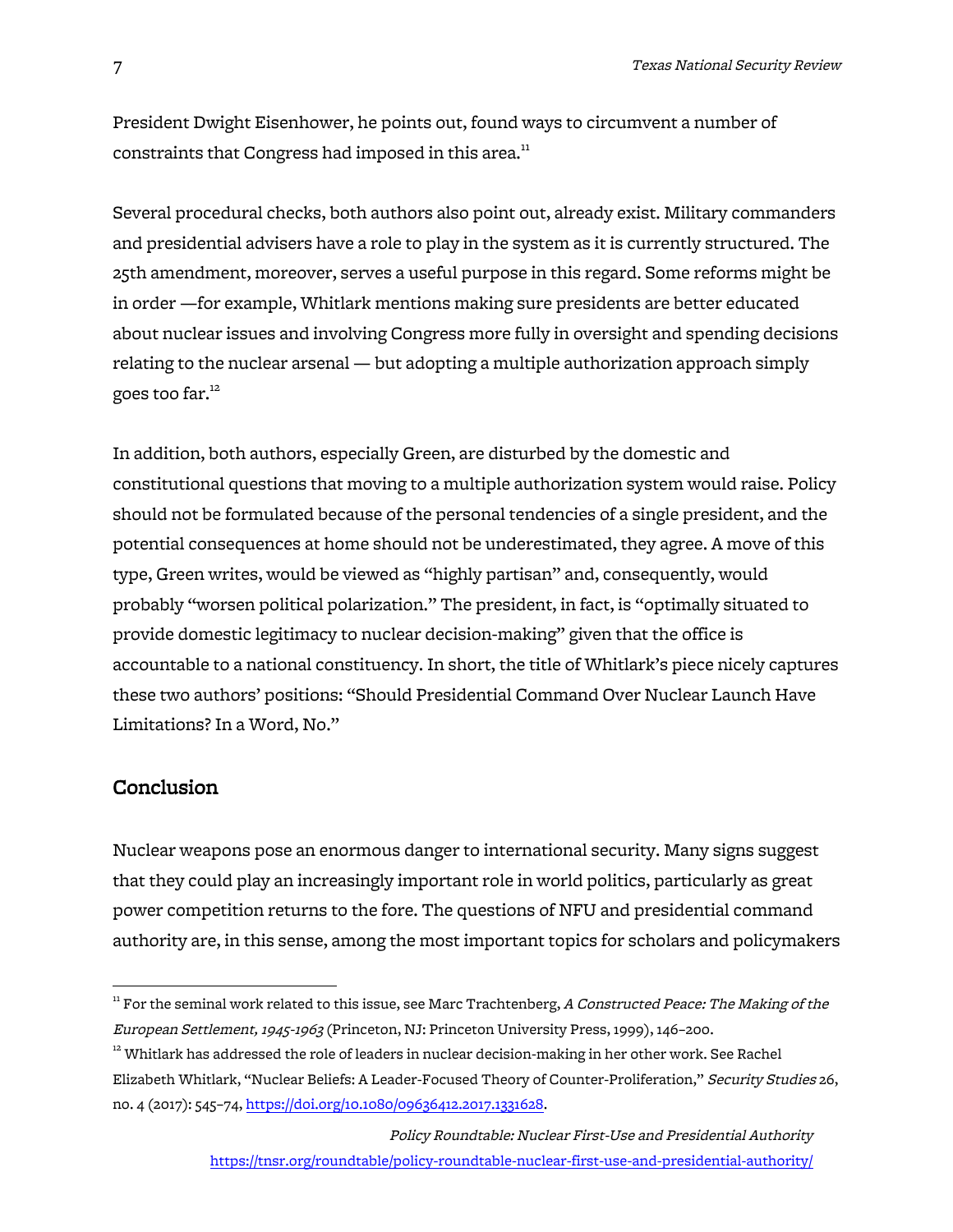alike to debate. It is therefore a very good thing to have experts of the caliber of Nina Tannenwald, Jon Wolfsthal, John Harvey, Rachel Whitlark, and Brendan Green debating these issues with each other.

Galen Jackson is an assistant professor of political science at Williams College where he teaches courses in international security, nuclear security, American foreign policy, the Middle East in international politics, and international relations theory. His work has been published in Security Studies, International Security, and the Journal of Cold War Studies. He is currently working on a project that examines the superpower diplomacy of the Arab-Israeli conflict between the June 1967 war and the 1979 Egyptian-Israeli peace treaty. He received his Ph.D. in political science from UCLA in 2016 and became an associate editor at TNSR in 2018.



# 2. It's Time for a U.S. No-First-Use Nuclear Policy

Nina Tannenwald

Beginning in the early days of the Cold War, the United States has relied on the threat to use nuclear weapons first as a way to deter both nuclear and non-nuclear attacks. Yet, the world has changed significantly since then. In the contemporary era, the dangers and risks of a first-strike policy outweigh the hoped-for deterrence benefits. The United States should join China and India in adopting a declared no-first-use policy and should encourage the other nuclear-armed states to do likewise. A no-first-use policy means that the United States would pledge to use nuclear weapons only in retaliation for a nuclear attack. The sole purpose of U.S. nuclear weapons would then be to deter — and, if necessary, respond to the use of nuclear weapons against the United States and its allies and partners. To be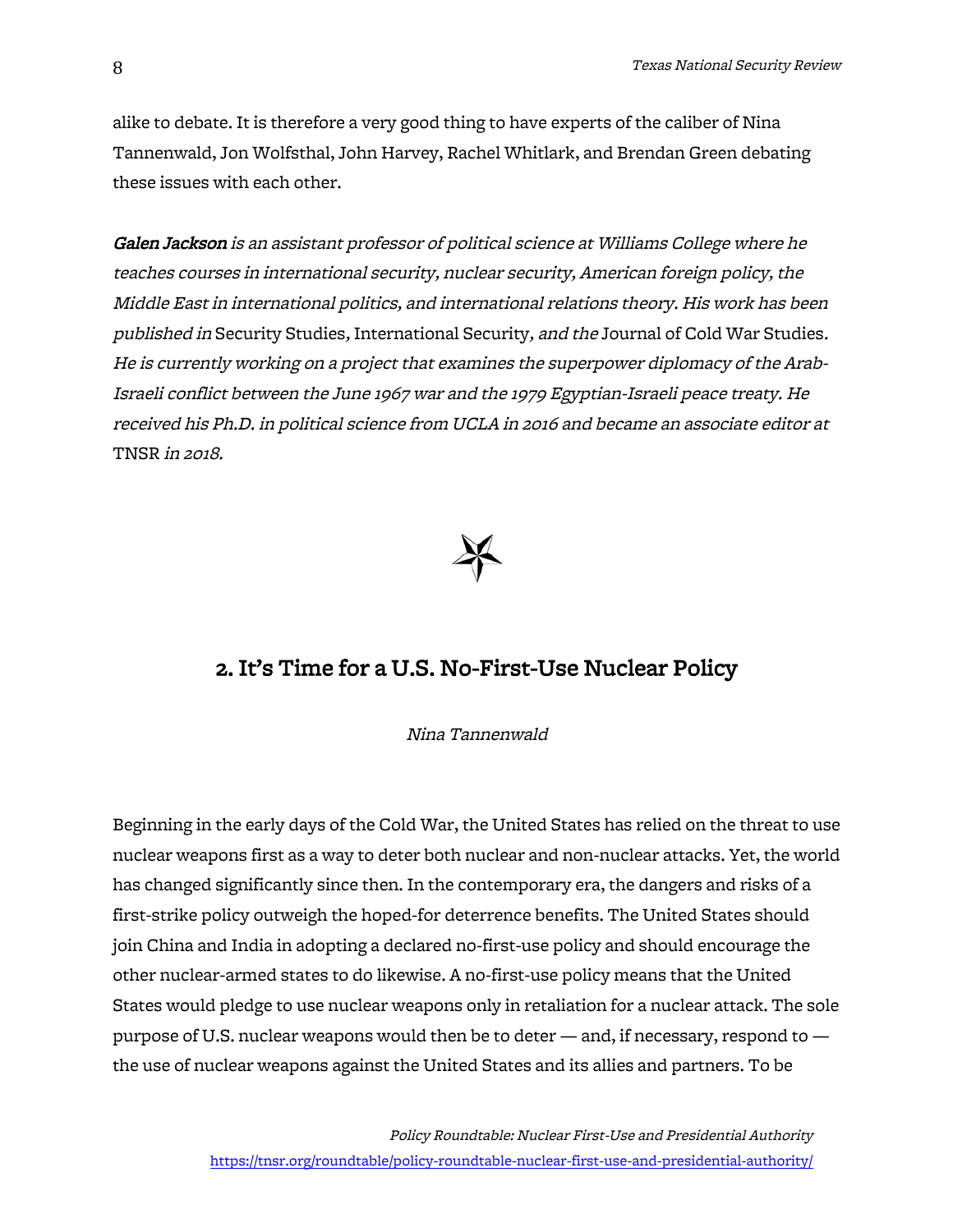credible, this declaratory pledge would need to be reflected in a retaliatory-strike-only nuclear force posture.

The most important goal for the United States today should be to prevent the use of nuclear weapons. Since the United States dropped atomic bombs on Hiroshima and Nagasaki in 1945 — the only use of nuclear weapons in warfare — it has established a nearly 74-year tradition of not using nuclear weapons. This tradition is the single most important fact of the nuclear age. Today, the risks of nuclear war are increasing. Heightened geopolitical tensions, a more complex calculus of deterrence in a multipolar nuclear world, renewed reliance on nuclear weapons, technological arms races in nuclear and non-nuclear systems, the collapse of arms control, and the return of nuclear brinkmanship have all resulted in highly dangerous deterrence policies that, through miscalculation or accident, could plunge the United States into a nuclear war with North Korea, Russia, or China. The nuclear-armed states urgently need to step back from this dangerous situation by adopting a no-first-use policy that would significantly reduce the risk of nuclear war.

#### International Relations Theory and No First Use

Several theoretical approaches in international relations help to illuminate why states choose to adopt a first-use versus a no-first-use (NFU) policy. A realist approach, which emphasizes the central role of material capabilities, would generally be skeptical of no-firstuse pledges, which it would view as "cheap talk" and unenforceable. States that have made such pledges could still launch a nuclear weapon first in a conflict. Thus, NATO leaders and other observers expressed considerable skepticism during the final years of the Cold War that Russia's declaration of a NFU policy in 1982 had any real substance behind it.<sup>13</sup> Today, while India has made an NFU pledge, analysts debate how constraining it really is. In turn, Indian Prime Minister Narendra Modi is sometimes dismissive of China's NFU policy.<sup>14</sup>

<sup>&</sup>lt;sup>13</sup> Ankit Panda, "'No First Use' and Nuclear Weapons," Council on Foreign Relations, July 17, 2018, https://www.cfr.org/backgrounder/no-first-use-and-nuclear-weapons. In fact, there is some evidence that it was real and affected Soviet war planning. See Soviet Intentions, 1965-1985, (BDM Federal, Inc., 1995), chap. 3, 41–43, https://nsarchive2.gwu.edu/nukevault/ebb285/doc02\_I\_ch3.pdf.

<sup>&</sup>lt;sup>14</sup> Kumar Sundaram and M.V. Ramana, "India and the Policy of No First Use of Nuclear Weapons," *Journal for* Peace and Nuclear Disarmament 1, no. 1 (February 2018): 152–68, https://doi.org/10.1080/25751654.2018.1438737.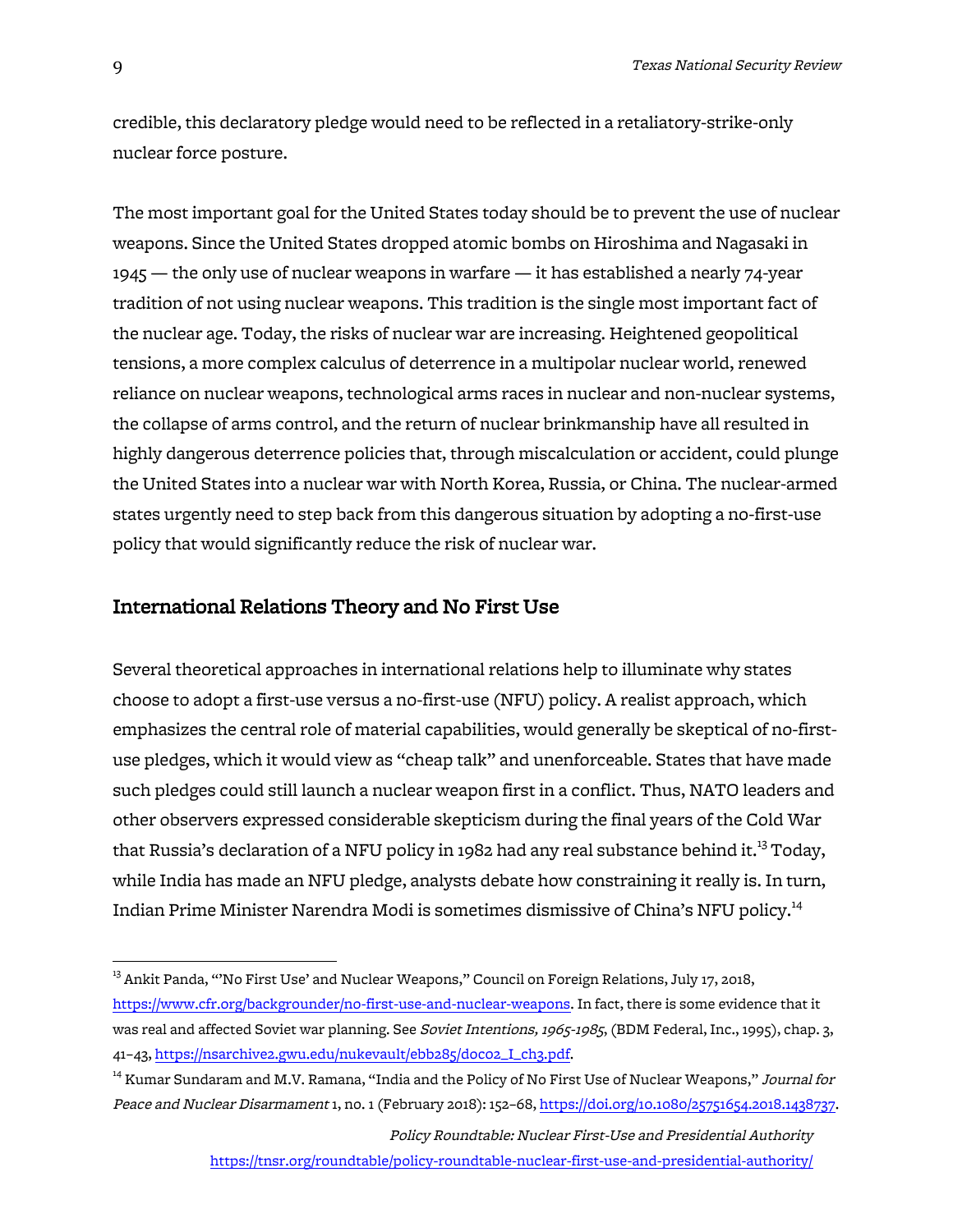But some states — India, China, and the Soviet Union for a period — have nevertheless pledged no-first-use and, in the cases of India and China, have attempted to make those pledges credible. What explains these choices? The empirical record suggests that a state's choice regarding a nuclear first use policy tends to be strongly influenced by asymmetries in the conventional military balance between nuclear-armed adversaries. Nuclear-armed states that face a conventionally superior military adversary will threaten to use nuclear weapons first because they depend more heavily on nuclear threats to defend themselves. In contrast, nuclear-armed states that possess overwhelming conventional superiority are more likely to declare an NFU policy because it privileges their conventional advantage on the battlefield and might help to keep the conflict non-nuclear.

Thus India, which possesses a much larger conventional military than Pakistan, declared an NFU policy in 1999, following its nuclear test in 1998. Pakistan, which relies heavily on its nuclear deterrent for its defense against India, has rejected Indian calls to adopt a no-firstuse pledge.<sup>15</sup> This logic also helps explain why, in 1993, Russia dropped its NFU pledge first made in 1982. After the collapse of the Soviet Union in 1989, as Russian conventional military forces deteriorated and the United States declined to reciprocate the NFU pledge, Russian leaders felt they had to rely more heavily on nuclear weapons.

Consistent with this logic, during the Cold War, the United States relied on a first-use threat to offset and counter the overwhelming conventional superiority of the Soviet conventional military threat in Europe. Today, the situation is reversed. The United States possesses overwhelming conventional superiority while Russia's conventional military has declined. Because U.S. conventional military power now vastly exceeds that of its largest adversaries, Russia and China, many argue that America's first-use policy is now unnecessary to deter conventional threats.<sup>16</sup>

<sup>&</sup>lt;sup>15</sup> Sadia Tasleem, "Pakistan's Nuclear Use Doctrine," Carnegie Endowment for International Peace, June 30, 2016, https://carnegieendowment.org/2016/06/30/pakistan-s-nuclear-use-doctrine-pub-63913.

<sup>&</sup>lt;sup>16</sup>Although the Trump administration rejected an NFU pledge in its 2018 *Nuclear Posture Review*, increasing calls in recent years for the United States to adopt an NFU policy from former government officials, members of Congress, and civilian analysts, as well as serious consideration by the Obama administration itself in 2016, draw on this logic.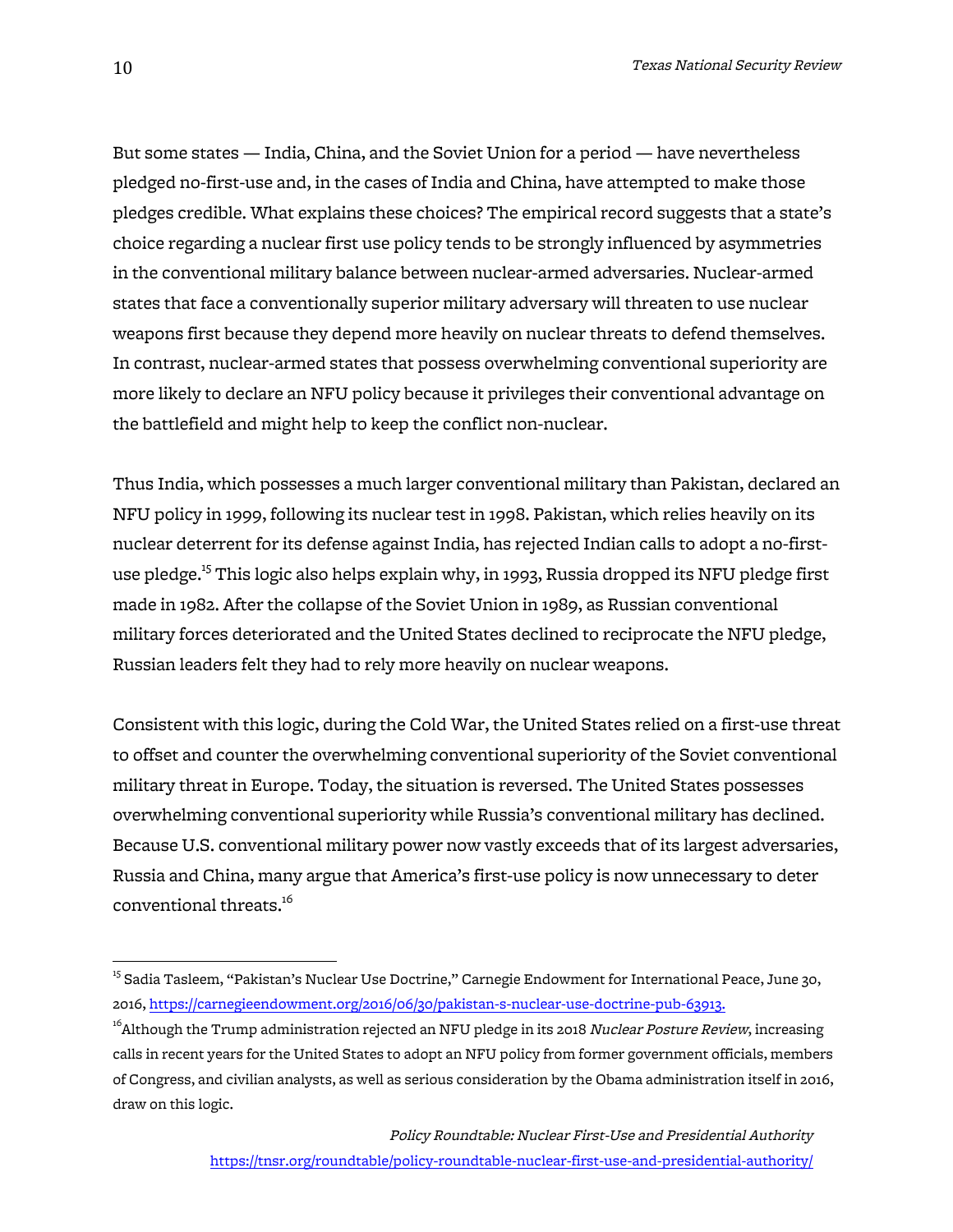China's NFU policy, on the other hand, while consistent with its small nuclear force, is less well explained by asymmetries in conventional forces. China adopted an NFU policy at the time of its first atomic bomb test in 1964, when its peasant army was still transitioning to a modern military force. Part of the explanation for this decision has to do with Mao's thinking about the nuclear bomb as a "paper tiger," but Chinese leaders have primarily seen an NFU policy as an effective way to signal the purely defensive nature of the small Chinese nuclear arsenal and to avoid a U.S.-Soviet-style arms race.<sup>17</sup> An NFU policy also conveys the spirit of "peaceful coexistence" to which China is committed.

The theory that adopting an NFU policy is based on asymmetries in conventional forces is further complicated by the existence of other weapons of mass destruction. During the George W. Bush and Barack Obama years, the strongest argument for the United States to retain the first-use option was that nuclear weapons are necessary to help deter and possibly retaliate against attacks with chemical and especially biological weapons. $^{18}$  The Trump administration's 2018 Nuclear Posture Review has expanded the category of nonnuclear attacks that it will seek to deter with nuclear threats to include cyber attacks, a move that previous presidents had ruled out and that most observers view skeptically, given its dangerous escalatory potential.

A second theoretical perspective, "liberal institutionalism," emphasizes the role of rules and institutions, both domestic and international, in stabilizing expectations and behavior. According to this theory, even if no-first-use pledges are unenforceable, they are not necessarily meaningless. To be meaningful, an NFU pledge must be built into domestic institutions, that is, the structure of operational military capabilities.<sup>19</sup> A genuine NFU policy would require that nuclear forces be consistent with an "assured retaliation" posture that eschews counterforce objectives — the ability to destroy an adversary's nuclear arsenal before it is launched.

<sup>&</sup>lt;sup>17</sup> Zhenqing Pan, "A Study of China's No-First-Use Policy on Nuclear Weapons," Journal for Peace and Nuclear Disarmament 1, no. 1 (May 2018): 124, https://doi.org/10.1080/25751654.2018.1458415.

 $^{18}$  For its part, India has a carve-out in its NFU pledge for chemical and biological weapons attacks.

<sup>&</sup>lt;sup>19</sup> Ronald Mitchell, "Regime Design Matters: Intentional Oil Pollution and Treaty Compliance," *International* Organization 48, no. 3 (Summer 1994): 425–58, https://www.jstor.org/stable/2706965.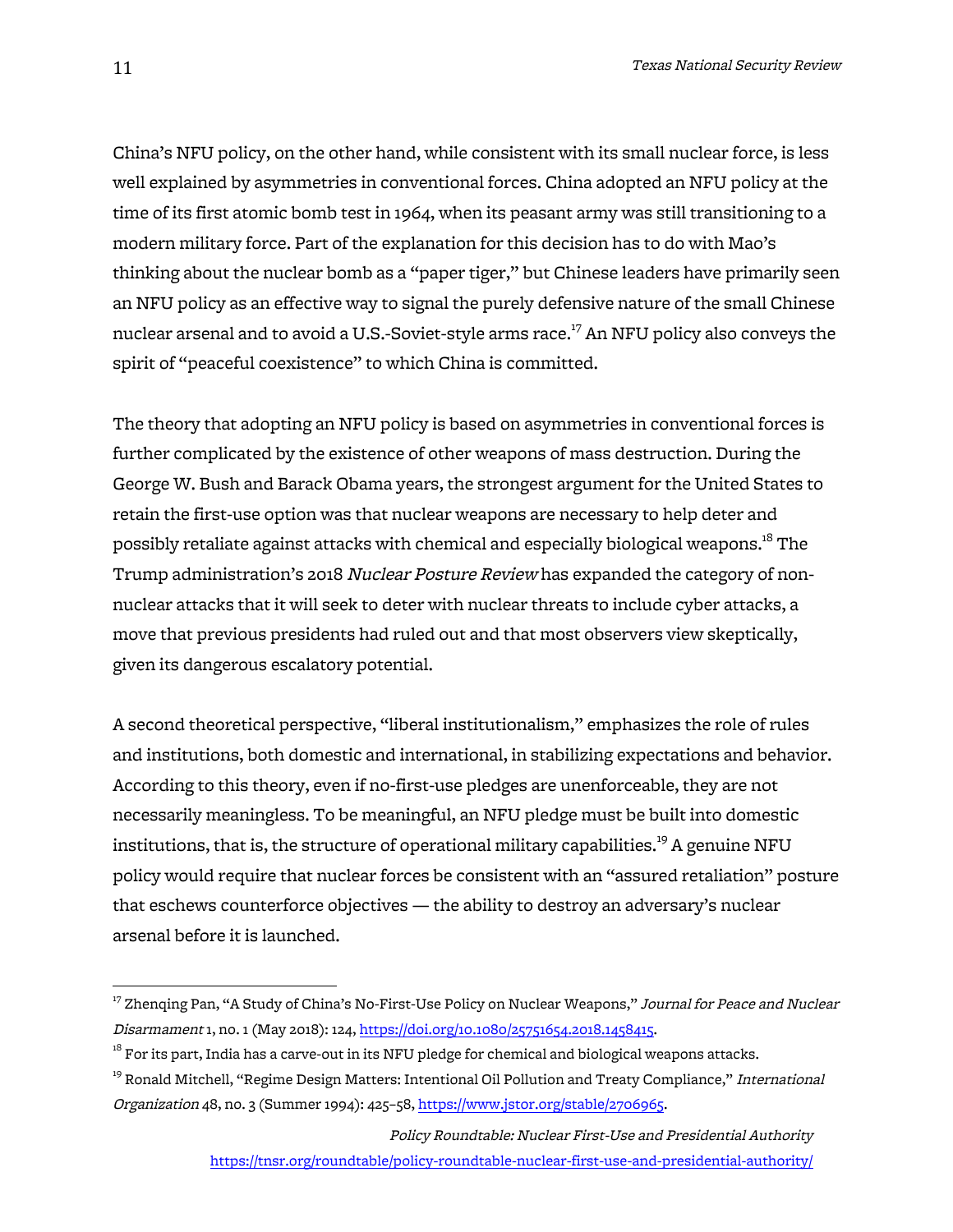This perspective thus emphasizes the value of an NFU pledge in structuring operational forces to make them smaller and less threatening. When Secretary of Defense Robert McNamara, soon after entering office in 1961, sent a directive to the Joint Chiefs of Staff about strategic force requirements, he stated that the first assumption shaping requirements was that "we will not strike first with such weapons."20 McNamara's directive was undoubtedly partly an effort to stem Air Force demands for a first-strike capability and the vast procurement of weaponry it would require. This directive, in effect, repudiated the extended-deterrent doctrine that the United States would respond to a Soviet conventional attack in Europe with nuclear weapons.

At the international level, liberal institutionalists emphasize the value of rules and institutions to prevent nuclear war. They argue that no-first-use has become a de facto norm anyway and therefore should be declared publically and multilaterally. As Morton Halperin, who later became deputy assistant secretary of defense for arms control, wrote as early as 1961: "There now exists a powerful informal rule against the use of nuclear weapons," and it would be advantageous to the United States to transform this tacit understanding into a formal agreement.<sup>21</sup> Indeed, the "negative security assurances" first issued by the United States and the other P5 countries in 1978 and renewed periodically commitments to non-nuclear states that are members of the Nuclear Nonproliferation Treaty not to use or to threaten to use nuclear weapons against them — already constitute a partial no-first-use regime. Liberal institutionalists would also point out that constantly touting the value of a nuclear threat for security sends signals that nuclear weapons are useful and undermines nonproliferation goals.<sup>22</sup>

Finally, constructivists, who focus on the role of norms, identity, and discourse, emphasize that a declared no-first-use policy is an important way to strengthen norms of nuclear

<sup>&</sup>lt;sup>20</sup> Memo, McNamara to Chairman, Joint Chiefs of Staff, "Task Force Reports," February 20, 1961, US Nuclear History,00307, National Security Archive, 1.

<sup>&</sup>lt;sup>21</sup> Morton Halperin, "Proposal for a Ban on the Use of Nuclear Weapons," Institute for Defense Analyses, Special Studies Group, Study Memorandum No. 4 (Washington DC: IDA, 1961), 12, iv.

 $22$  Scott D. Sagan, "The Case for No First Use," Survival 51, no. 3, (2009): 163-82,

https://doi.org/10.1080/00396330903011545;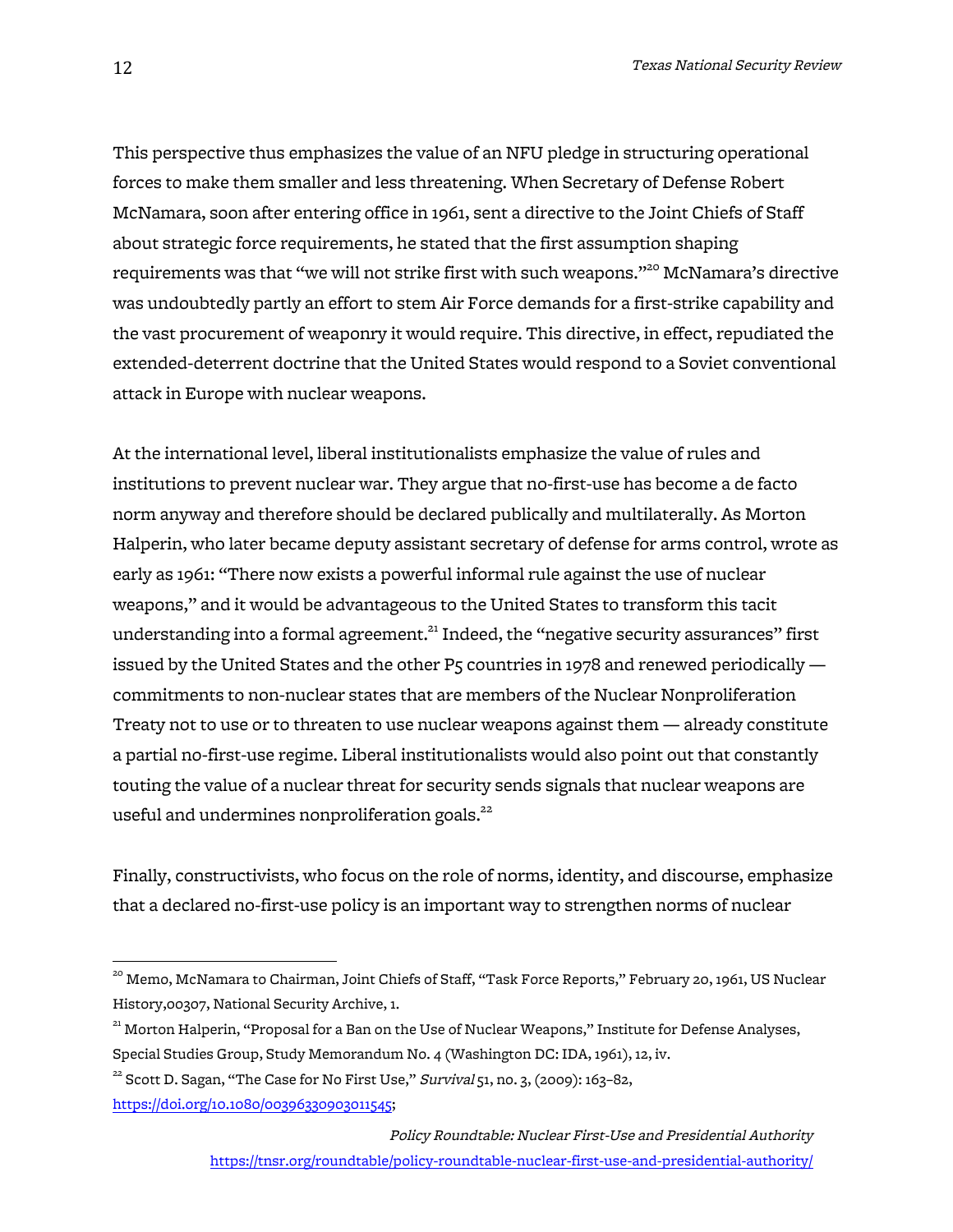restraint and the nearly 74-year tradition of non-use. Strong statements from leaders about the need to avoid using nuclear weapons can help reduce tensions, just as irresponsible tweets can increase them. In the constructivist view, an NFU policy is also a diplomatic tool that can be used to signal that a state is a responsible nuclear power. As Indian Prime Minister Narendra Modi recently put it: "India is a very responsible state. We are the only country to have a declared NFU [sic]. It's not because of world pressure, but because of our own ethos. We will not move away from this, whichever government comes to power. $123}$ Indeed, India's NFU pledge has proved useful for portraying Pakistan as a relatively irresponsible custodian of its nuclear arsenal. Likewise, Indian leaders use their NFU pledge as a way to resist pressures to sign any treaties that would restrict India's nuclear arsenal.

# The Weak Case for a First-Use Policy

A first-use policy is based primarily on the belief that the threat of nuclear escalation continues to serve as a deterrent to large-scale conventional war or the use of chemical and biological weapons.<sup>24</sup> Critics of no-first-use argue that the United States should not make any promise that might make it easier for an opponent to plan an effective military action, a strategy known as "calculated ambiguity." As the Defense Department recently explained,

Retaining a degree of ambiguity and refraining from a no first use policy creates uncertainty in the mind of potential adversaries and reinforces deterrence of aggression by ensuring adversaries cannot predict what specific actions will lead to a U.S. nuclear response. Implementing a no first use policy could undermine the U.S. ability to deter Russian, Chinese, and North Korean aggression, especially with respect to their growing capability to carry out nonnuclear strategic attacks.<sup>25</sup>

Policy Roundtable: Nuclear First-Use and Presidential Authority https://tnsr.org/roundtable/policy-roundtable-nuclear-first-use-and-presidential-authority/

 $^{23}$ The interview can be seen here: https://www.youtube.com/watch?v=-6tb2e8o9P4&feature=youtu.be.

<sup>&</sup>lt;sup>24</sup> Amy F. Woolf, "U.S. Nuclear Weapons Policy: Considering 'No First Use," Congressional Research Service, March 1, 2019.

<sup>&</sup>lt;sup>25</sup> "Dangers of a Nuclear No First Use Policy," U.S. Department of Defense, April 2019, https://media.defense.gov/2019/Apr/01/2002108002/-1/-1/1/DANGERS-OF-A-NO-FIRST-USE-POLICY.PDF.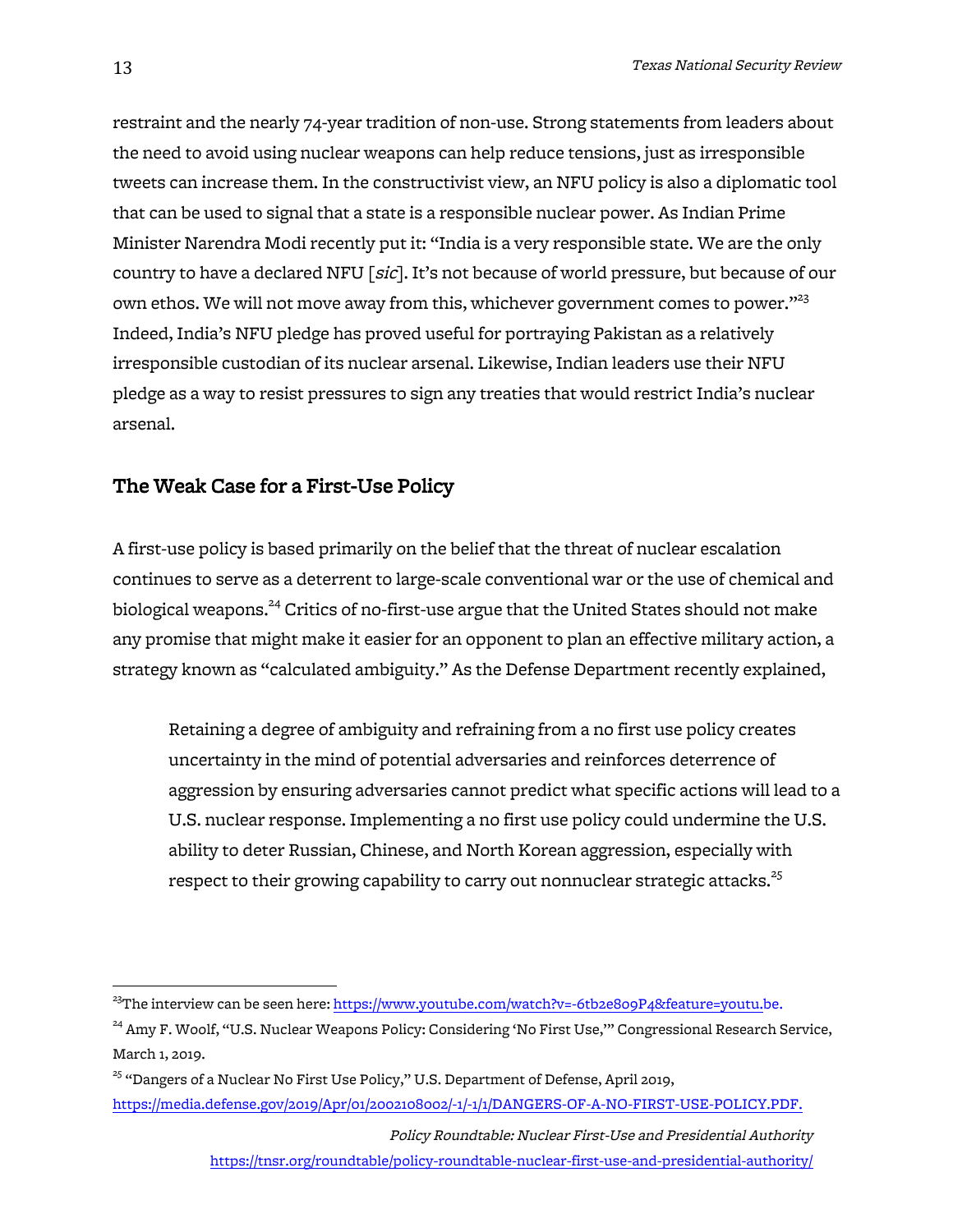In addition, skeptics believe that a no-first use promise would be especially costly for the United States, given its wide-ranging extended deterrence commitments.<sup>26</sup>

These arguments are not compelling for four reasons. First, a policy of calculated ambiguity is unnecessary. Today, there are very few missions that the United States could not accomplish with conventional weapons. Indeed, U.S. conventional capabilities are more than sufficient to deter and respond to anything but a nuclear attack. None of the United States' most likely adversaries — Russia, China, North Korea, and Iran — can hope to defeat the United States and its allies in a protracted non-nuclear conflict.

Second, threats of first use are dangerous. As Michael Gerson has argued, they undermine crisis stability in multiple ways.<sup>27</sup> The large, highly accurate U.S. nuclear arsenal, along with missile defenses and new dual-use precision-strike weapons, may lead leaders in Russia and China to believe that the United States is capable of conducting a disarming first strike against them.Furthermore, the entanglement of nuclear and conventional weapons in deterrence strategies could inadvertently increase the chance of nuclear war,while new, smaller nuclear warheads, along with doctrines of "escalate to de-escalate" appear to be lowering the threshold for nuclear use.<sup>28</sup> In a crisis, Russian or Chinese leaders might come to believe that the United States might attempt a disarming strike, forcing them, in turn, to contemplate acting preemptively.<sup>29</sup>

Third, although supporters of calculated ambiguity fervently believe it maximizes deterrence, the evidence for such a claim is hardly definitive. Nuclear weapons did not deter the 9/11 attacks; the rise of the Islamic State; Russian interventions in Georgia,

<sup>&</sup>lt;sup>26</sup> Parris H. Chang, "No-First Use Would Only Embolden China," *Bulletin of the Atomic Scientists*, Sept. 21, 2016, https://thebulletin.org/roundtable\_entry/no-first-use-would-only-embolden-china/.

<sup>&</sup>lt;sup>27</sup> Michael S. Gerson, "No First Use: The Next Step for U.S. Nuclear Policy," International Security 35, no. 2 (Fall 2010): 9, https://doi.org/10.1162/ISEC\_a\_00018.

<sup>&</sup>lt;sup>28</sup> James M. Acton, "Escalation Through Entanglement: How the Vulnerability of Command-and-Control Systems Raises the Risks of Nuclear War," International Security 43, no. 1 (Summer 2018): 56–99, https://doi.org/10.1162/isec\_a\_00320; Fiona S. Cunningham and Taylor M. Fravel, "Why China Won't Abandon Its Nuclear Strategy of Assured Retaliation," Policy Brief, U.S.-China Project (Institute for Security and Conflict Studies, Elliott School of International Affairs, February 2016)..

<sup>&</sup>lt;sup>29</sup> Gerson, "No First Use," 9.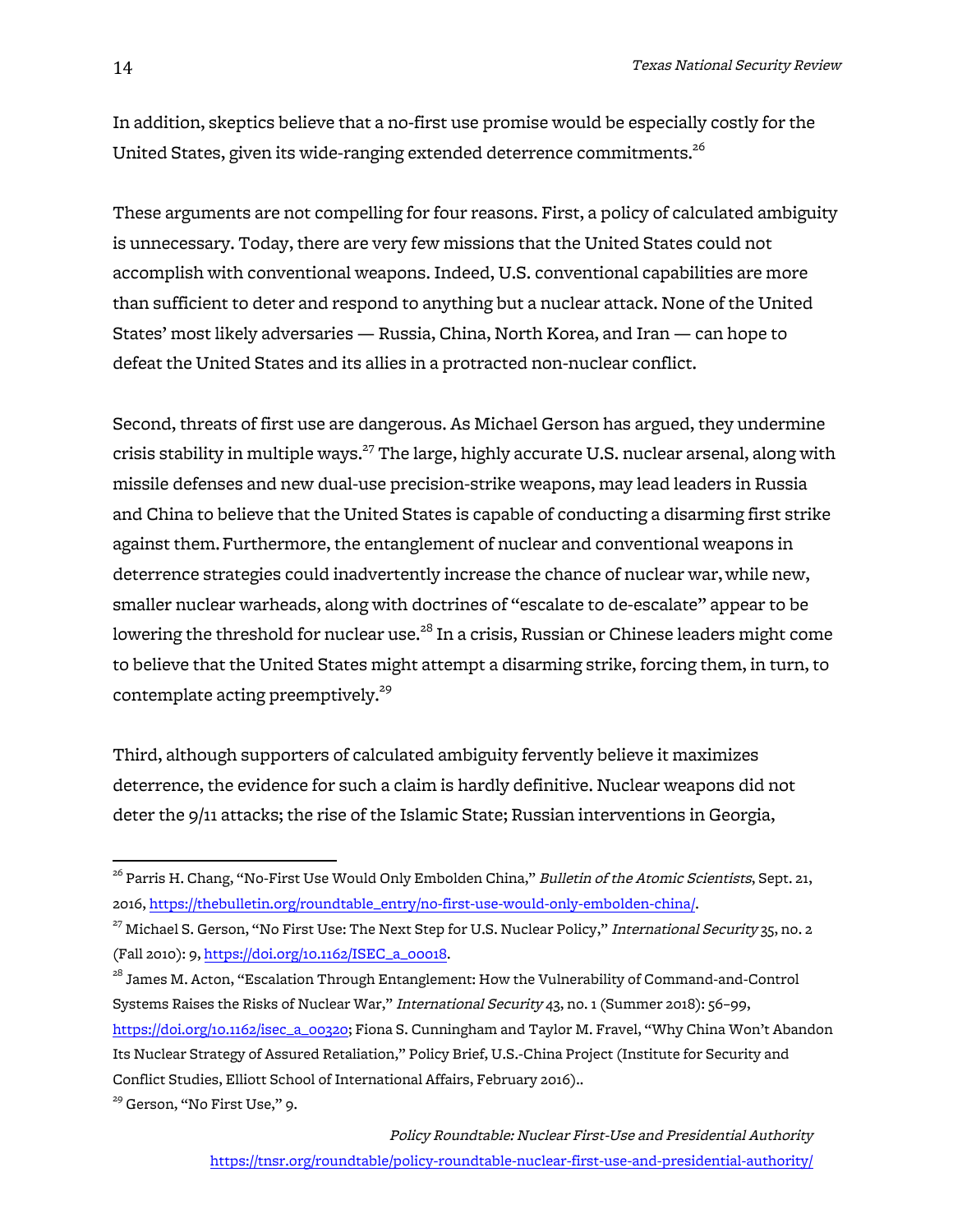Ukraine, or Syria; or North Korean nuclear and ballistic missile tests. Nor have Indian and Pakistani nuclear weapons deterred risky conventional crises between the two countries over Kashmir, most recently in February 2019. The calculated ambiguity argument gained some support from the perception that during the 1991 Gulf War a U.S. nuclear threat had helped deter Iraqi leader Saddam Hussein from using chemical weapons against U.S. and coalition forces or Israel.<sup>30</sup> As Scott Sagan has persuasively argued, however, it is highly unlikely that a nuclear threat in fact deterred Saddam from using chemical weapons.<sup>31</sup> Indeed, recent research suggests that the threat to use nuclear weapons first against nonnuclear states has little credible coercive power.<sup>32</sup>

Fourth, even in the very small number of scenarios where nuclear weapons might seem to be necessary — for example, knocking out North Korean mobile missiles or underground command centers — opening the Pandora's box of nuclear use would likely lead to uncontrolled escalation. There is no scenario in which using nuclear weapons first can make a bad situation better. As James Doyle, a former staffer at Los Alamos National Laboratory, has argued, "It is folly to believe that the use of nuclear weapons could deescalate a conflict."<sup>33</sup>

As for threatening to use nuclear weapons first in support of extended deterrence commitments, such a policy lacks credibility because the costs of starting a nuclear war would vastly outweigh the benefits. As Henry Kissinger once said, "Great powers don't commit suicide for their allies."<sup>34</sup> Thus, as a number of analysts have persuasively argued,

Policy Roundtable: Nuclear First-Use and Presidential Authority https://tnsr.org/roundtable/policy-roundtable-nuclear-first-use-and-presidential-authority/

 $3^\circ$  Keith B. Payne, "Strategic Hubris," in "Forum: The Case for No First Use: An Exchange," *Survival* 51, no. 5 (October-November 2009): 27–32, https://doi.org/10.1080/00396330903309840.

<sup>31</sup> Scott Sagan, "Reply: Evidence, Logic and Nuclear Doctrine" in "Forum: The Case for No First Use," 30–41.

 $32$  Todd S. Sechser and Matthew Fuhrmann, Nuclear Weapons and Coercive Diplomacy (Cambridge, UK: Cambridge University Press, 2017).

<sup>&</sup>lt;sup>33</sup> James E. Doyle, "Nuclear No First Use (NFU) Is Right for America," Real Clear Defense, July 12, 2016, https://www.realcleardefense.com/articles/2016/07/13/nuclear\_no-firstuse\_nfu\_is\_right\_for\_america\_109556.html.

<sup>&</sup>lt;sup>34</sup> Quoted in Elbridge Colby, "If You Want Peace, Prepare for Nuclear War," Foreign Affairs 97, no. 6 (November/December 2018): 30, https://www.foreignaffairs.com/articles/china/2018-10-15/if-you-want-peaceprepare-nuclear-war. China can afford to declare an NFU policy more easily than the United States because it lacks the kind of wide-ranging extended deterrence commitments of the United States.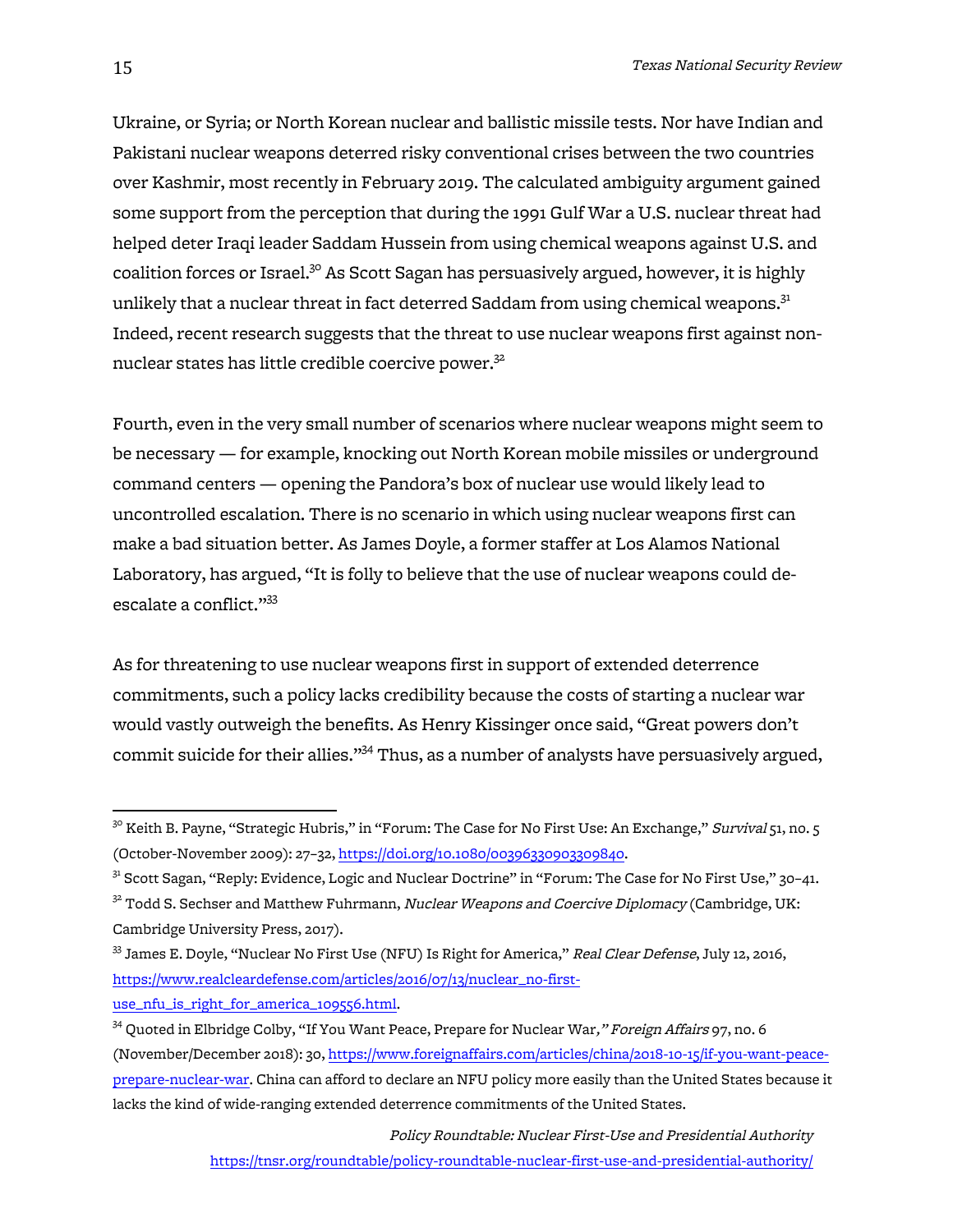extended deterrence based on a conventional military response to a conventional threat is much more credible. Moreover, constantly arguing that nuclear weapons are necessary reduces the credibility of the United States' more usable conventional deterrent.<sup>35</sup>

#### The Benefits of a No-First Use Policy

As Kingston Reif and Daryl Kimball of the Arms Control Association have argued, "a clear U.S. no-first-use policy would reduce the risk of Russian or Chinese nuclear miscalculation during a crisis by alleviating concerns about a devastating U.S. nuclear first-strike."<sup>36</sup> This would mean that the United States would rely on nuclear weapons only to deter nuclear attacks. Adopting this approach would involve more than "cheap talk," for it would require meaningful doctrinal and operational changes.<sup>37</sup> Specifically, it would allow the United States to adopt a less threatening nuclear posture. It would eliminate first-strike postures, preemptive capabilities, and other types of destabilizing warfighting strategies. It would emphasize restraint in targeting, launch-on-warning, alert levels of deployed systems, procurement, and modernization plans. In other words, it would help shape the physical qualities of nuclear forces in a way that renders them unsuitable for missions other than deterrence of nuclear attacks.<sup>38</sup>

Implementing these steps would significantly reduce the risk of accidental, unauthorized, mistaken, or preemptive use. The removal of threats of a nuclear first strike would also strengthen strategic and crisis stability.<sup>39</sup> Of perhaps equal importance, adopting a no-first-

<sup>37</sup> Sagan, "No First Use."

<sup>&</sup>lt;sup>35</sup>Sagan, "No First Use;" Steve Fetter and Jon Wolfsthal, "No First Use and Credible Deterrence," *Journal for* Peace and Nuclear Disarmament 1, no. 1 (April 2018): 102–14, https://doi.org/10.1080/25751654.2018.1454257. <sup>36</sup> Kingston Reif and Daryl Kimball, "Rethink Old Think on No First Use," *Bulletin of the Atomic Scientists*, Aug. 29, 2016, https://thebulletin.org/2016/08/rethink-oldthink-on-no-first-use/.

<sup>&</sup>lt;sup>38</sup> Alberto Perez Vadillo, "Beyond the Ban: The Humanitarian Initiative and Advocacy of No First Use Nuclear Doctrines," BASIC (British-American Security Information Council), May 10, 2016, 11, http://www.basicint.org/publications/alberto-perez-vadillo-eu-non-proliferation-consortiumresearcher/2016/beyond-ban.

<sup>&</sup>lt;sup>39</sup> Bruce Blair, "How Obama Could Revolutionize Nuclear Weapons Strategy before He Goes," *Politico* Magazine, June 22, 2016, https://www.politico.com/magazine/story/2016/06/barack-obama-nuclear-weapons-213981.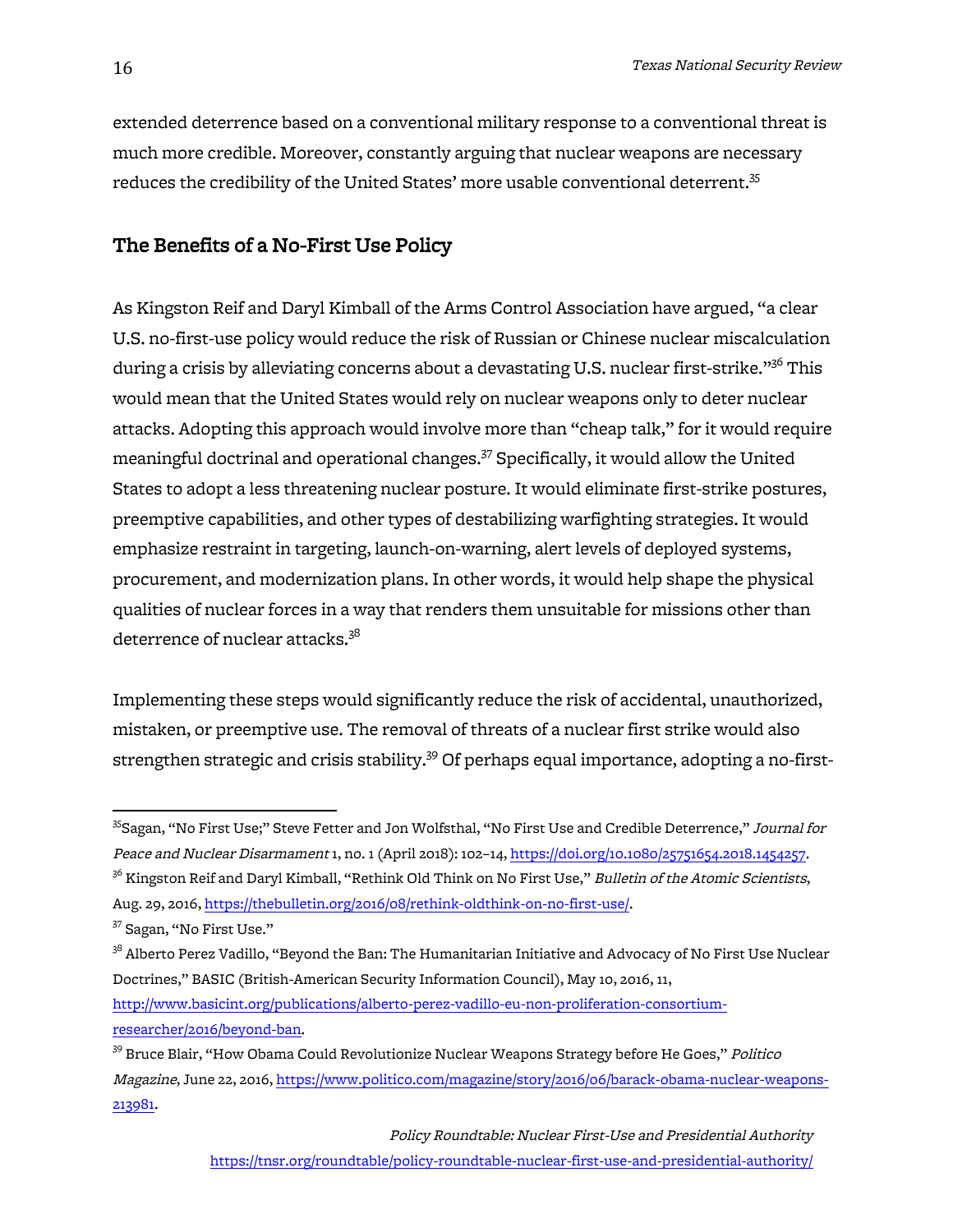use policy would help address humanitarian concerns and reduce the salience of nuclear weapons.<sup>40</sup> Likewise, it would "be more consistent with the long-term goal of global nuclear disarmament and would better contribute to US nuclear non-proliferation objectives."<sup>41</sup>

A multilateral NFU pledge would have even more benefits. It would move Russia and Pakistan away from their high-risk doctrines and reduce a source of Russia-NATO tensions. A common NFU policy would help anchor the existing NFU policies of China and India and implicitly acknowledge their leadership in this area, a virtue when middle-power states are feeling disenfranchised from the global nuclear order.

Some analysts have questioned whether, in an asymmetric conflict, an American NFU policy would actually help reduce the risk of nuclear escalation by an adversary. The United States is so conventionally dominant, they argue that, in a crisis, a country like North Korea might employ nuclear weapons preemptively because the United States could take out North Korean targets even with just conventional weapons.<sup>42</sup> It is true that an NFU policy might make no difference in such a situation. Still, it might nevertheless remove at least one source of crisis instability. Most importantly, however, in era of "multi-front" deterrence, North Korea is not the only adversary and a U.S. NFU policy would remain valuable in less asymmetric conflicts.

A second concern is that a real NFU strategy would require a greater commitment to a counter-value targeting strategy — targeting civilians rather than nuclear silos — and thus run up against moral and legal rules prohibiting the direct targeting of civilians.<sup>43</sup> This is a legitimate point. However, current U.S. counterforce targeting policy will likely result in massive civilian casualties as "collateral damage," making the risk to civilians of an NFU strategy little different.<sup>44</sup>

Policy Roundtable: Nuclear First-Use and Presidential Authority

https://tnsr.org/roundtable/policy-roundtable-nuclear-first-use-and-presidential-authority/

 <sup>40</sup> Vadillo, "Beyond the Ban," 12.

<sup>41</sup> Sagan, "No First Use."

 $^{42}$  Alexander Lanoszka and Thomas Leo Sherer, "Nuclear Ambiguity, No-First-Use and Crisis Stability in Asymmetric Crises," Nonproliferation Review 24, no. 3-4 (2017): 343–55, https://doi.org/10.1080/10736700.2018.1430552.

<sup>&</sup>lt;sup>43</sup> I thank Vipin Narang for this comment on Twitter.

<sup>&</sup>lt;sup>44</sup> Jeffrey G. Lewis and Scott D. Sagan, "The Nuclear Necessity Principle: Making U.S. Targeting Conform with Ethics and the Laws of War, Daedalus 145, no. 4 (Fall 2016): 62-74, https://doi.org/10.1162/DAED\_a\_00412.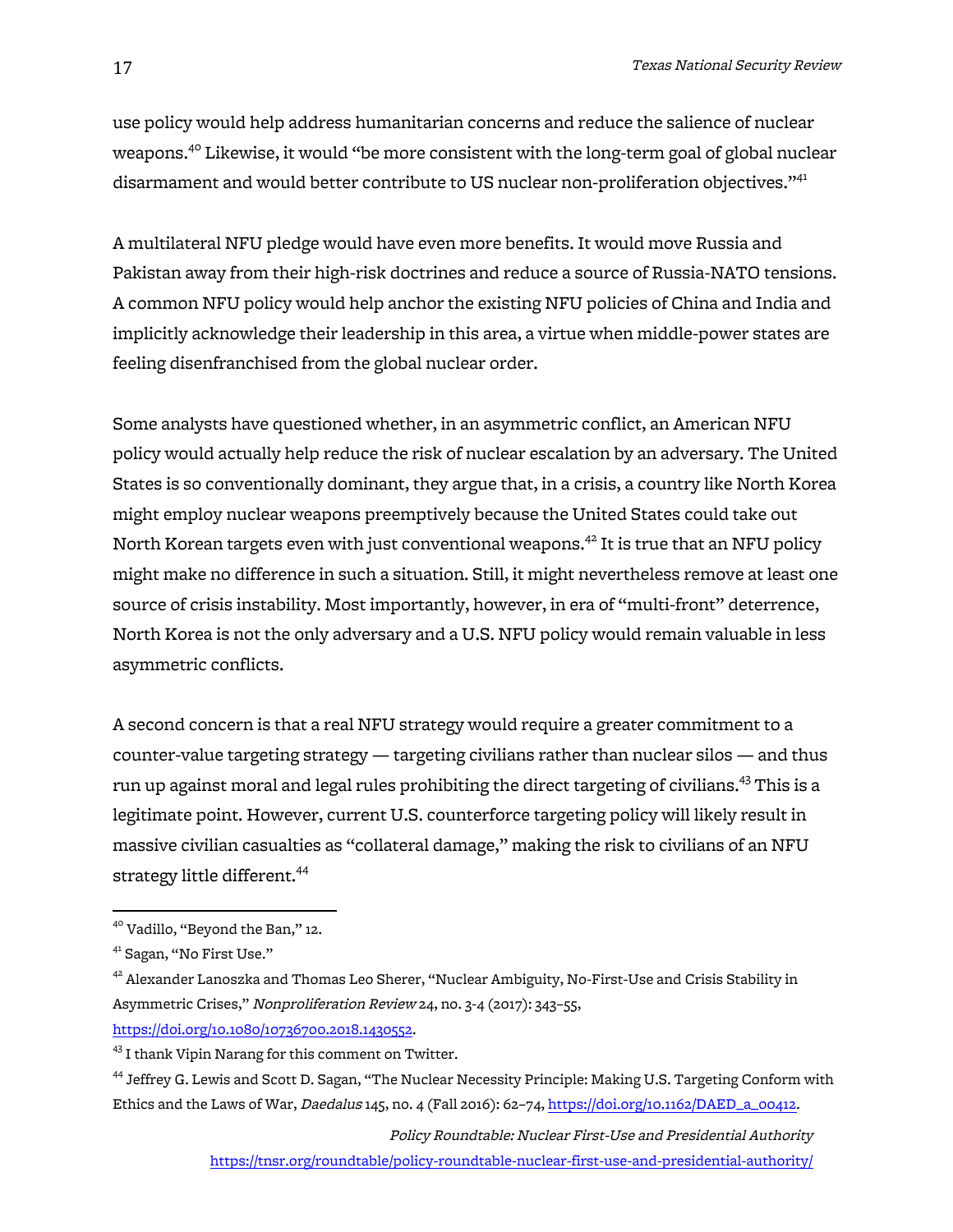# Implementation

The United States ought to unilaterally adopt a no-first-use policy, and ask other nucleararmed states to do the same. This would constitute the formal adoption of what is already essentially de facto U.S. policy.<sup>45</sup> A U.S. NFU policy would create political space for Russia to follow suit: For Russia to consider no-first-use, its concerns about U.S. ballistic missile defenses, imbalances in conventional forces, and issues of NATO enlargement would need to be addressed. The United States would also need to tackle the issue of extended deterrence with its allies and move toward conventional extended deterrence.<sup>46</sup> India and Pakistan would need a modus vivendi on Kashmir, while the United States and North Korea would need to sign a non-aggression pact. In fact, the United States could actually negotiate a mutual NFU agreement with North Korea. The United States is extremely unlikely to use nuclear weapons first on North Korea, therefore an agreement that provided a basis for imposing some restraint on the North Korean arsenal would be in America's interest.<sup>47</sup>

Doctrinal and operational changes would need to follow such a declaration. China's restrained nuclear arsenal provides the best example of a no-first-use pledge implemented in practice. Unlike the United States and Russia, China keeps its warheads and missiles separated. It has not developed precision-strike nuclear war-fighting capabilities, such as tactical nuclear weapons, and it does not keep its forces on "launch-on-warning" alert. China has also invested heavily in conventional military modernization so that it would not have to consider nuclear escalation in a conventional war.<sup>48</sup> India, too, keeps its warheads and missiles separate in support of its NFU pledge, though some analysts argue that India's NFU policy does not run especially deep and that it "is neither a stable nor a reliable predictor of how the Indian military and political leadership might actually use nuclear

<sup>&</sup>lt;sup>45</sup> Blair, "How Obama Could Revolutionize Nuclear Weapons Strategy."

<sup>&</sup>lt;sup>46</sup> Sagan, "No First Use."

 $^{47}$  Abigail Stowe-Thurston, "Why It's Time to Negotiate a Mutual No First Use Policy with North Korea,"  $NK$ News, April 15, 2019, https://www.nknews.org/2019/04/why-its-time-to-negotiate-a-mutual-no-first-use-policywith-north-korea/.

<sup>&</sup>lt;sup>48</sup> Pan, "China and No First Use," 117.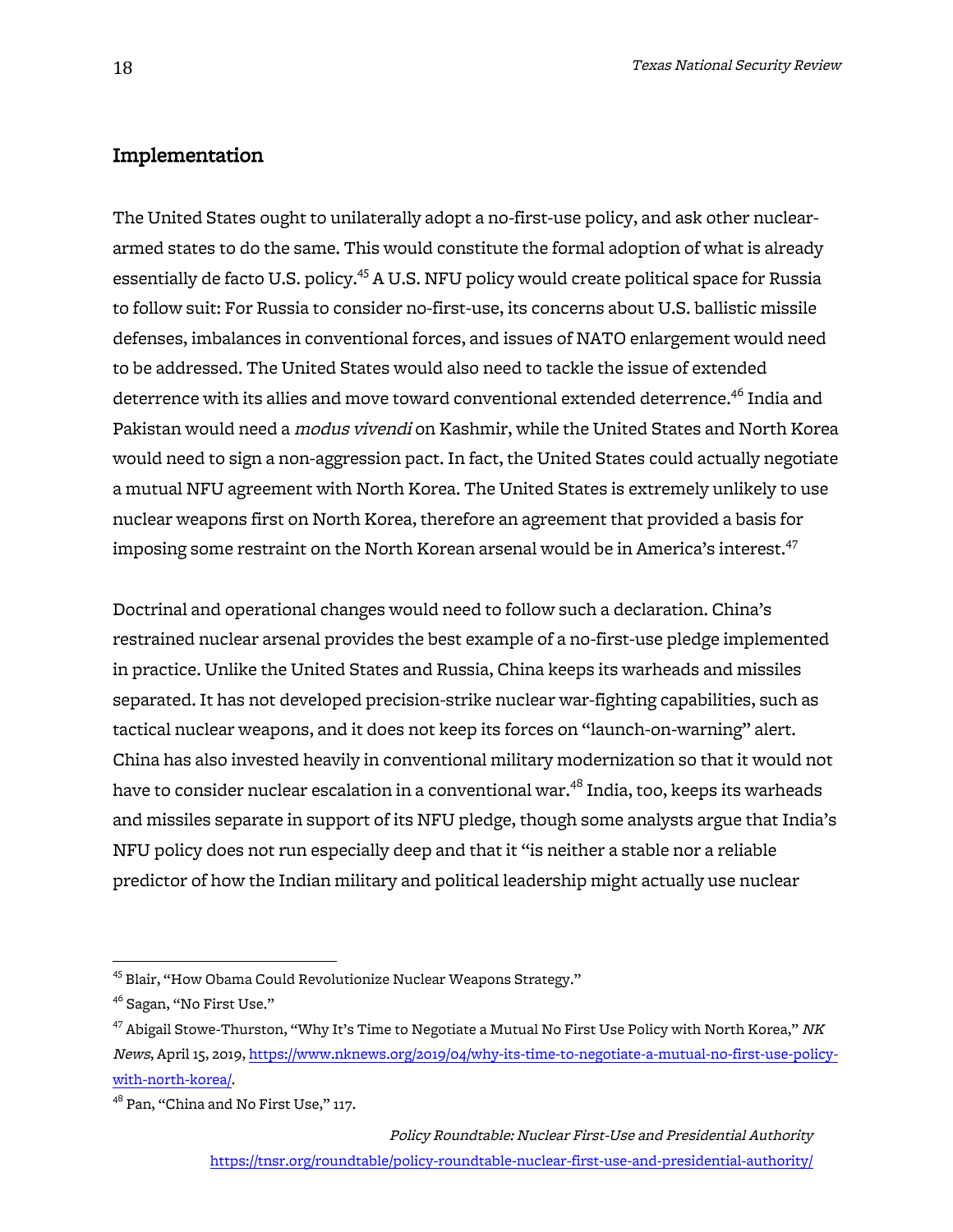weapons."49 Nevertheless, both countries' operational postures reflect (to some degree) their NFU policies.<sup>50</sup> The United States and the other nuclear powers should move in this direction.

## Conclusion

What are the prospects for a no-first-use policy? On Jan. 30, 2019, Sen. Elizabeth Warren (D-MA) and Representative Adam Smith (D-WA) introduced legislation that declared, "It is the policy of the United States to not use nuclear weapons first."51 But Congress is divided on this.<sup>52</sup> Skeptics have objected that the geopolitical preconditions are not ripe for a no-firstuse policy at this time. In 2016, the Obama administration seriously considered declaring a no-first-use policy but then hesitated at the last minute largely because of pushback from European and Asian allies who are under the U.S. nuclear umbrella.53 Donald Trump, for his part, has been busy dismantling arms control agreements, not creating them.<sup>54</sup>

Adoption of an NFU policy will require close consultation with allies, but the U.S. administration should begin this task. As an initial step on the way to no-first-use, U.S. leaders should consider the recent proposal by Jeffrey Lewis and Scott Sagan that the United States should declare it will not use nuclear weapons "against any target that could be reliably destroyed by conventional means."<sup>55</sup> This policy would not solve the problem

<sup>55</sup> Lewis and Sagan, "The Nuclear Necessity Principle."

Policy Roundtable: Nuclear First-Use and Presidential Authority https://tnsr.org/roundtable/policy-roundtable-nuclear-first-use-and-presidential-authority/

<sup>&</sup>lt;sup>49</sup> Sundaram and Ramana, "India and No First Use," 152.

 $5^\circ$  Cunningham and Fravel, "Why China Won't Abandon Its Nuclear Strategy of Assured Retaliation."

<sup>&</sup>lt;sup>51</sup> "A Bill to Establish the Policy of the United States Regarding the No-First-Use of Nuclear Weapons," Senate Bill 272, 116th Congress (2019-2020), https://www.congress.gov/bill/116th-congress/senate-bill/272; "To Establish the Policy of the United States Regarding the No-First-Use of Nuclear Weapons," House Bill 921, 116th Congress (2019-2020), https://www.congress.gov/bill/116th-congress/house-bill/921.

<sup>&</sup>lt;sup>52</sup> "Fischer: 'A No-First-Use Policy Erodes Deterrence," Office of Deb Fischer, United States Senator for Nebraska, Jan. 30, 2019, https://www.fischer.senate.gov/public/index.cfm/2019/1/fischer-a-no-first-use-policyerodes-deterrence.

<sup>&</sup>lt;sup>53</sup> Nina Tannenwald, "The Vanishing Nuclear Taboo? How Disarmament Fell Apart," Foreign Affairs (November/December 2018), https://www.foreignaffairs.com/articles/world/2018-10-15/vanishing-nucleartaboo.

<sup>&</sup>lt;sup>54</sup> Paul R. Pillar, "Trump's Demolition of Arms Control," National Interest, May 1, 2019, https://nationalinterest.org/blog/paul-pillar/trumps-demolition-arms-control-55317.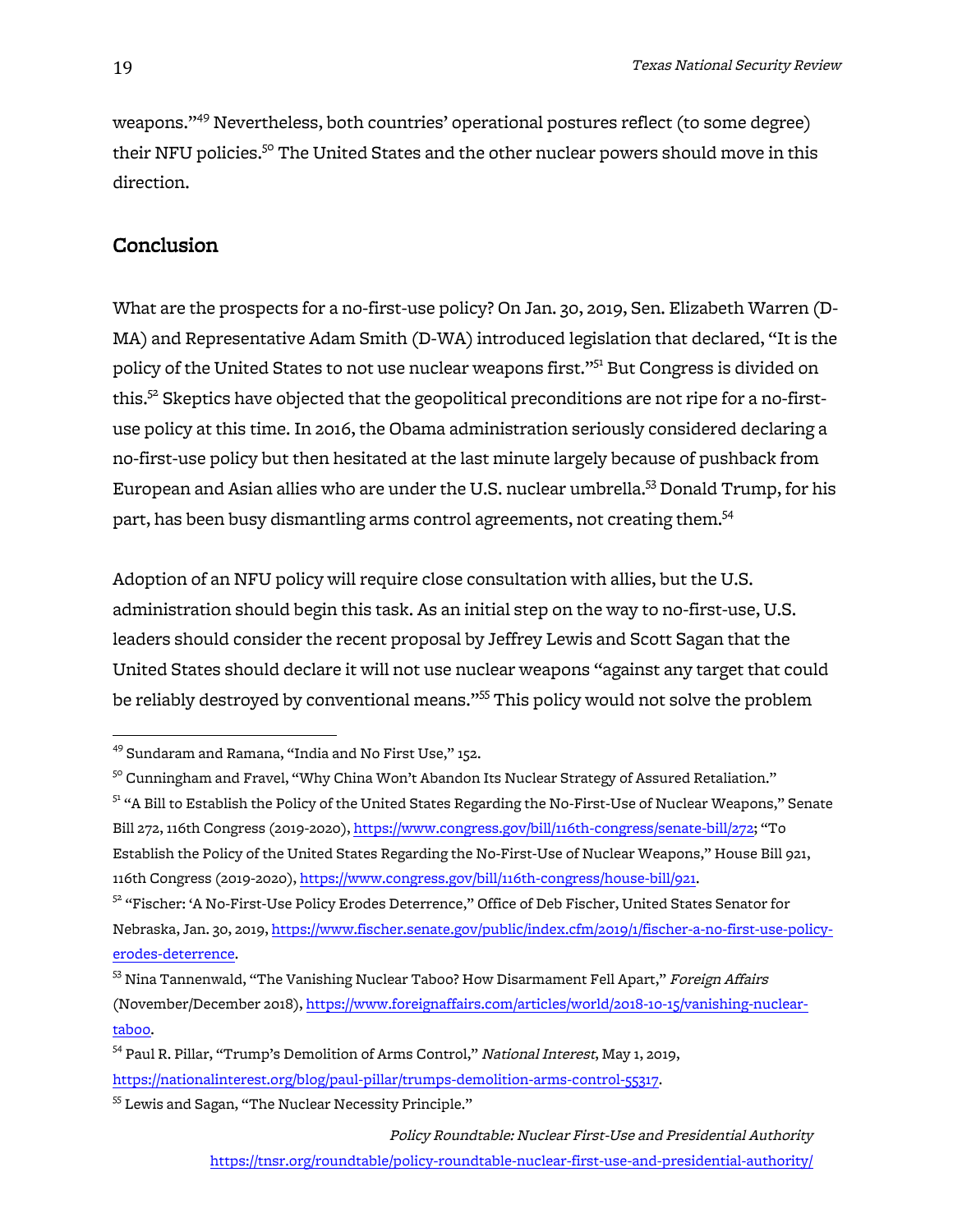posed by highly asymmetric crises, as noted above. Nevertheless, it would represent an initial important declaratory statement of nuclear restraint.

The most important goal of the United States today is to prevent the use of nuclear weapons. The policy of relying on the threat to use nuclear weapons first is an outdated legacy of the Cold War. As even card-carrying realists such as the "four horsemen" recognized, given U.S. conventional capabilities, there are no circumstances in which the United States ought to start a nuclear war.<sup>56</sup> Relying on the pretense that it might do so in order to deter a conventional threat unacceptably increases the chances of nuclear escalation. Moving toward declared NFU policies is the best way to reduce the risks of nuclear war.

Nina Tannenwald is director of the International Relations Program at Brown University's Watson Institute for International Studies and a senior lecturer in political science. Her research focuses on the role of international institutions, norms, and ideas in global security issues, efforts to control weapons of mass destruction, and human rights and the laws of war. Her book, The Nuclear Taboo: The United States and the Non-use of Nuclear Weapons Since 1945, was awarded the 2009 Lepgold Prize for best book in international relations. Her current research projects include targeted killing, the future of the nuclear normative order, and the effectiveness of the laws of war. In 2012-2013 she served as a Franklin Fellow in the Bureau of International Security and Nonproliferation in the U.S. State Department. She holds a master's degree from the Columbia School of International and Public Affairs and a Ph.D. in international relations from Cornell University.



 $^{56}$  George P. Shultz, William J. Perry, Henry A. Kissinger, and Sam Nunn, "A World Free of Nuclear Weapons," Wall Street Journal, Jan. 4, 2007, https://www.wsj.com/articles/SB116787515251566636.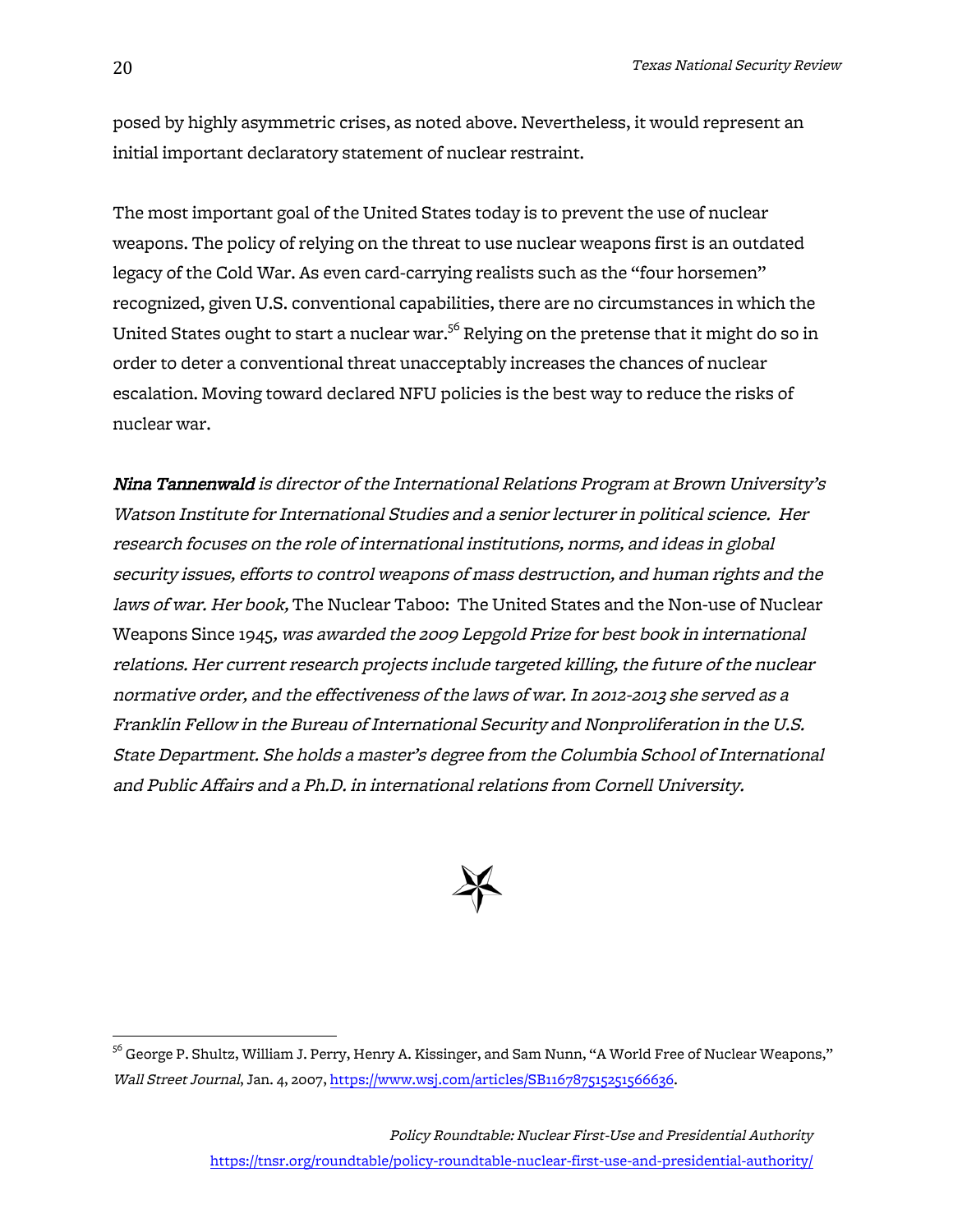# 3. Nuclear First-Use Is Dangerous and Unnecessary

Jon B. Wolfsthal

The greatest military risk facing the United States and its allies is the use of nuclear weapons, whether via an accident, escalation, or deliberate use. As such, it is essential that the United States and its allies use all available tools to reduce and, if possible, eliminate this danger. American nuclear strategy continues to reserve the right to use nuclear weapons first to deter or defeat both nuclear and non-nuclear attacks. However, maintaining this posture today unnecessarily increases the risk of a nuclear strike against the United States and its friends without providing any demonstrable security benefits, despite conventional wisdom and commentary to the contrary.<sup>57</sup> America and its allies should adopt a nuclear no-first-use (NFU) posture that would enhance deterrence and reduce the risk of nuclear use.

In today's nuclear landscape, the United Should and its allies need to objectively consider the costs and benefits of maintaining a first-use nuclear posture. An evidence-based assessment heavily favors the United States adopting NFU and should motivate a broader effort, led by the United States, to convince other nuclear states to do the same, following India and China's example. American nuclear weapons should only be assigned the mission they can credibly carry out: deterring other states from using nuclear weapons against America and its allies through the threat of retaliation. Going beyond this strains credibility, decreases crisis stability, and undermines the believability of America's other defense commitments.<sup>58</sup> It also has little, if any, proven deterrent effect on potential adversaries.

<sup>&</sup>lt;sup>57</sup> Brad Roberts, "Debating Nuclear No-First-Use, Again," Survival 61, no. 3 (June-July 2019): 39-56, https://www.iiss.org/publications/survival/2019/survival-global-politics-and-strategy-junejuly-2019/613-03 roberts.

 $58$  Scott D. Sagan, "The Commitment Trap: Why the United States Should Not Use Nuclear Threats to Deter Biological and Chemical Weapons Attacks," International Security 24, no. 4 (Spring 2000): 85–115, https://doi.org/10.1162/016228800560318.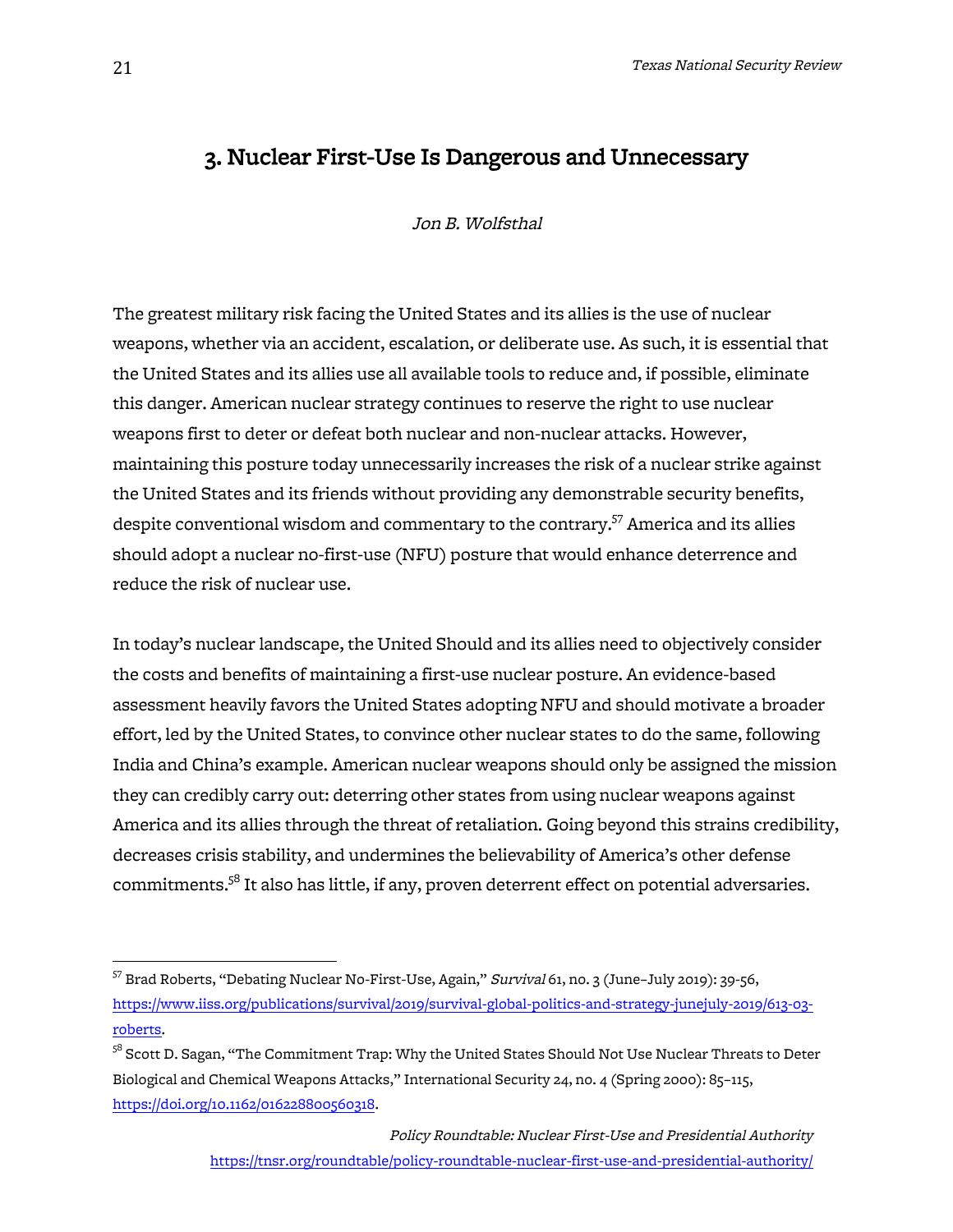Of course, any significant change to American nuclear policy should not be imposed by fiat, but must come through sustained consultation with American allies. As the United States moves over the coming years to repair its damaged alliances and reinforce deterrence, NFU advocates must be aware that such a move could be seen by some allies — as well as adversaries — as a weakening of America's commitment to their security. An NFU decision, therefore, needs to be met with a concerted set of other adjustments to reaffirm U.S. defense commitments and deterrence threats.

Because there is a significant security benefit to be gained — in the form of reduced risk of a nuclear accident or exchange — and because the United States and its allies can take political and conventional military actions to counter any such perception, America ought to adopt a policy of no-first-use and work with its allies to make it a credible reality. Such a change can be effectively pursued if done right.

# The State of Play

Some experts believe the risk of nuclear use is as high today as during the worst days of the Cold War.<sup>59</sup> This danger, however, remains widely underappreciated and misunderstood by both the public and national leaders. Sadly, too many nuclear practitioners, officials, and experts similarly discount the dangers of accidental use and other risks associated with nuclear weapons generally, and with first-use strategy specifically. For nuclear first-use proponents, nuclear weapons are seen as affordable and low-risk assets,<sup>60</sup> despite repeated accidents, incidents, and spiraling costs. Even the officials and officers assigned the task of

Policy Roundtable: Nuclear First-Use and Presidential Authority https://tnsr.org/roundtable/policy-roundtable-nuclear-first-use-and-presidential-authority/

 59 "The Doomsday Clock," Bulletin of the Atomic Scientists, accessed July 12, 2019,

https://thebulletin.org/doomsday-clock/; "Urgent Steps to De-Escalate Nuclear Flashpoints," Nuclear Crisis Group, Global Zero (June 2017), https://www.globalzero.org/wp-content/uploads/2018/10/NCG\_Urgent-Steps\_June-2017.pdf.

 $^{60}$  "Ground Truth: Nuclear Weapons: Essential, Affordable, Cornerstone of Our Defense," House Armed Services Committee, March 5, 2019, https://republicans-armedservices.house.gov/news/defensedrumbeat/ground-truth-nuclear-weapons-essential-affordable-cornerstone-our-defense.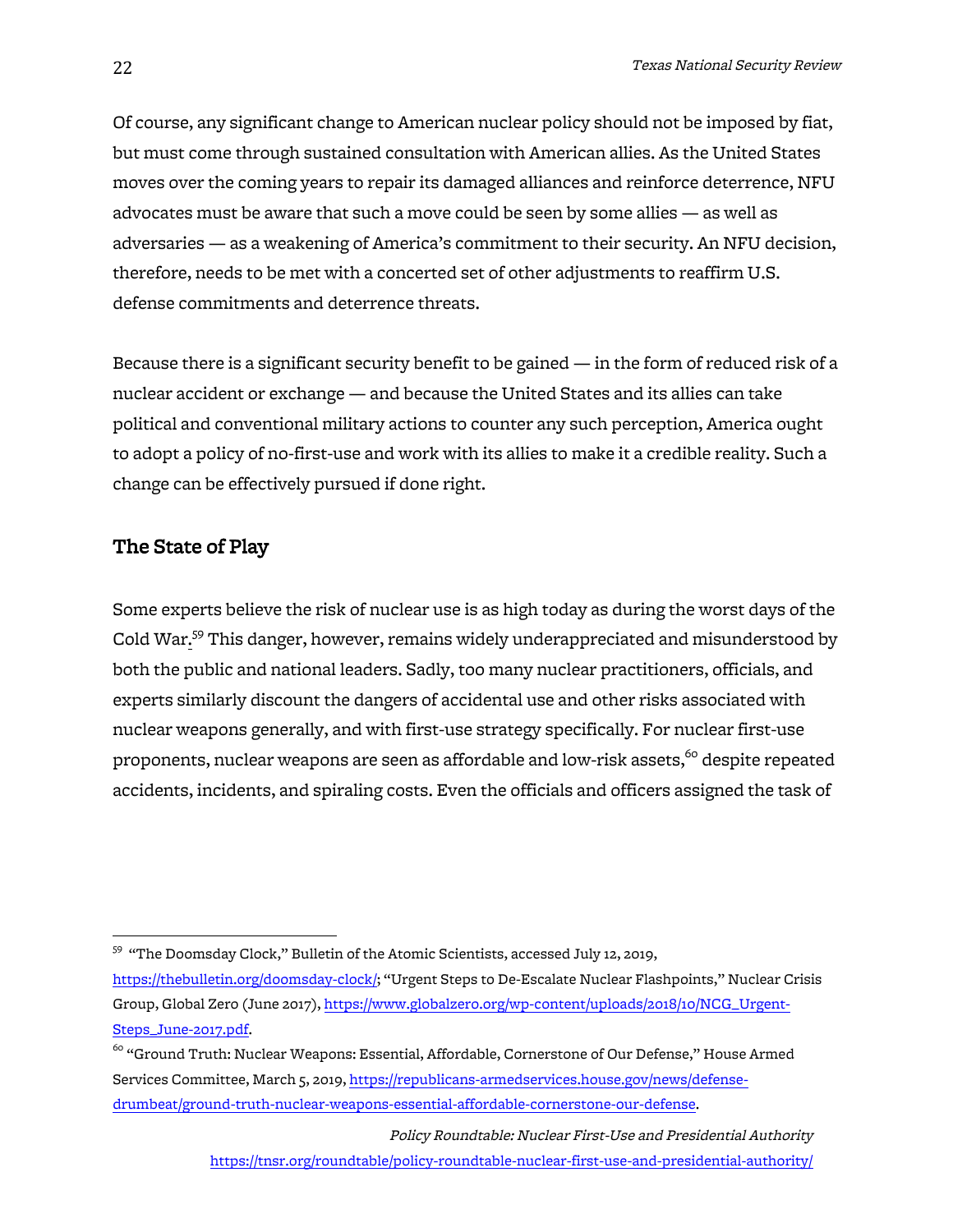managing American nuclear operations often overestimate their own ability to avoid mistakes and control nuclear dangers.<sup>61</sup>

Convinced America can safely manage these risks, the Trump administration has sought to develop new, more diverse nuclear delivery options and weapons, and has expanded the conditions under which it would consider using nuclear weapons first, to include massive conventional attacks and other "non-nuclear strategic attacks."<sup>62</sup> The Defense Department has recently gone out of its way to refute arguments in favor of no-first-use,<sup>63</sup> likely in response to multiple bills in Congress calling for America to adopt an NFU policy.<sup>64</sup>

Despite statements from the Defense Department to the contrary, adopting an NFU posture would improve stability and reduce the risks of nuclear conflict through deliberate action, accident, or miscalculation. When states maintain first-use postures and position their forces to carry out such threats, the pressure to preempt grows, as does the risk of accidental use. Changes in declaratory policy that rejects first-use, backed by operational changes designed to make first-use options less credible — such as de-alerting and demating — would increase decision time and reduce the risks of accidental or unintended nuclear escalation. Of course, neither America nor its adversaries can be totally certain that the first use of nuclear weapons is off the table based on policy statements alone, which is why such a statement needs to be matched by changes to nuclear operations that make first-use less plausible. Thus, any move to reconsider nuclear first-use would be observable, raising the nuclear threshold, reducing the dangers of sudden escalation, and giving decision-makers more time to de-escalate a potential nuclear crisis. Given today's dangers, such changes are urgently needed.

Policy Roundtable: Nuclear First-Use and Presidential Authority https://tnsr.org/roundtable/policy-roundtable-nuclear-first-use-and-presidential-authority/

 $^{61}$  "Report of the Secretary of Defense Task Force on DoD Nuclear Weapons Management: Phase I: The Air Force's Nuclear Mission," Department of Defense (September 2008),

https://dod.defense.gov/Portals/1/Documents/pubs/Phase\_I\_Report\_Sept\_10.pdf.

 $^{62}$  Nuclear Posture Review, Department of Defense (February 2018),

https://dod.defense.gov/News/SpecialReports/2018NuclearPostureReview.aspx.

<sup>&</sup>lt;sup>63</sup> "Dangers of a Nuclear No First Use Policy," Department of Defense, April 1, 2019,

https://media.defense.gov/2019/Apr/01/2002108002/-1/-1/1/DANGERS-OF-A-NO-FIRST-USE-POLICY.PDF.

<sup>&</sup>lt;sup>64</sup> "Chairman Smith, Senator Warren Introduce Bill Establishing 'No First Use' Policy for Nuclear Weapons," Office of Adam Smith, Jan. 30, 2019, https://adamsmith.house.gov/2019/1/chairman-smith-senator-warrenintroduce-bill-establishing-no-first-use-policy-for-nuclear-weapons.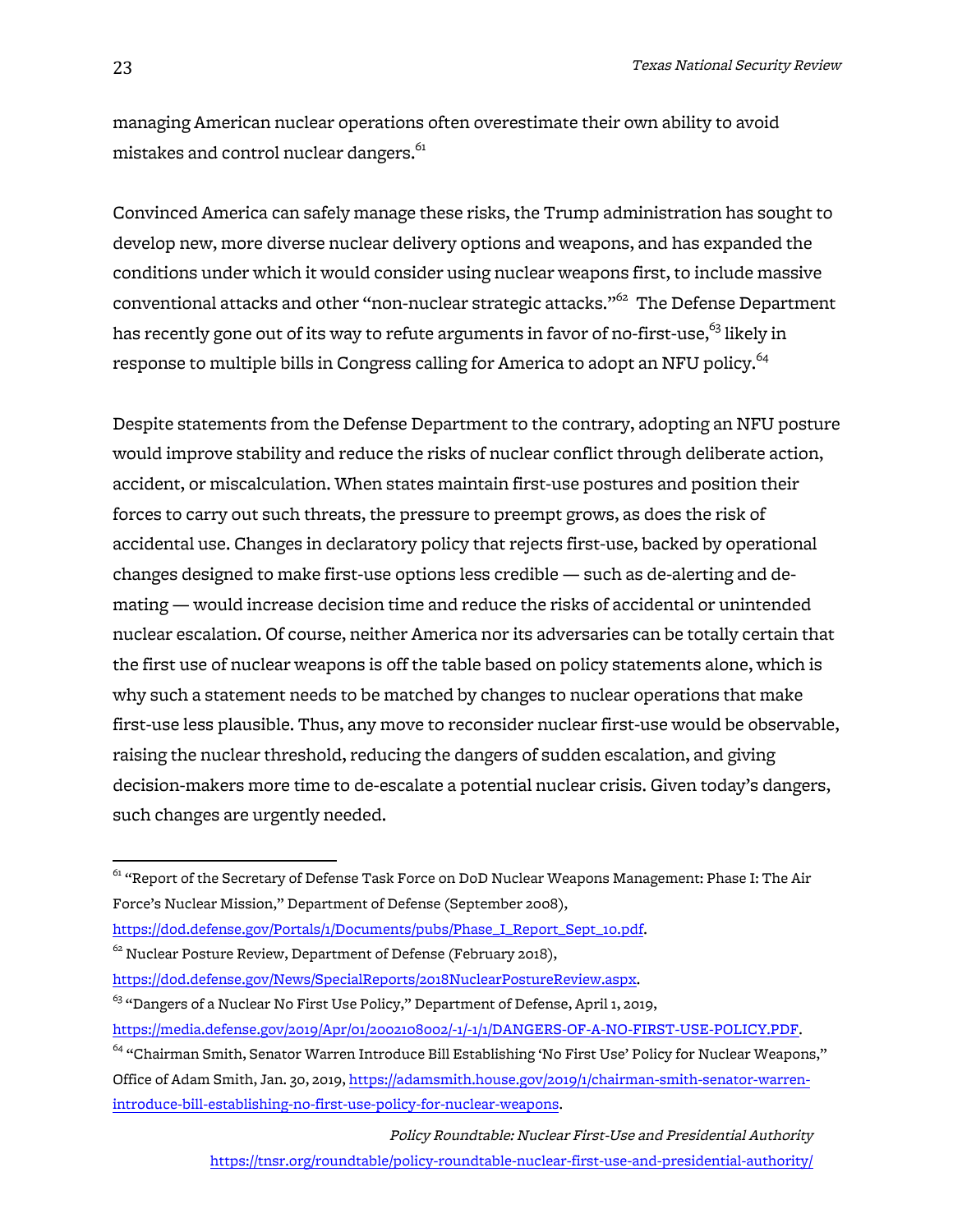We are seeing this play out already. Russian experts have recently begun raising the possibility that the demise of the Intermediate Range Nuclear Forces Treaty could lead Russia to adopt a policy of preemption.<sup>65</sup> Ignoring for a moment that Russia violated that treaty and bears the bulk of the blame for its demise, that Russian officials are talking about a nuclear preemption strategy further demonstrates the growing instability in Europe and the increased nuclear risks that come with it. Recent moves by the Trump administration and NATO to address the loss of the treaty — including increasing overflights of nuclearcapable aircraft and building a new generation of ground-based, nuclear-capable missile systems  $-$  do nothing to reduce these risks and in some ways make them worse. $^{66}$ 

The United States — as the world's foremost conventional military power — can safely adopt NFU without compromising its security or that of its allies. While it will be harder for conventionally inferior states — like Russia — to adopt NFU, the last thing Washington should do is make it easier for Moscow to use or threaten to use nuclear weapons first. A U.S. NFU stance would make it harder for others to maintain first-use doctrines and would enable the United States to take more effective collective action — militarily, politically, and economically — should a state ever cross the nuclear threshold. It would also put the United States and NATO, as well as America's East Asian allies, in a stronger position to politically challenge states that maintain first-use postures, and to seek engagement in order to reduce the risks of nuclear use.

There is, of course, much discussion about whether America's conventional advantage can be maintained.<sup>67</sup> However, if America, with a defense budget more than four times as large

 $^{65}$  Private discussions with author, Moscow, April 2019.

<sup>&</sup>lt;sup>66</sup> Robin Emmott, "NATO Calls on Russia to Destroy New Missile, Warns of Response," *Reuters*, June 25, 2019, https://www.reuters.com/article/us-russia-usa-missiles/nato-calls-on-russia-to-destroy-new-missile-warnsof-response-idUSKCN1TQ14E.

 $^{67}$  Summary of the National Defense Strategy, Department of Defense, January 2018, https://dod.defense.gov/Portals/1/Documents/pubs/2018-National-Defense-Strategy-Summary.pdf; "Providing for the Common Defense, The Assessment and Recommendations of the National Defense Strategy Commission," U.S. Institute for Peace, November 2018, https://www.usip.org/sites/default/files/2018- 11/providing-for-the-common-defense.pdf.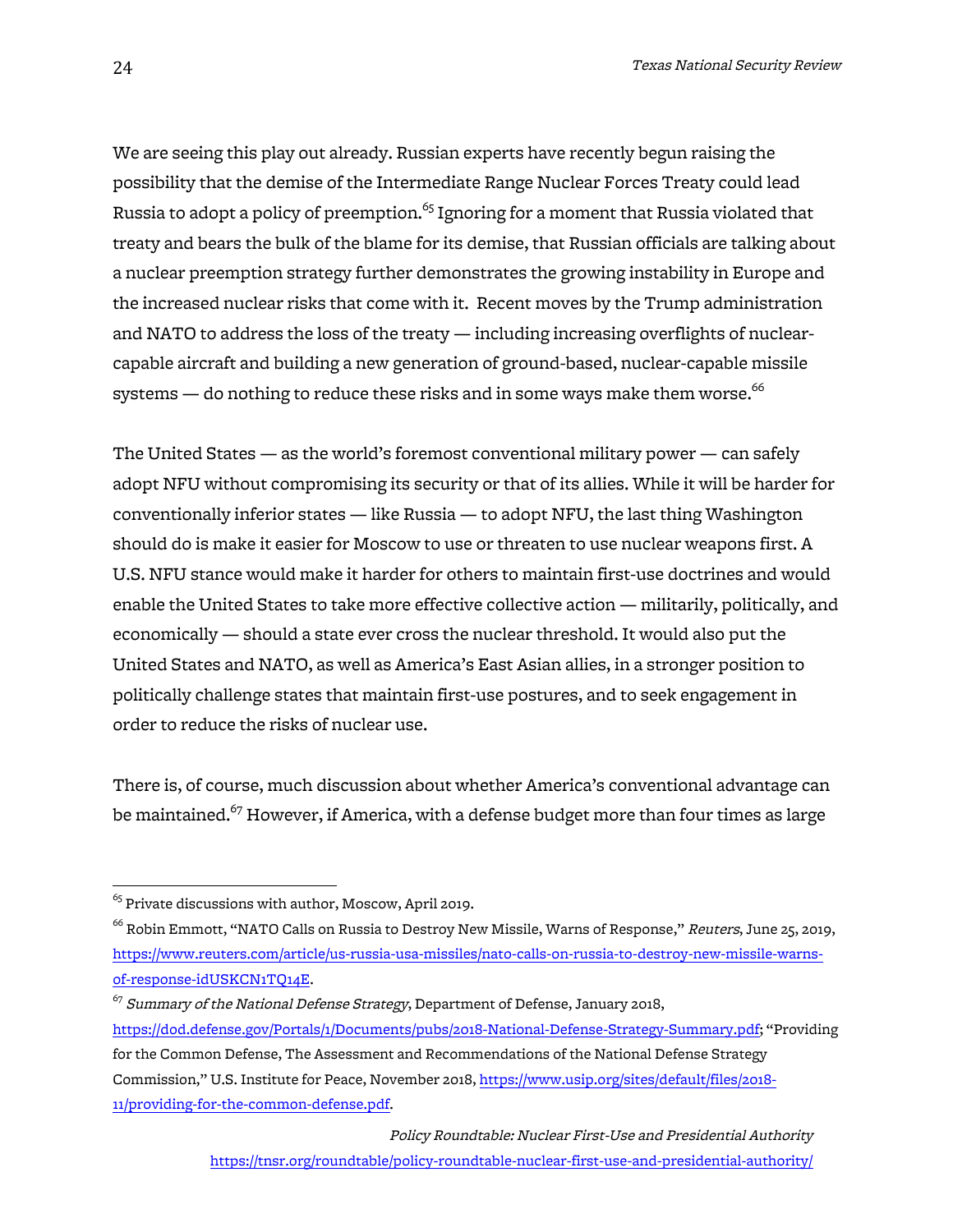as that of China,<sup>68</sup> cannot maintain a conventional military advantage, then there is a larger problem with America's defense and security strategy that no amount of nuclear weapons or threats can overcome. The core of deterrence and reassurance among allies rests not in making threats to initiate nuclear disaster, but in harnessing a collective political will to ensure that America can collectively maintain the political, military, and economic capabilities needed to defend its interests and security.

# Is First-Use Credible?

If a first-use posture were safe and made America more secure, it might be worth keeping. However, it is neither of these things. Nor is there much to suggest that U.S. threats to use nuclear weapons first against other nuclear-weapon states — a threat that would be certain to bring about nuclear retaliation — are seen as credible by America's main nuclear adversaries, including Russia and China.

Just as America is right to assume that its large, diverse, and highly-capable nuclear forces are able to deter nuclear attacks against itself and its allies, so too is Russia right to assume that its forces are able to deter a nuclear attack by the United States in the absence of a nuclear provocation. It is not clear why the United States believes now, let alone in the past, that it can credibly threaten a nuclear first-strike on Russia or its forces and then control or prevent a response or escalation. Russia plainly is aware that its conventional capabilities are no match for those of the United States and NATO, which is why it relies on a first-strike posture and has invested in and is expanding its hybrid and disinformation capabilities. The United States has no such need, and yet it maintains a first-use posture for anachronistic political reasons, which carry with them real and observable political and financial costs, as well as costs to stability. In other words, the United States believes that it is the one who will and can control nuclear escalation, but that Russia will not and cannot. A dangerous bet, with no real facts on which to base it.

 $^{68}$  "U.S. Military Spending vs. the World," National Priorities Project, last accessed July 12, 2019, https://www.nationalpriorities.org/campaigns/us-military-spending-vs-world/.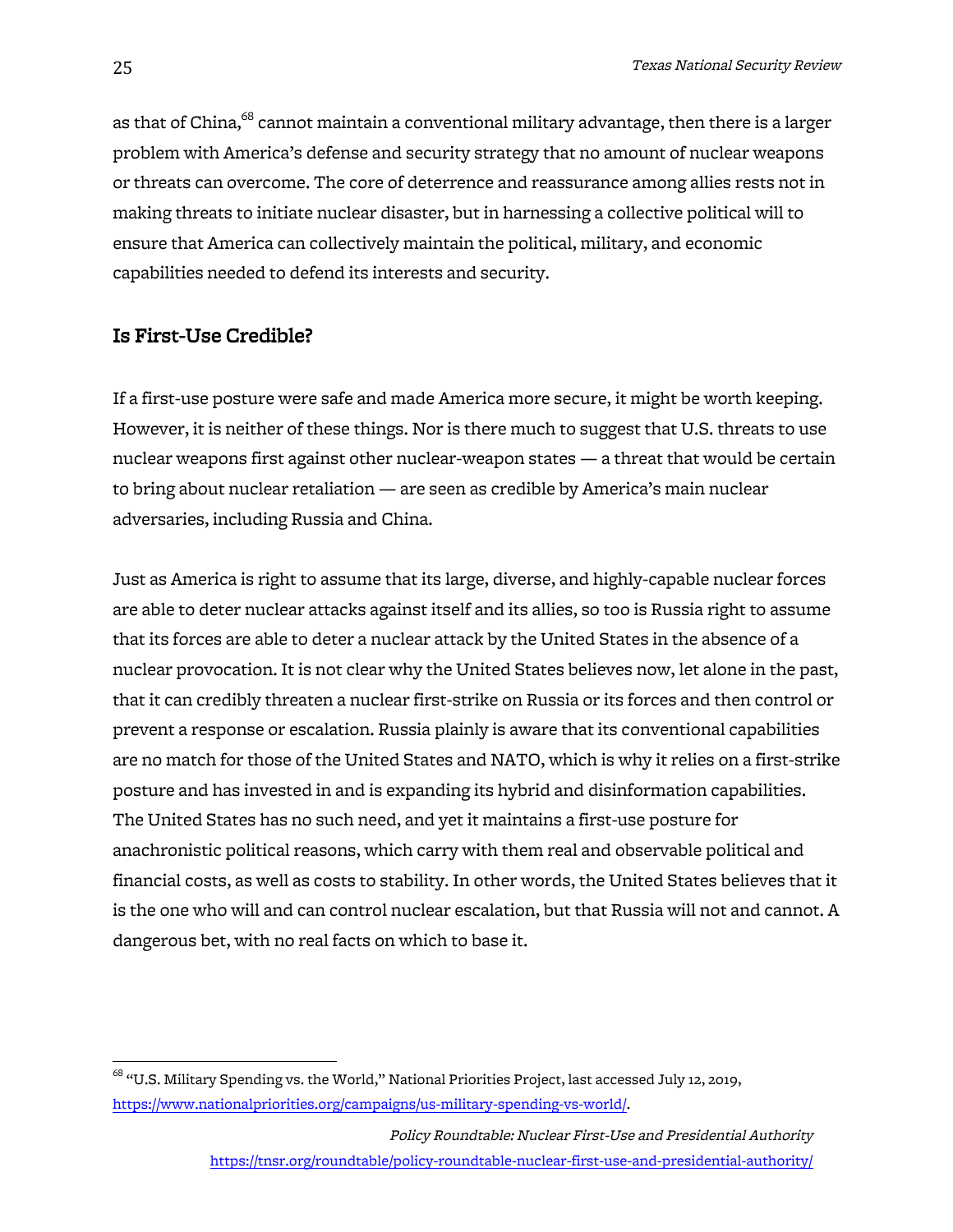In the case of smaller nuclear states like North Korea, U.S. threats to "go nuclear" first might be seen as credible because North Korea lacks the ability to destroy all of the United States in retaliation. But threats to "go nuclear" first may make Kim Jong Un more, not less, likely to rely on rapid nuclear launch decisions because of the possible vulnerability of his country's nuclear forces and leadership to nuclear strike. First-use threats in the Korean context, in which America continues to have massive conventional advantages, actually increase the likelihood of North Korea launching a nuclear weapon first. Most informed analysts believe Kim sees nuclear weapons as an insurance policy, to be used only to prevent his destruction. If his destruction seems increasingly imminent, so too would his own willingness to "go nuclear." As the United States adjusts to the reality of a nuclear standoff with North Korea, this reality has to be taken more seriously, and the risks of nuclear-crisis instability on the Korean peninsula more carefully considered.

U.S. allies and adversaries know that, in the absence of a threat to America's national existence or that of an ally, an American decision to initiate nuclear war against a nuclear adversary is highly doubtful. It is far more credible, and thus effective, to promise to respond to conventional aggression with America's and its allies' combined conventional capabilities, and to reserve the role of nuclear weapons to deter, and if necessary retaliate against, a nuclear attack against an American ally. This as much as anything else argues in favor of adopting a no-first-use policy — to make a nuclear retaliatory threat all the more credible.

## Proliferation Risks

Advocates for maintaining a first-use posture also claim, with little evidence, that adopting an NFU posture would lead allies to reconsider their own non-nuclear status.<sup>69</sup> In theory, this is a risk. Decades ago, the extension of the U.S. nuclear umbrella influenced the decision of states to forgo independent nuclear options during the Cold War and commit

 $^{69}$  Richard C. Bush and Jonathan D. Pollack, "Before Moving to 'No First Use,' Think About Northeast Asia," Brookings Institute, July 20, 2016, https://www.brookings.edu/blog/order-from-chaos/2016/07/20/beforemoving-to-no-first-use-think-about-northeast-asia/; and, Franklin C. Miller and Keither B. Payne, "The Dangers of No-First-Use," Bulletin of the Atomic Scientists, Aug. 22, 2016, https://thebulletin.org/2016/08/thedangers-of-no-first-use/.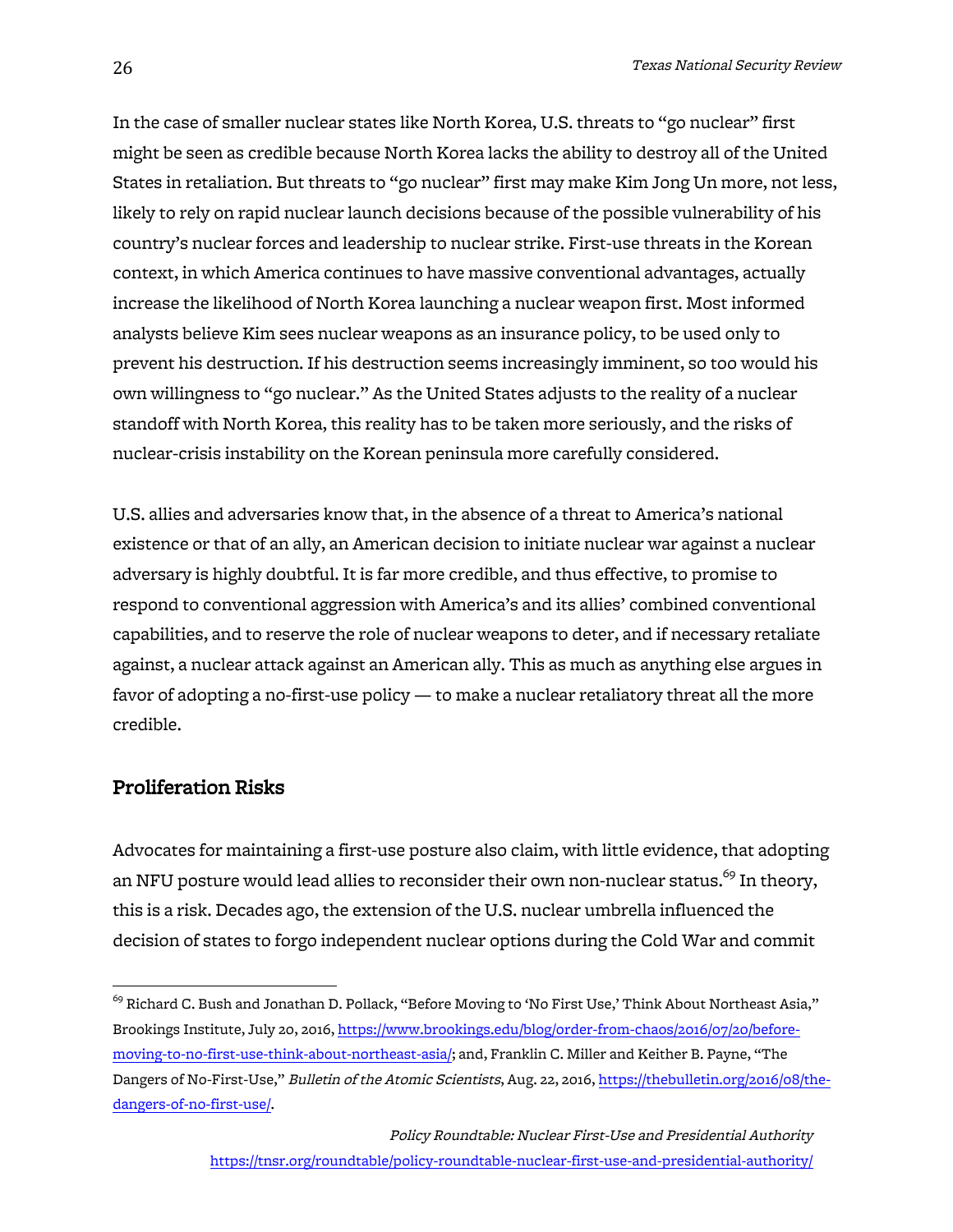instead to an international nonproliferation norm. Any proliferation now, even by a close U.S. ally, would be met with global concern and a collective response.<sup>70</sup>

In reality, it is hard to see which U.S. ally would respond to a coordinated move by the United States to adopt NFU by breaking with the U.S. alliance structure, withdrawing from the Nuclear Nonproliferation Treaty, and building nuclear weapons. To be sure, countries in Europe and Asia are facing complex security and political challenges. Yet, it remains unlikely that Germany, South Korea, Poland, or other "front line" states are likely to be driven to proliferate by a U.S. decision to maintain a strong alliance and a credible retaliatory nuclear posture while adopting an NFU pledge. Indeed, the United States adopting NFU would likely lead to steps to increase the credibility of U.S. conventional and political commitments to allied security.

Proponents of maintaining first-use options also need to consider the possibility that the very steps needed to enhance conventional deterrence of Russia and China and to reassure U.S. allies are not being pursued out of a false belief that America's nuclear first-use policy — and investment in nuclear capabilities to back it  $up$  — will achieve the same goal.

Reassuring allies, as with deterring adversaries, requires a balanced combination of capability and intent. Above all, to feel secure, America's allies need strong political commitments from the United States that it will ensure their security, and they need to feel confident that America can and will act upon those commitments. If the will of America to act in support of its defense and alliance commitments are questioned — as they are now in a way not seen in a generation — then no amount of nuclear posturing will make up for it. Sadly, the Trump administration has done a poor job of reassuring U.S. allies, despite making massive increases in defense spending and pursuing new nuclear weapon systems. $^{71}$ 

 $^{70}$  This assumes a response in keeping with American security interests. The author has serous doubts about how Trump would respond to a Saudi Arabian decision to pursue nuclear weapons.

 $71$  Nuclear Posture Review; and, Sandra Erwin, "Trump's 2020 Budget Increases Defense Spending by 5 Percent, Funds Space Force," Space News, March 11, 2019, https://spacenews.com/trumps-2020-budgetincreases-defense-spending-by-5-percent-funds-space-force/.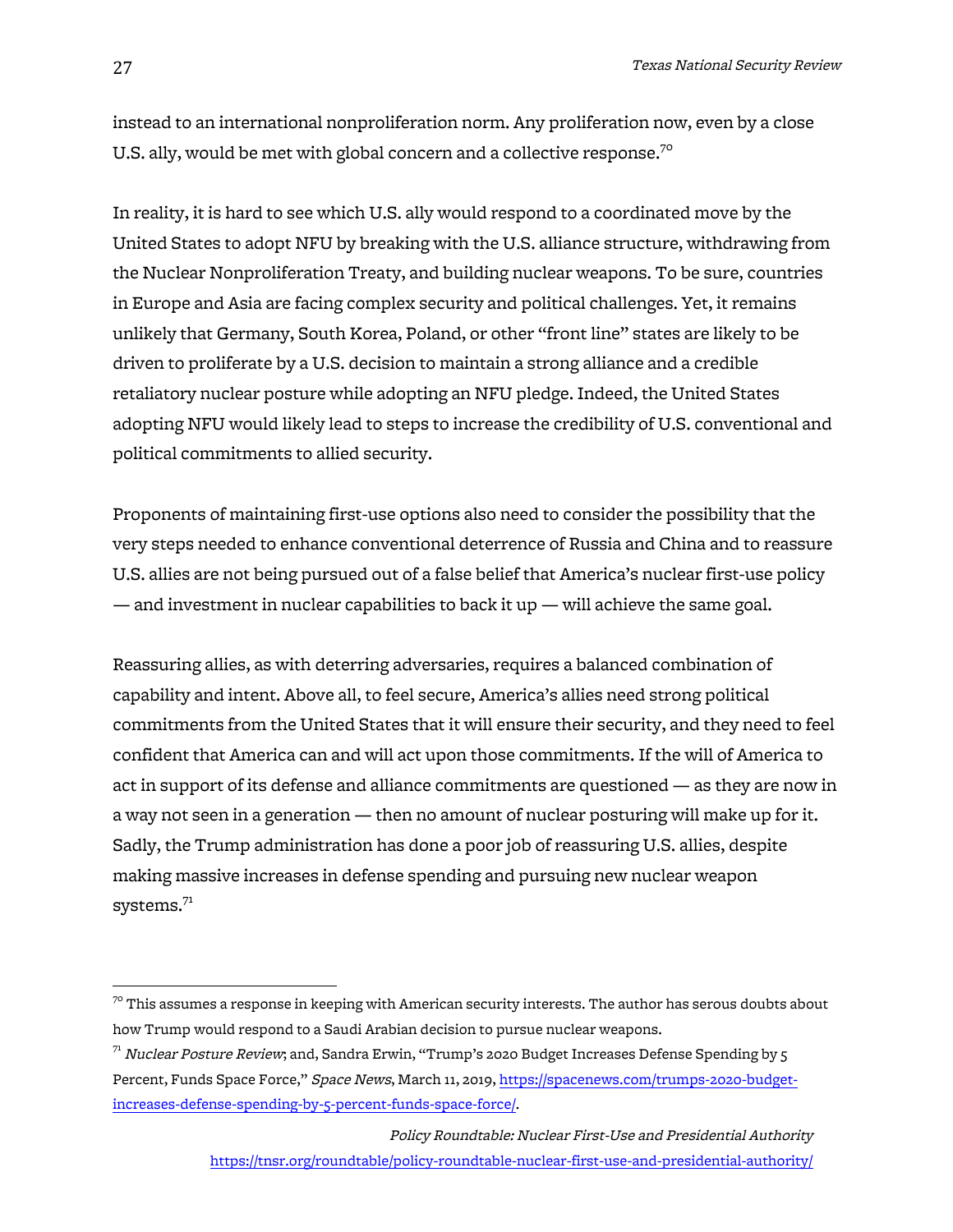Likewise, the Trump administration has done a poor job of maintaining strong and clear deterrent statements and postures toward Russia, China, and North Korea. Trump believes that unpredictability is a virtue, but in deterrence and alliance management it is the opposite. While America's formidable nuclear and conventional capabilities remain fully able to deter nuclear attacks on the United States and its allies, the current state of America's political leadership undermines the credible use of those capabilities. Washington needs to pursue improved political engagement and ensure its efforts to deter aggression are clear and credible. As these steps are taken, there is an opportunity to put America's nuclear strategy on a more credible footing without damaging its defense capabilities or its alliance commitments.

## Does America Need to Threaten First-Use?

Does the United States need to rely on nuclear first-use to respond to non-nuclear threats from a nuclear state? If not, then the United States can adopt a policy where the role of nuclear weapons is limited solely to nuclear deterrence.

It is far from certain that America must rely on nuclear weapons in such situations. Indeed, the scenarios identified by first-use advocates, while plausible, do not make a compelling case for a nuclear first-use policy and generally ignore its risks.<sup>72</sup> Among these scenarios, the most prominent are the risks of a conventional attack by a state like Russia or a chemical or biological weapons attack by a nuclear state such as North Korea. A careful step-by-step review of these scenarios suggests that it is very hard, if not impossible, to imagine that the conditions would come about that would lead an American president to initiate a nuclear conflict, while it is easy to see how threatening first-use does more to increase the danger to America and its allies than to decrease it.

Before looking at these specific scenarios, it is useful to note that the United States — under both Presidents Barack Obama and Donald Trump — has clearly stated that it will not use or threaten to use nuclear weapons against non-nuclear weapon states. That means that there are a range of conventional, cyber, and chemical and biological threats that the U.S.

 $72$  Nuclear Posture Review; and, "Dangers of a Nuclear No First Use Policy."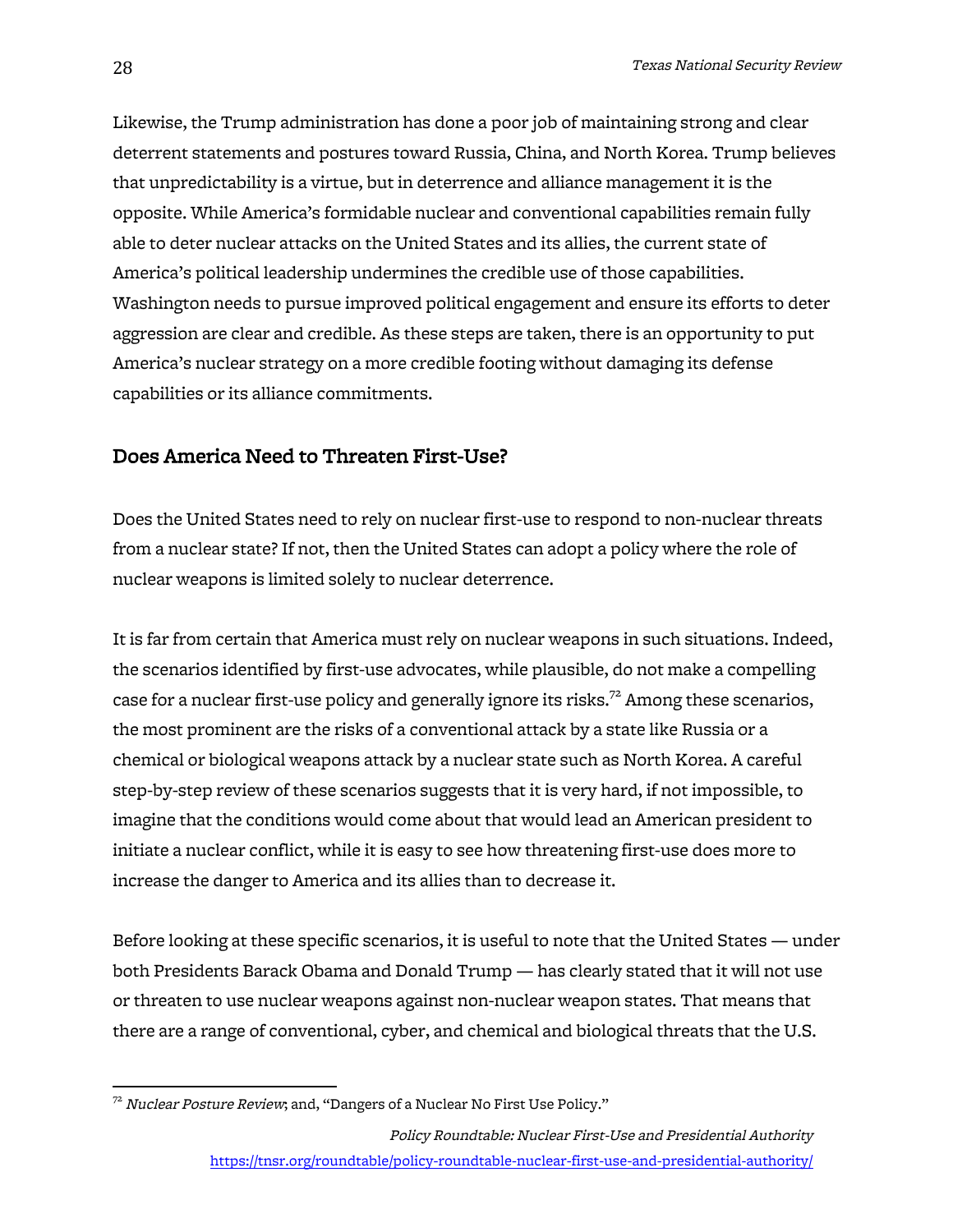military and political leadership agree do not require a nuclear response. Thus, it is reasonable to assume that the same goes for nuclear-armed adversaries that possess those same capabilities.

No one should believe that America can deter all conflict — with or without nuclear firstuse threats — or that it can prevail quickly or cleanly in any conventional war. No amount of defense or nuclear spending can achieve such a goal. To be sure, conventional war scenarios in Korea or the Baltics take months to play out and result in disastrous consequences for the country in which the fighting occurs, for global stability, and for the global economy.<sup>73</sup> But in all of these scenarios, America and its allies would likely prevail if the full force of its allied conventional capabilities were brought to bear. If a conflict remains non-nuclear, the United States and its allies should be confident that they can confront, stop, and eventually repel any threat to the United States or its allies.

#### Russia

In the oft-cited scenario of Russian aggression against a NATO ally, it is not clear that American nuclear first-use is needed or would be credible. In the case of a conflict in a Baltic state stoked by Russian agents and actions, nuclear weapons would play no credible role. If a conflict escalates to a full conventional conflict between Russia and NATO, the consequences are unpredictable to a point. There is, of course, real concern about how long it would take NATO to stop and repel a Russian conventional attack. But in a purely conventional scenario, NATO forces over time would be able to defeat any Russian attack on NATO territory. Russia appears to believe this as well, which is why until now it has avoided a direct conventional attack against NATO (this rationale is at least as credible, if not more, as the idea that Russia is deterred from such attacks by the threat of a NATO nuclear first-strike). It is also why Russia has put forward a nuclear escalation strategy that

 $^{73}$  Dennis P. Halpin, "Millions Dead: You Can't Imagine How Bad a Second Korean War Could Get," *National* Interest, April 26, 2019, https://nationalinterest.org/blog/buzz/millions-dead-you-cant-imagine-how-badsecond-korean-war-could-get-54427; Dave Majumdar, "Europe's Worst Nightmare: Here's What a NATO-Russia War Would Look Like," National Interest, March 31, 2019,

https://nationalinterest.org/blog/buzz/europes-worst-nightmare-heres-what-nato-russia-war-would-look-50047.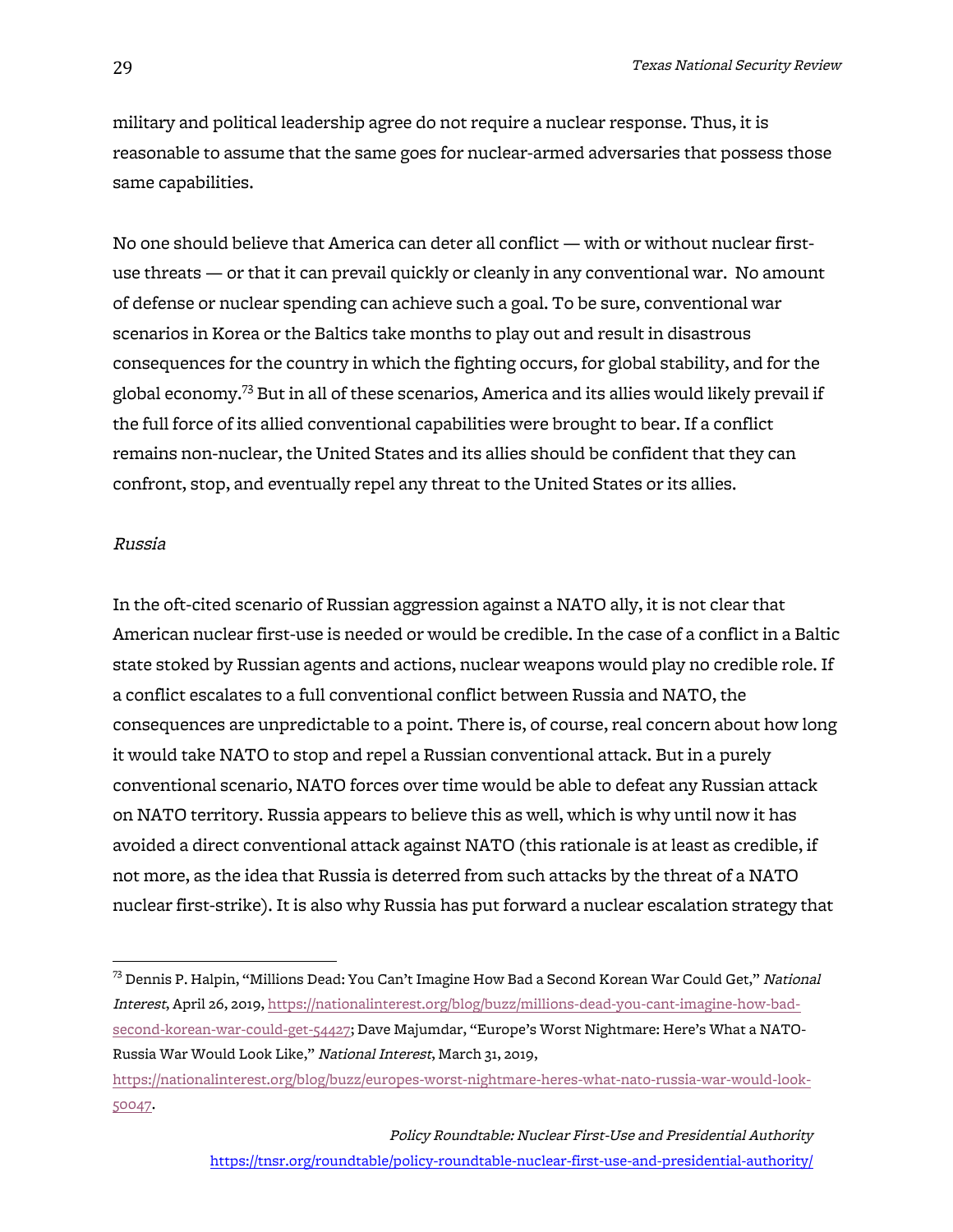would counter conventional losses with a first nuclear strike to protect the existence of the Russian state.74

It remains unclear under what scenario it would make sense for NATO to escalate to the nuclear level when such a move would lead to a Russian nuclear response either in Europe, against the United States, or both. This remains true even given concerns about Russian cyber and unconventional attacks on U.S. command-and-control and early warning assets. By using nuclear weapons first, NATO would make it harder to prevail conventionally and, thus, such action should be avoided. Of course, should Russia initiate a nuclear attack to avoid conventional defeat, all options would be legitimately on the table and no-first-use constraints would be lifted.

Furthermore, if Russia were the aggressor against NATO, U.S. nuclear use would limit if not eliminate the ability of Washington to rally the global community to condemn and punish Russia for its actions. The world would not be concerned with Russia's aggression and would instead focus on the United States crossing the nuclear threshold for the first time in more than 70 years. Moreover, some would see Russia's inevitable retaliation as legitimate.

#### North Korea

A second possible first-use scenario is that of a North Korean invasion of South Korea. In this hypothetical situation, South Korea and America would respond to a conventional invasion by North Korea with conventional forces. Yet even here the United States continues to hold out nuclear first-use threats.

In such a scenario, and as the United States works to degrade North Korea's early warning and command-and-control network, nuclear threats are likely to greatly influence North Korean actions. North Korean officials could interpret U.S. and South Korean moves as a prelude to a nuclear decapitation strike, especially when the United States has emphasized so clearly and over such a long time its nuclear options on the Korean peninsula. Given that America and South Korea, with allied support, would likely defeat North Korean forces, it is

 $74$  Nikolai Sokov, "Russia's 2000 Military Doctrine," The Nuclear Threat Initiative, Oct. 1, 1999, https://www.nti.org/analysis/articles/russias-2000-military-doctrine/.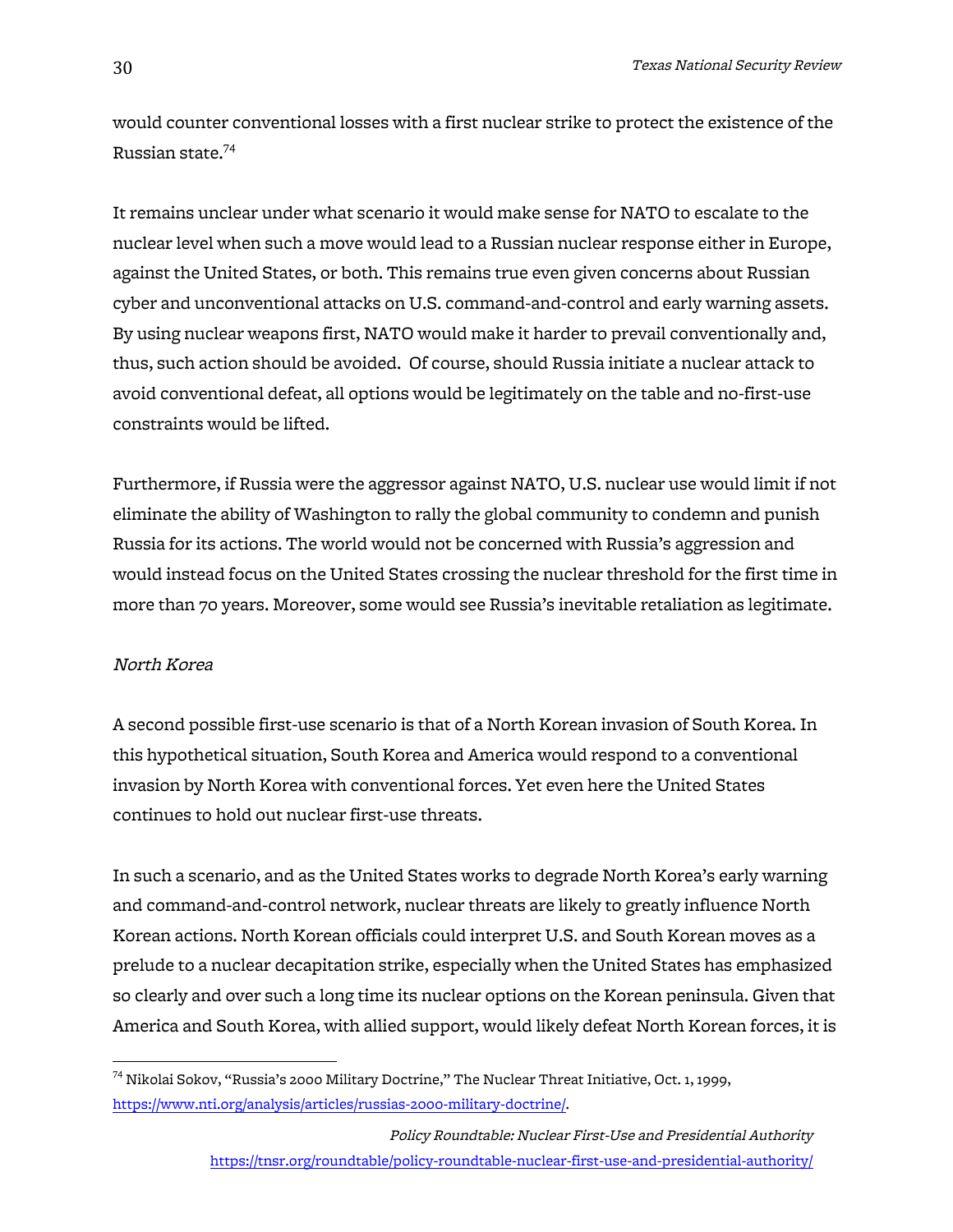unclear why threatening nuclear first-use would be an advantage to military planning or operations — yet it is quite clear how it could increase the likelihood of North Korea launching a nuclear weapon first. As horrible as a conventional war in Korea would be, it would be preferable to a nuclear war.

The only plausible scenarios in which nuclear first-use might influence Pyongyang's behavior is on the issue of chemical or biological weapons. But here too the evidence is thin and the dangers likely too great to justify the risks. North Korea is believed to have both chemical and biological weapons capabilities and might seek to use them in an open conventional war on the peninsula. The United States and South Korea rightly want to deter North Korean leaders from even considering such use. Some current and former security and military officials believe the best way to do this is to keep open the option of nuclear escalation.<sup>75</sup>

Yet, to be effective, an American nuclear strike would need to be able to stop the use of chemical and biological weapons or be credible enough to convince North Korea's leaders not to cross that line. However, the United States does not have anything close to perfect intelligence about North Korea's capabilities or the location of its chemical and biological weapons production, storage, and employment sites. Even if it did, the use of multiple nuclear weapons to neutralize North Korea's use of chemical or biological weapons remains a scenario that is hard to envision. Moreover, North Korea knows the United States has and continues to threaten nuclear use to deter or retaliate for the use of chemical and biological weapons. Should Pyongyang be in a situation where it would consider using such weapons, then it would automatically also have to consider its own preemptive use of nuclear weapons, ratcheting up the nuclear cycle of escalation and making it more, not less, likely that a smaller conflict would escalate into a broader nuclear exchange.

In these two different scenarios, it remains hard to identify the benefits of nuclear first-use, while it is clear that the posture carries with it significant risks. Thus, when it comes to the question of whether America needs to threaten first-use, it seems that not only are its conventional capabilities sufficient, but that threatening first-use lacks military or political

 $^{75}$  The 2018 *Nuclear Posture Review* cites the threat of "non-nuclear strategic attack," including chemical and biological threats, as a main motive for maintaining nuclear first-use scenarios.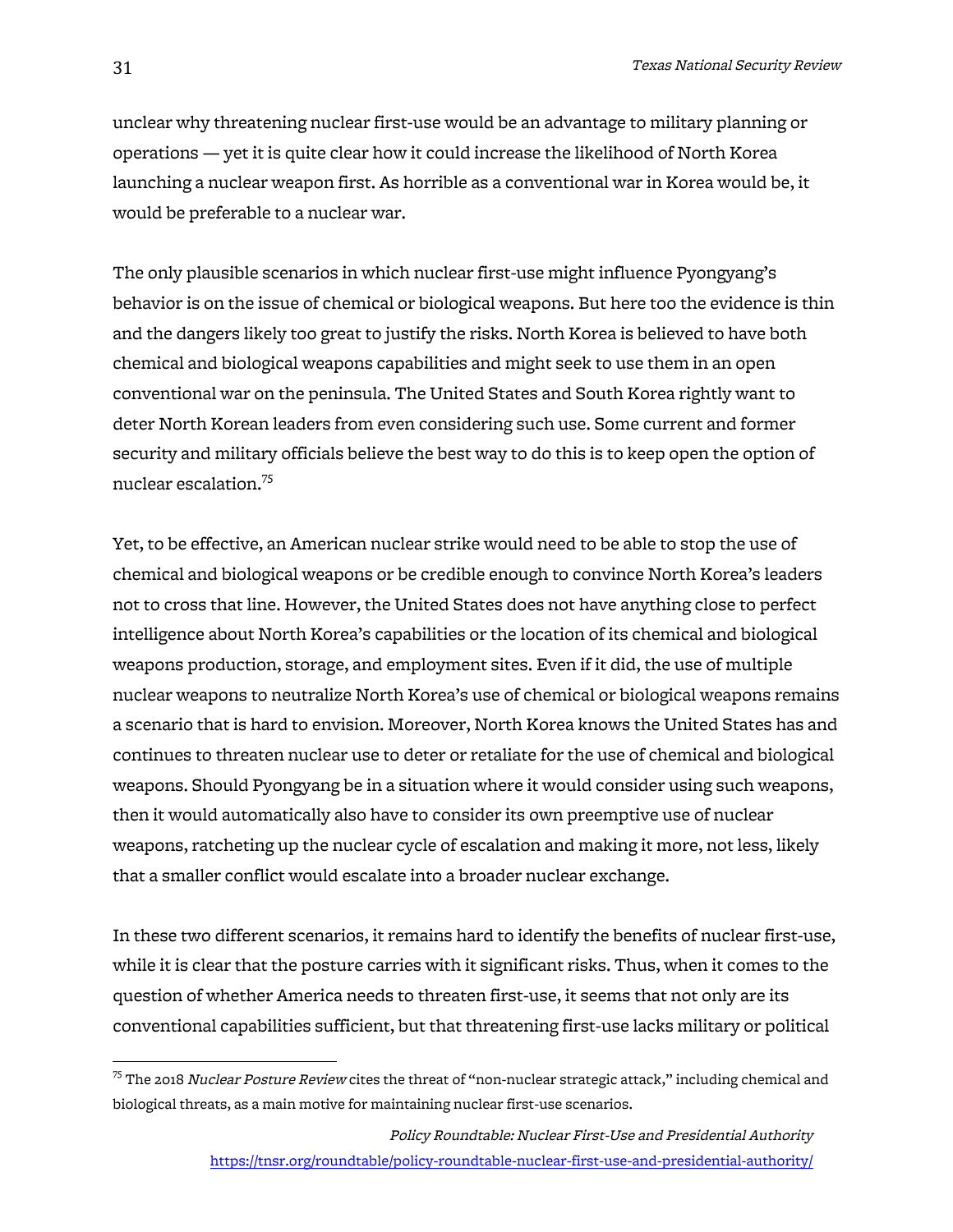utility or credibility, and actually risks significant escalation in most scenarios that do not benefit American or allied interests.

# Conclusion

No-first-use is not a new idea.<sup>76</sup> In the past, it has been considered as a way to reduce nuclear instability, protect American conventional superiority, pursue nuclear reductions and disarmament, and enhance non-proliferation goals. More recently, however, it has come back to the forefront because of concerns about the ability of any one leader, including in the United States, to be trusted with the awesome responsibility of whether and when to initiate a nuclear war.

The risk of nuclear conflict is a growing part of the global security landscape. The slow growth in nuclear states, the deterioration of traditional alliances and deterrent relationships, and broader instability on the global stage has forced both nuclear strategists and the public to wrestle anew with the appropriate role of nuclear weapons and how best the United States can achieve one of its top security objectives: how to avoid the use of nuclear weapons against itself or its allies. For some, the answer is to double down on longstanding nuclear threats and to enhance the range of options for America to initiate the use of nuclear weapons. However, there is now growing political support for reversing course and adopting a more restrained view of nuclear weapons in order to diminish the chance of them being used, while retaining the ability to use them to deter and respond to nuclear weapons use. This renewed debate requires objective thinking grounded in realistic scenarios and backed up by evidence. The adoption of a clear no-first-use posture by the United States, combined with strong efforts to repair America's alliances, reinforce the credibility of deterrence, and reduce the risks of nuclear accident or escalation would make America and its allies more secure.

Jon B. Wolfsthal has worked on nuclear strategy, stability and nonproliferation for more than 35 years. He is a senior Advisor to Global Zero and the Director of the Nuclear Crisis

 $^{76}$  Morton H. Halperin, "A Proposal for a Ban on the Use of Nuclear Weapons," Institute for Defense Analyses, Oct. 6, 1961, http://ucf.digital.flvc.org/islandora/object/ucf%3A5053.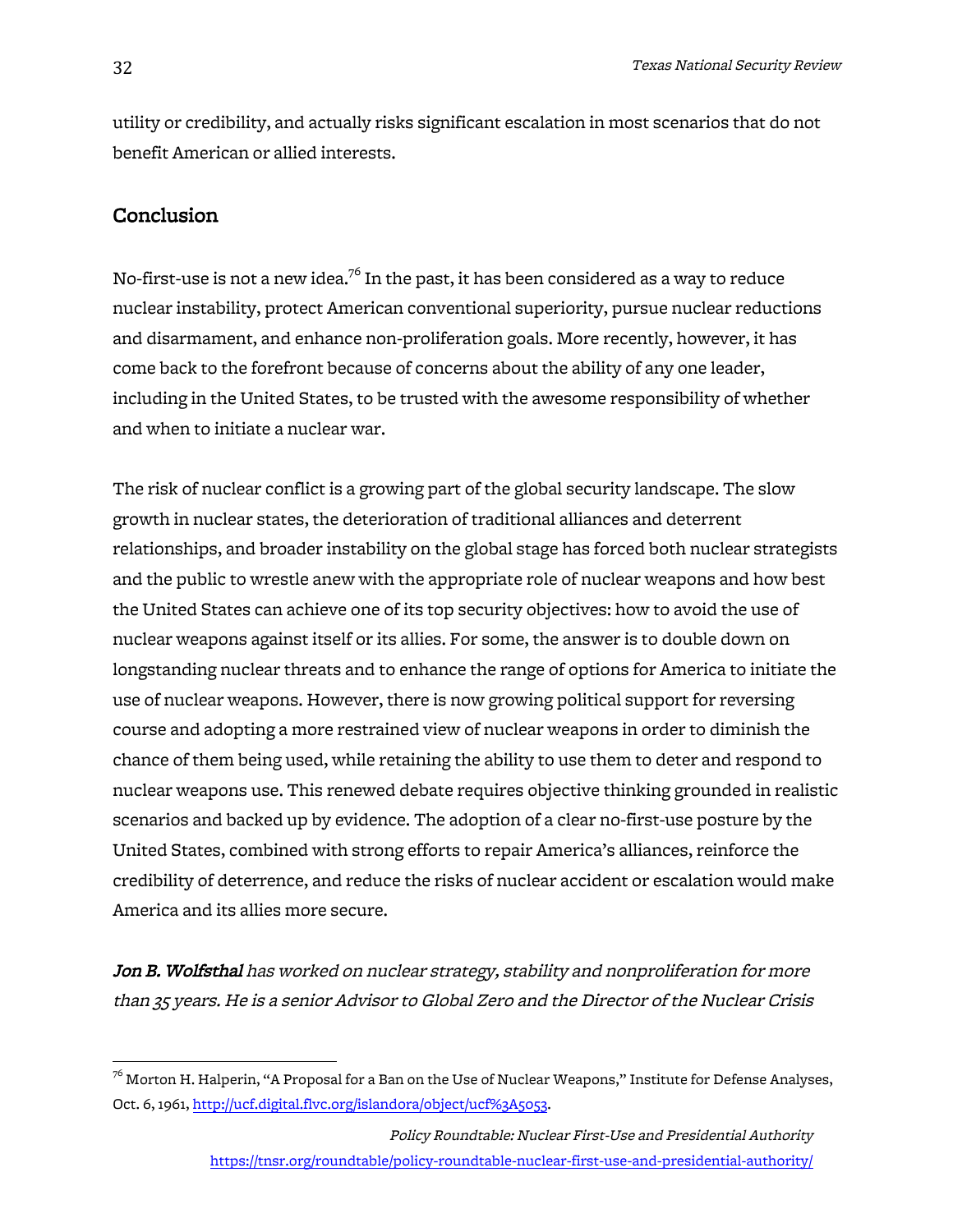Group. He is the former Senior Director at the National Security Council for Nonproliferation and Arms Control. He is a member of the Bulletin of Atomic Scientists Science and Security Board that sets the Doomsday Clock and the author of Deadly Arsenals: Tracking Weapons of Mass Destruction. He is the author of hundreds of articles and opinion pieces on nuclear security and stability. He has worked on nuclear projects on the ground in Russia, North Korea and all over the United States. He worked in the 1990s in the U.S. Department of Energy.



# 4. A Considered "No" on "No First Use"

John R. Harvey

Over the past few decades, the United States has weighed the risks and benefits to both its nuclear deterrence posture and its non-proliferation policy goals of renouncing first-use of nuclear weapons in a conflict. In President Barack Obama's 2010 Nuclear Posture Review and, later, near the end of Obama's second term as part of a mini-nuclear review, the adoption of a so-called "no-first-use" pledge was considered.<sup>77</sup> Both times, Obama rejected

 $77$  Nuclear Posture Review Report, Department of Defense, April 2010,

https://dod.defense.gov/Portals/1/features/defenseReviews/NPR/2010\_Nuclear\_Posture\_Review\_Report.pdf. Regarding the "mini" review see: Josh Rogin, "Obama Plans Major Nuclear Policy Changes in His Final Months," Washington Post, July 10, 2016, https://www.washingtonpost.com/opinions/global-opinions/obamaplans-major-nuclear-policy-changes-in-his-finalmonths/2016/07/10/fef3d5ca-4521-11e6-88d0- 6adee48be8bc\_story.html?postshare=3501468199481657&tid=ss\_tw-bottom.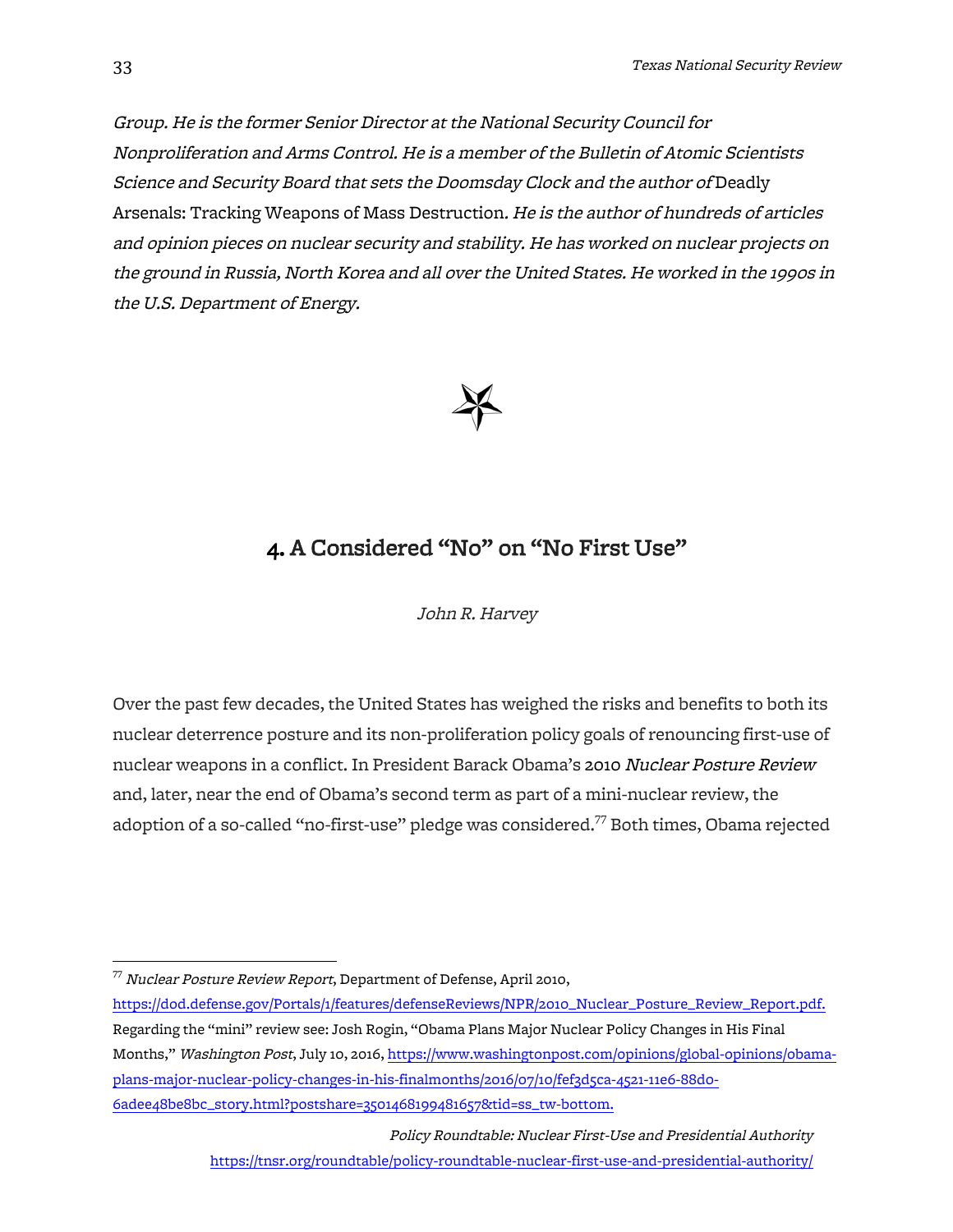adopting such a policy. The 2018 *Nuclear Posture Review* carried out by the Trump administration reviewed the policy and reaffirmed Obama's decision.<sup>78</sup>

Recently, Rep. Adam Smith, the new chair of the House Armed Services Committee, and Sen. Elizabeth Warren have called for a U.S. no-first-use policy. $^{79}$  Well-meaning supporters of no-first-use are taken with the simplicity of the idea and its potential for bolstering U.S. "moral leadership" in the world. After all, they argue, the United States has no intention of starting a nuclear war so why not just say so? Given the recent revival of this topic, it is appropriate to review some of the considerations that caused both Obama and Trump, as well as Presidents Bill Clinton and George W. Bush, to reject adopting a policy of no-firstuse.

There are three major risks in adopting a nuclear declaratory policy of no-first-use. The first risk is to deterrence: Adversaries, absent a fear of reprisal, could be emboldened to act against U.S. interests. The second risk is to U.S. assurances to its allies: If America adopts no-first-use, then allies could lose confidence in America's extended deterrence commitments. The third risk is to the goal of non-proliferation: Such lost confidence among America's allies could spur them to develop and field their own nuclear weapons. The purported benefits of adopting a no-first-use policy, which I discuss below, are insufficient to offset these inherent risks.

### Deterrence Risks

Every president since Dwight Eisenhower has viewed nuclear weapons not just as another weapon of war augmenting conventional arms, but as a special kind of weapon to be used only in the direst circumstances when vital U.S. security interests are at stake. The main concern in adopting a policy of no-first-use is that it could lead an enemy to believe that it

 $^{78}$  Nuclear Posture Review, Department of Defense, February 2018,

https://media.defense.gov/2018/Feb/02/2001872886/-1/-1/1/2018-NUCLEAR-POSTURE-REVIEW-FINAL-REPORT.PDF.

<sup>&</sup>lt;sup>79</sup> Joe Gould, "Warren, Smith Introduce Bill to Bar US from Using Nuclear Weapons First," Defense News, Jan. 30, 2019, https://www.defensenews.com/congress/2019/01/30/warren-smith-introduce-bill-to-bar-us-fromusing-nuclear-weapons-first/.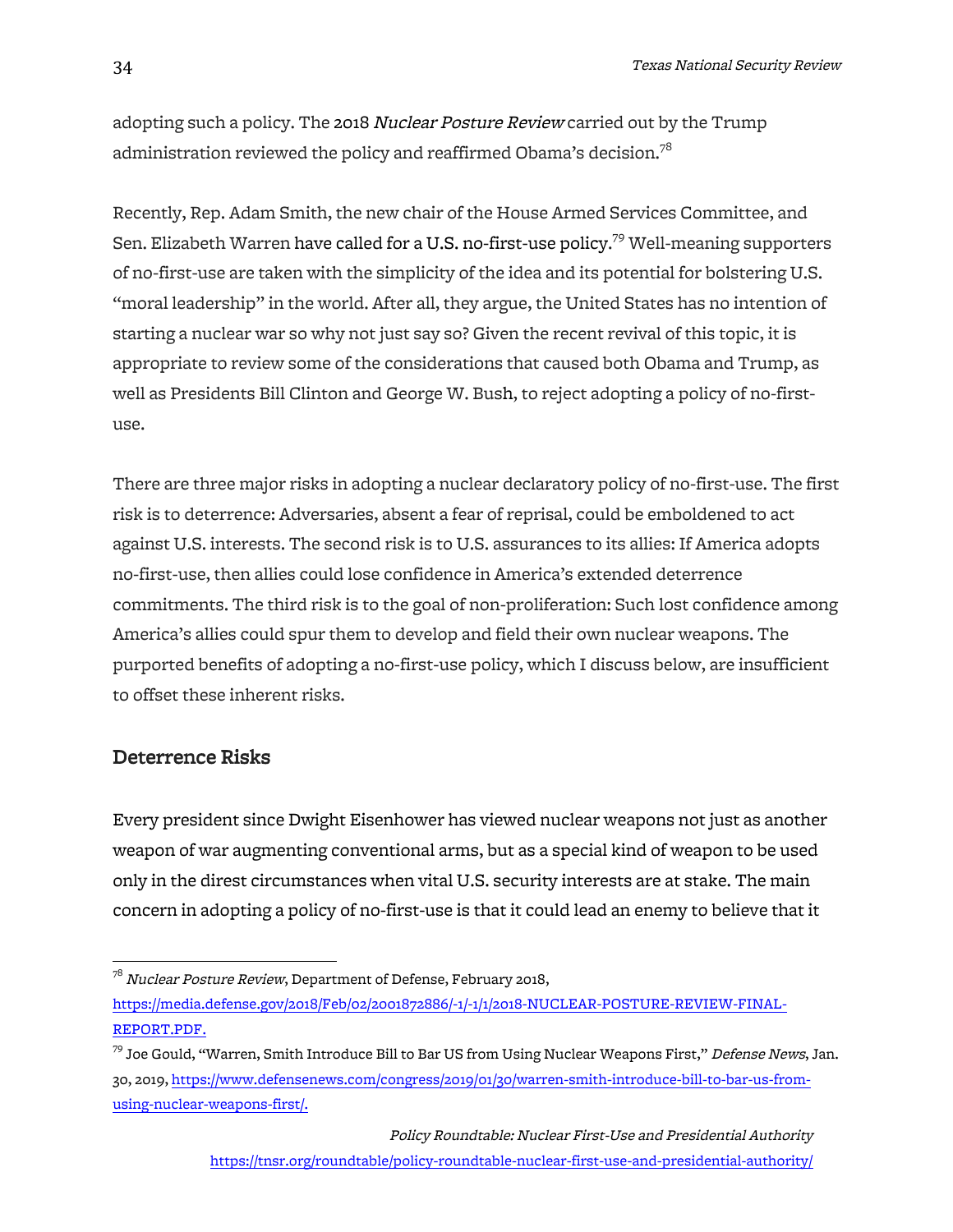could launch a catastrophic, non-nuclear strike against the United States, its allies, or U.S. overseas forces without fear of nuclear reprisal. Consider, for example, a North Korean biological attack on an American city that kills hundreds of thousands, or an artillery bombardment of Seoul with chemical weapons, resulting in the deaths of tens of thousands of Korean and U.S. forces and citizens. Would North Korea be more willing to contemplate such attacks if it thought it was immune to a U.S. nuclear response? Recent presidents have been unwilling to accept the risk to deterrence that would accompany a pledge of no-firstuse.

Two factors might mitigate such risks to deterrence were a no-first-use policy adopted. First, a no-first-use pledge is unlikely to appear credible to an adversary contemplating major aggression. For example, North Korea is unlikely to base any military planning to reunify the Korean Peninsula by force, or plans for its regime survival after an unsuccessful effort to achieve that objective, on a U.S. promise of no-first-use. Consider China's existing no-first-use pledge, which has not caused the United States to moderate its own nuclear posture one iota. Few states will risk their national security based on a declaratory policy that can be reversed overnight. Dominic Tierney, an academic who supports a no-first-use policy, eloquently addresses this point:

Viewed through a strategic — and perhaps more cynical — lens, the no-first-use doctrine also has a huge credibility problem. For the U.S. pledge to truly matter, a president who otherwise favors a nuclear first strike would have to decide not to press the button because of this policy. But in an extreme national crisis — one involving, say, North Korean nuclear missiles — a president is unlikely to feel bound by America's former assurance. After all, if a country is willing to use nuclear weapons, it's also willing to break a promise.<sup>80</sup>

Second, it's not at all clear that an adversary could count on U.S. public opinion to act as a "brake" on an American president contemplating first use in response to a catastrophic non-nuclear attack. Several surveys conducted by Scott Sagan and Ben Valentino look at

 $80$  Dominic Tierney, "Refusing the Nuke First," Atlantic, Sept. 14, 2016,

https://www.theatlantic.com/international/archive/2016/09/nuclear-obama-north-korea-pakistan/499676/.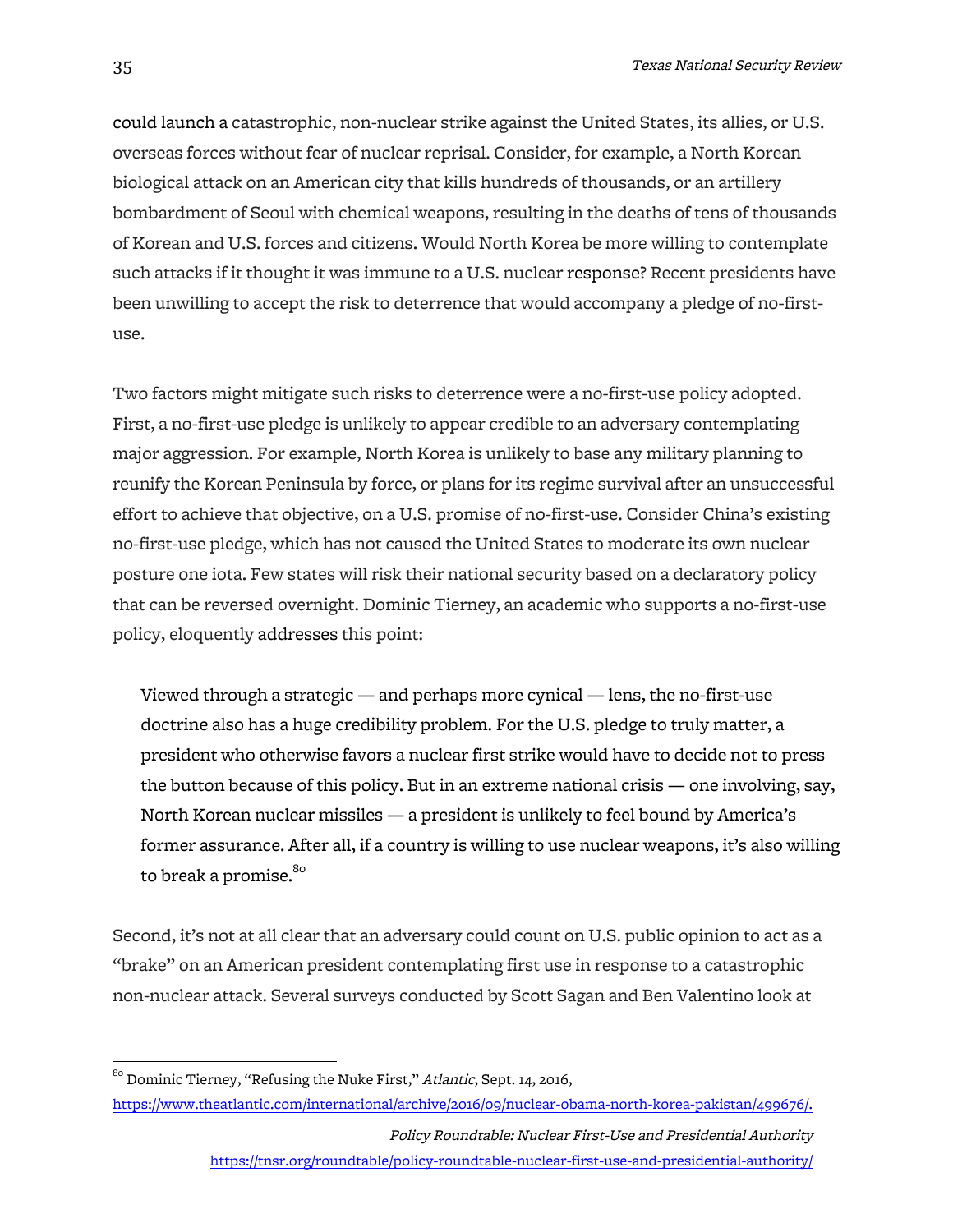the American public's willingness to support first-use under such circumstances. The results reveal a surprising level of support. Sagan and Valentino thus argue:

Would we drop the bomb again? Our surveys can't say how future presidents and their top advisers would weigh their options. But they do reveal something unsettling about the instincts of the U.S. public: When provoked, we don't seem to consider the use of nuclear weapons a taboo, and our commitment to the immunity of civilians from deliberate attack in wartime, even with vast casualties, is shallow. Today, as in 1945, the U.S. public is unlikely to hold back a president who might consider using nuclear weapons in the crucible of war.<sup>81</sup>

In other words, the American public might well demand, rather than oppose or simply tolerate, a nuclear response to a catastrophic non-nuclear attack — no-first-use pledge or not.

Thus, an adversary's doubts about a no-first-use pledge and its belief that the U.S. public may well support breaking such a pledge in response to a horrific attack could mitigate some of the deterrence risks of adopting a no-first-use policy. However, the degree to which those risks would be mitigated remains uncertain and, so far, no president has been willing to find out.

# Assurance and Nonproliferation Risks

Building and maintaining strong alliances has been a centerpiece of America's effort to produce and sustain a more peaceful world. Critical to this is assuring U.S. allies of America's commitment to their defense by extending to them the full range of U.S. military power.

Many countries, including those that share a border with an adversary that presents a threat to their very existence, see no-first-use as a weakening, symbolic or otherwise, of

 $^{81}$  Scott D. Sagan and Benjamin A. Valentino, "Would the U.S. Drop the Bomb Again?" *Wall Street Journal*, May 19, 2016, https://www.wsj.com/articles/would-the-u-s-drop-the-bomb-again-1463682867.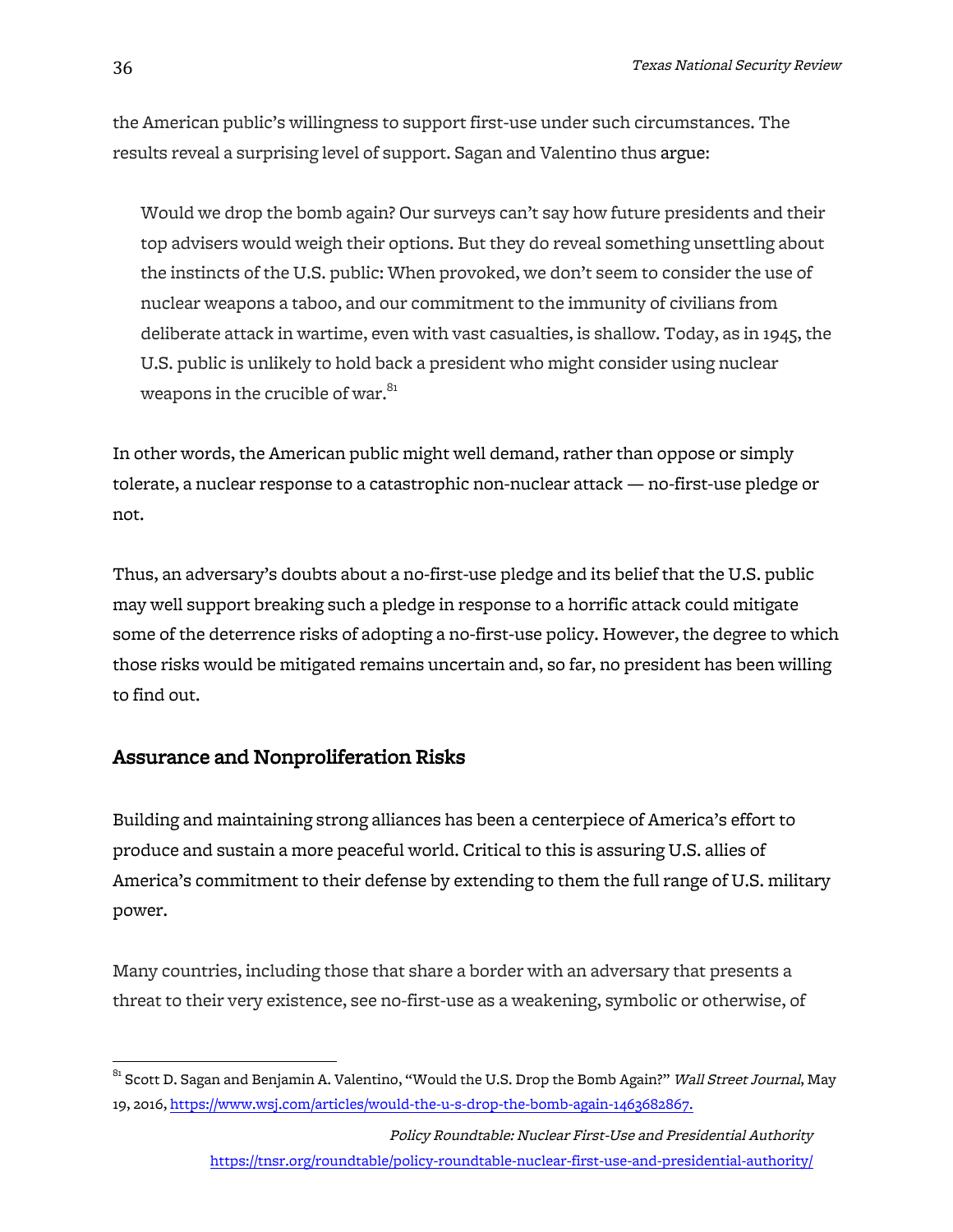U.S. extended deterrence. In response to Chinese provocations in the western Pacific and North Korea's nuclear tests and missile launches, Japan regularly seeks, both in official consultations and ongoing military cooperation, assurances that America will continue to fulfill its security commitments to protect the island nation. Some in South Korea have already pressed to explore an increased U.S. nuclear presence in their country to further deter regional threats. $82$  Loss of confidence in U.S. security commitments could cause some allies to seek accommodation with regional adversaries in ways that run counter to U.S. interests.

Moreover, both South Korea and Japan, similar to many NATO allies, have latent nuclear weapons capabilities characteristic of advanced industrial economies with commercial nuclear power. Any perceived wavering of U.S. security commitments could cause allies to develop and field their own nuclear weapons.

Further, America's allies have made their feelings about America adopting a no-first-use policy known. U.S. officials consulted America's allies extensively in the lead up to the 2010 and 2018 nuclear posture reviews. This dialogue has been rich and productive and, in some ways, surprising in its candor. For example, in 2009, Japanese officials briefed the Perry-Schlesinger Commission, established by Congress to seek a bipartisan approach to the U.S. nuclear posture, on specific features and capabilities of the U.S. nuclear deterrent that Japan viewed as critical to its security.<sup>83</sup> In related dialogue, many foreign counterparts to U.S. officials, including those of Japan, have urged the United States not to adopt a no-firstuse policy.<sup>84</sup>

<sup>84</sup> Josh Rogin, "U.S. Allies United to Block Obama's Nuclear 'Legacy," Washington Post, Aug. 14, 2016, https://www.washingtonpost.com/opinions/global-opinions/allies-unite-to-block-an-obamalegacy/2016/08/14/cdb8d8e4-60b9-11e6-8e45-477372e89d78\_story.html?utm\_term=.c0e0d6c4d694.

> Policy Roundtable: Nuclear First-Use and Presidential Authority https://tnsr.org/roundtable/policy-roundtable-nuclear-first-use-and-presidential-authority/

 $^{82}$  Dan Lamothe, "Pentagon Chief Says He Was Asked About Reintroducing Tactical Nuclear Weapons in South Korea," Washington Post, Sept. 18, 2017,

https://www.washingtonpost.com/news/checkpoint/wp/2017/09/18/pentagon-chief-says-he-was-asked-aboutreintroducing-tactical-nuclear-weapons-in-south-korea/?utm\_term=.cc112643d8a8.

 $^{83}$  Masakatsu Ota, "Japan Warned U.S. Over Reductions to Nuclear Arsenal and Sought Flexible Deterrence, 2009 Memo Reveals," Japan Times, April 4, 2018,

https://www.japantimes.co.jp/news/2018/04/04/national/politics-diplomacy/japan-warned-u-s-reductionsnuclear-arsenal-sought-flexible-deterrence-2009-memo-reveals - .XMh0ELi1tPY.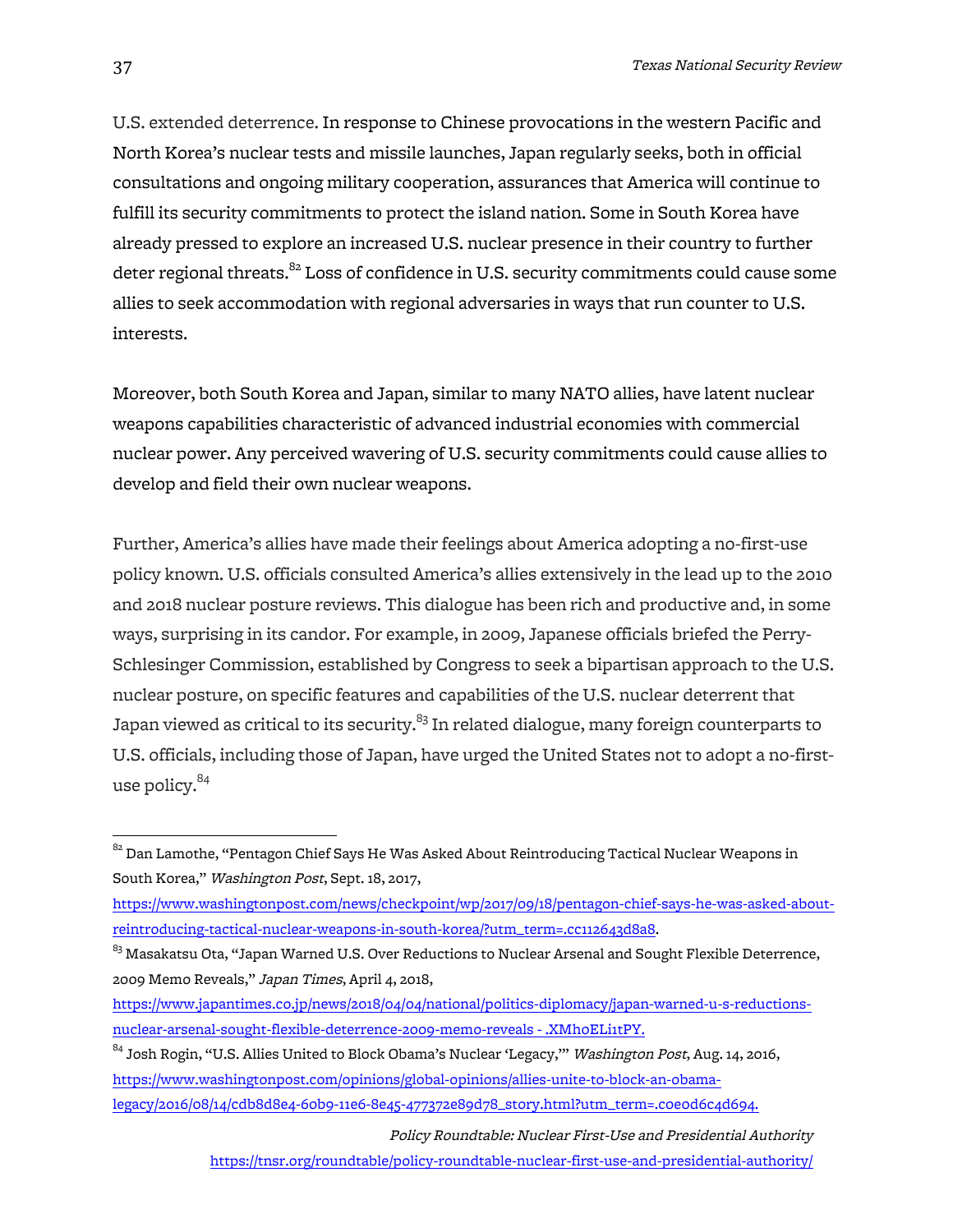# Supposed Benefits of a U.S. No-First-Use pledge

In light of these risks, what are the benefits of a U.S. no-first-use pledge that could offset them? Would it, as Sen. Warren claims, "[reduce] the risk of a nuclear miscalculation by an adversary in a crisis ... "?<sup>85</sup> If an adversary launches a nuclear weapon because it has misinterpreted America's actions or intentions, or even if it launches a nuclear weapon by accident, the consequences would, of course, be tragic. Such actions must be assiduously avoided with clear crisis communications, transparency, and strong negative control of nuclear weapons. But, a U.S. no-first-use pledge, by itself, is unlikely to have any effect at all in preventing such a situation from arising in the first place.

Some argue that adopting such a policy would set an example and cause nuclear adversaries to follow America's lead. If promises were kept, this would allow the U.S. conventional juggernaut to win wars absent the threat of nuclear use. But this outcome is unlikely. Indeed, several nuclear adversaries have acquired, or are currently seeking, nuclear weapons precisely to offset superior U.S. conventional capabilities. Again, quoting Tierney:

If [a President] made a dramatic announcement of no-first-use, it would probably have less impact than people think because other countries wouldn't follow suit, especially if they're weak.

Would U.S. adoption of no-first-use cause other countries to be more inclined to cooperate with the United States to work toward a strengthened nonproliferation regime and less likely to acquire nuclear weapons of their own? No evidence exists to support such a contention and, as noted above, allied perceptions of weakened extended deterrence could actually spur proliferation.

<sup>&</sup>lt;sup>85</sup> "Senator Warren, Chairman Smith Unveil Legislation to Establish 'No-First-Use' Nuclear Weapons Policy," Press Release, Office of Sen. Elizabeth Warren, Jan. 30, 2019, https://www.warren.senate.gov/newsroom/pressreleases/senator-warren-chairman-smith-unveil-legislation-to-establish-no-first-use-nuclear-weapons-policy.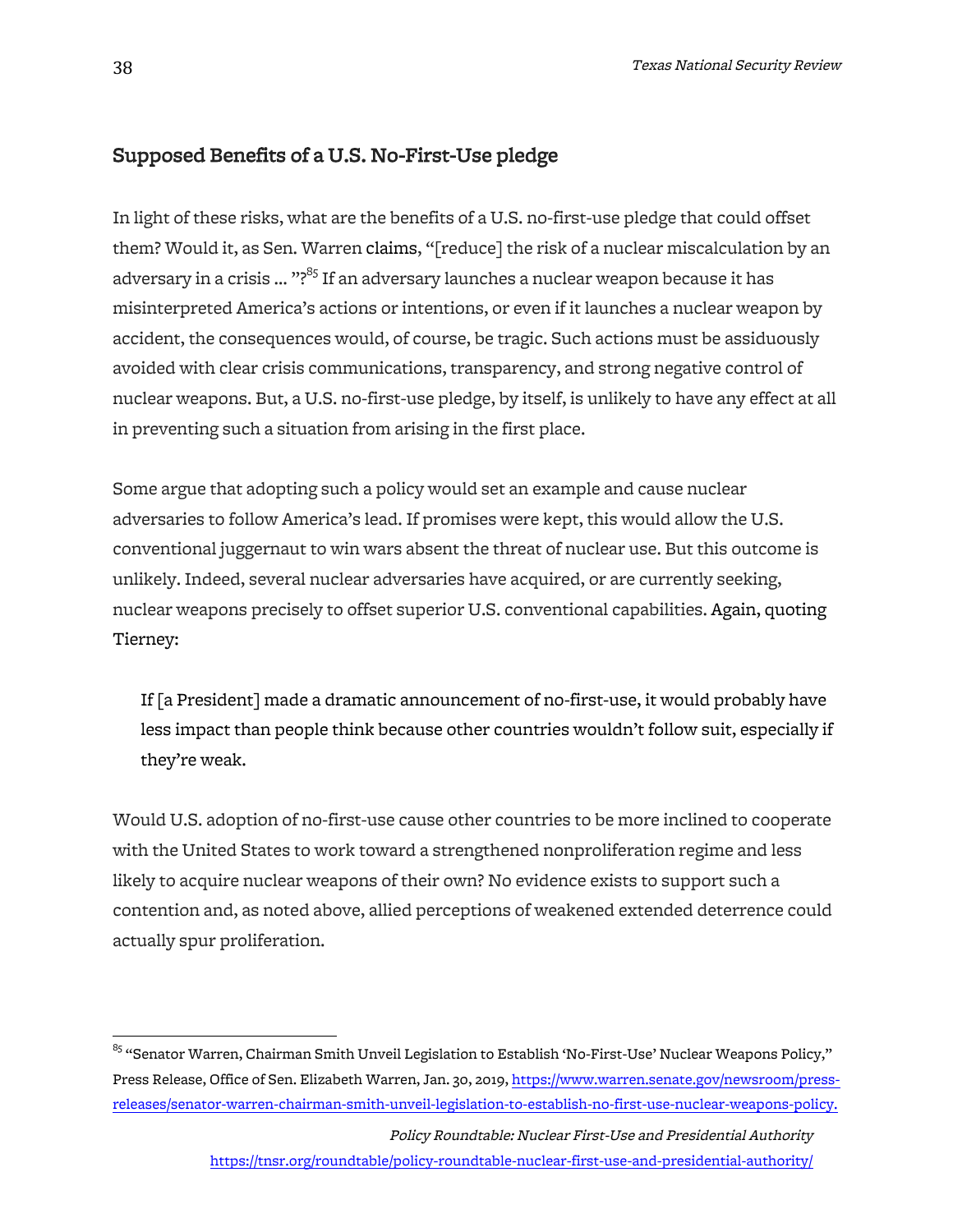Another purported benefit of adopting a no-first-use policy is that it might silence criticism from Non-Aligned Movement countries that periodically denounce the United States for, among other things, not having disarmed unilaterally. This is unlikely. Indeed, the enormous progress made in the decades leading up to the end of the Cold War and beyond in ending the nuclear arms race, reducing nuclear stockpiles, and eliminating other global nuclear threats has done little to moderate such rhetoric.

Along these lines, some view no-first-use as a means to delegitimize nuclear weapons in general, and, more specifically, as a first step to removing from alert and eventually getting rid of the inter-continental ballistic missile (ICBM) leg of the Triad. $^{86}$  After all, if ICBMs are not survivable unless used first, and if America's policy becomes one of no-first-use, then why does the United States need them at all, much less on alert? This claim misrepresents both the role of America's ICBMs and the obligations that America would be under as part of a no-first-use pledge. Thus, such arguments are unlikely to sway any president who views a nuclear Triad as an essential element of U.S. security for managing risk in a dangerous world.

Many who favor a U.S. no-first-use pledge see it as a way to signal to the world a reduced role for nuclear weapons in U.S. national security. $87$  Reducing that role, and hence the likelihood that the United States would ever have to resort to nuclear use, is a laudable goal advanced in the nuclear posture reviews of the three previous presidents. But, in regard to its foreign impact, the actual security benefits that could justify accepting the risks of this policy are not well understood, nor are they quantifiable, and so far they have not tipped the scales toward the adoption of no-first-use.

Those who support no-first-use as a way to advance U.S. security must explain what has changed for the better in the international security environment since 2010 that would cause this president, or this Congress, to reverse earlier presidential decisions rejecting it.

 $^{86}$  James E. Cartwright and Bruce G. Blair, "End the First-Use Policy for Nuclear Weapons," *New York Times*, Aug. 14, 2016, https://www.nytimes.com/2016/08/15/opinion/end-the-first-use-policy-for-nuclearweapons.html.

 $^{87}$  "Senator Warren, Chairman Smith Unveil Legislation."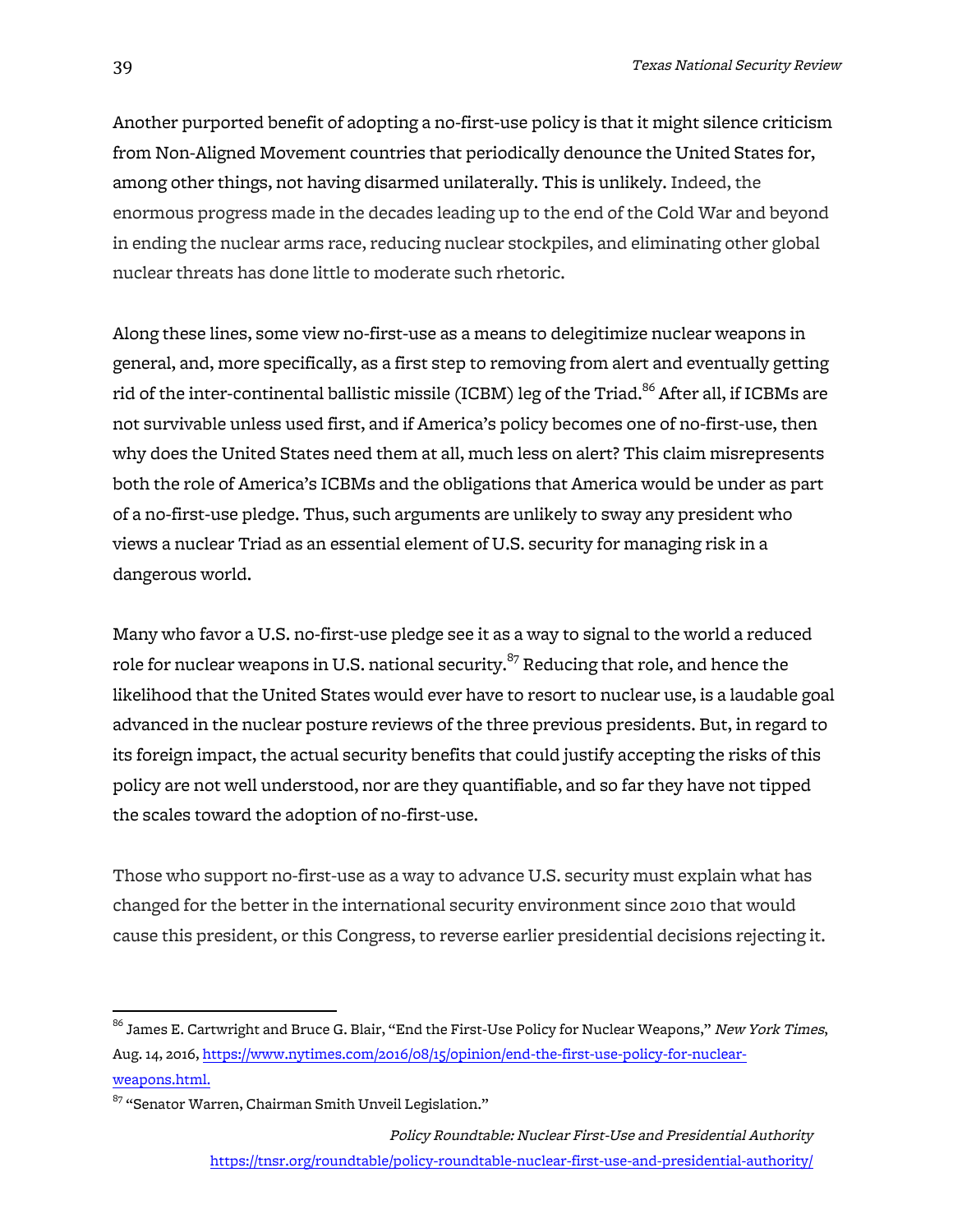# Conclusion

It has been a precept of U.S. policy for decades that deterrence is strengthened when an adversary is unsure of the precise conditions under which the United States would employ nuclear weapons — essentially, that uncertainty breeds caution. America has made exceptions, however, in certain cases to advance concrete security interests — for example, in regard to nuclear negative security assurances provided to non-nuclear weapons states that are parties in good standing with the Nonproliferation Treaty. If the United States were to adopt a policy of no-first-use, it would present clear risks for deterrence, for regional security more broadly, and to the non-proliferation regime, while the supposed benefits of such a policy that could offset such risks are largely illusory. It is thus no surprise that since the dawn of the nuclear age presidents across party lines have rejected no-first-use. The United States should continue to do so.

Dr. John R. Harvey is a physicist who has spent his career working to advance U.S. nuclear weapons programs and policies including in senior posts in the Departments of Energy and Defense. He retired from government service in 2013 as principal deputy assistant secretary of defense for nuclear, chemical, and biological defense programs.

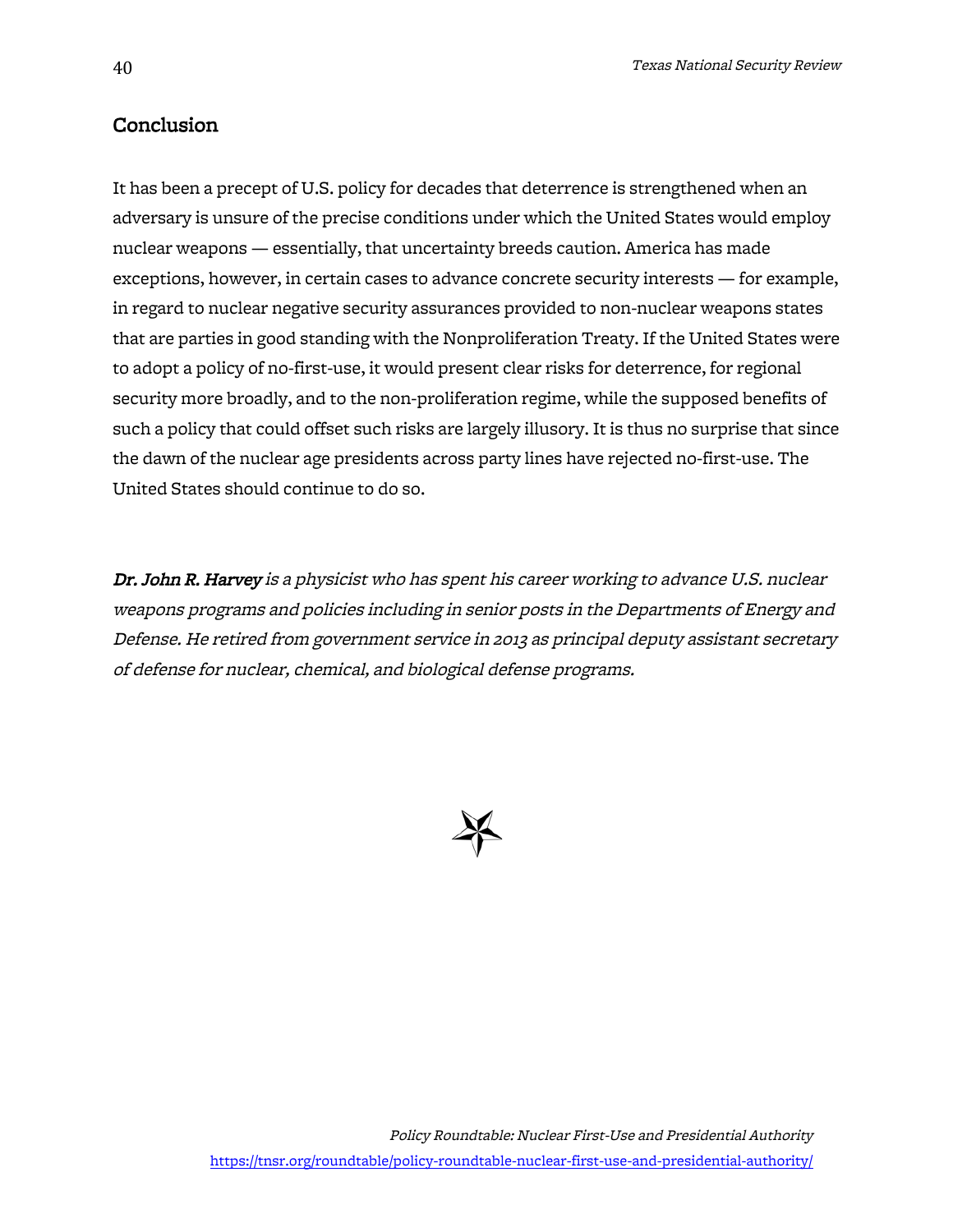# 5. Should Presidential Command Over Nuclear Launch Have Limitations? In a Word, No

Rachel Elizabeth Whitlark

In the United States, the president has sole authority to order the launch of nuclear weapons. This feature of the American foreign policy apparatus is unique, especially relative to other war powers, which are shared by the executive and legislative branches. While there are checks in place for procedural verification to be sure that orders from the president are carried out appropriately, there are few institutional regulations to certify that justification exists for a nuclear attack. This means that one individual — the president — has near total autonomy over what might be the most important element in national security. Though congressional calls to limit presidential authority over this power are not new,<sup>88</sup> they have grown increasingly frequent since President Donald Trump's election. Today, multiple proposals from politicians and scholars alike recommend imposing limitations on presidential authority to mitigate against potentially dangerous impulses. $89$ 

While passing a law to require congressional or military-legal approval before a nuclear launch could take place may seek to address fears of an unjustified attack, taking such steps would be misguided. Specifically, it would introduce complexity and dangerous time delays that would, as an unintended consequence, undermine deterrence, the quintessential purpose of nuclear weapons in the United States. That said, there are ways to build more

 $^{\rm 88}$  In 1972, Sen. William Fulbright sought to pass legislation prohibiting presidential use of the nuclear armed forces absent a declaration of war by Congress.

 $^{89}$  Owen Daugherty, "Dems Reintroduce Bill to Prevent Nuclear First Strike Without Congressional Approval," The Hill, Jan. 29, 2019, https://thehill.com/policy/defense/427546-dem-lawmakers-reintroduce-bill-to-preventpresident-from-launching-nuclear; Richard K. Betts and Matthew Waxman, "Safeguarding Nuclear Launch Procedures: A Proposal," Lawfare, Nov. 19, 2017, https://www.lawfareblog.com/safeguarding-nuclear-launchprocedures-proposal; Lisbeth Gronlund, David Wright, and Steve Fetter, "How to Limit Presidential Authority to Order the Use of Nuclear Weapons," Bulletin of the Atomic Scientists, Jan. 23, 2018, https://thebulletin.org/2018/01/how-to-limit-presidential-authority-to-order-the-use-of-nuclear-weapons/.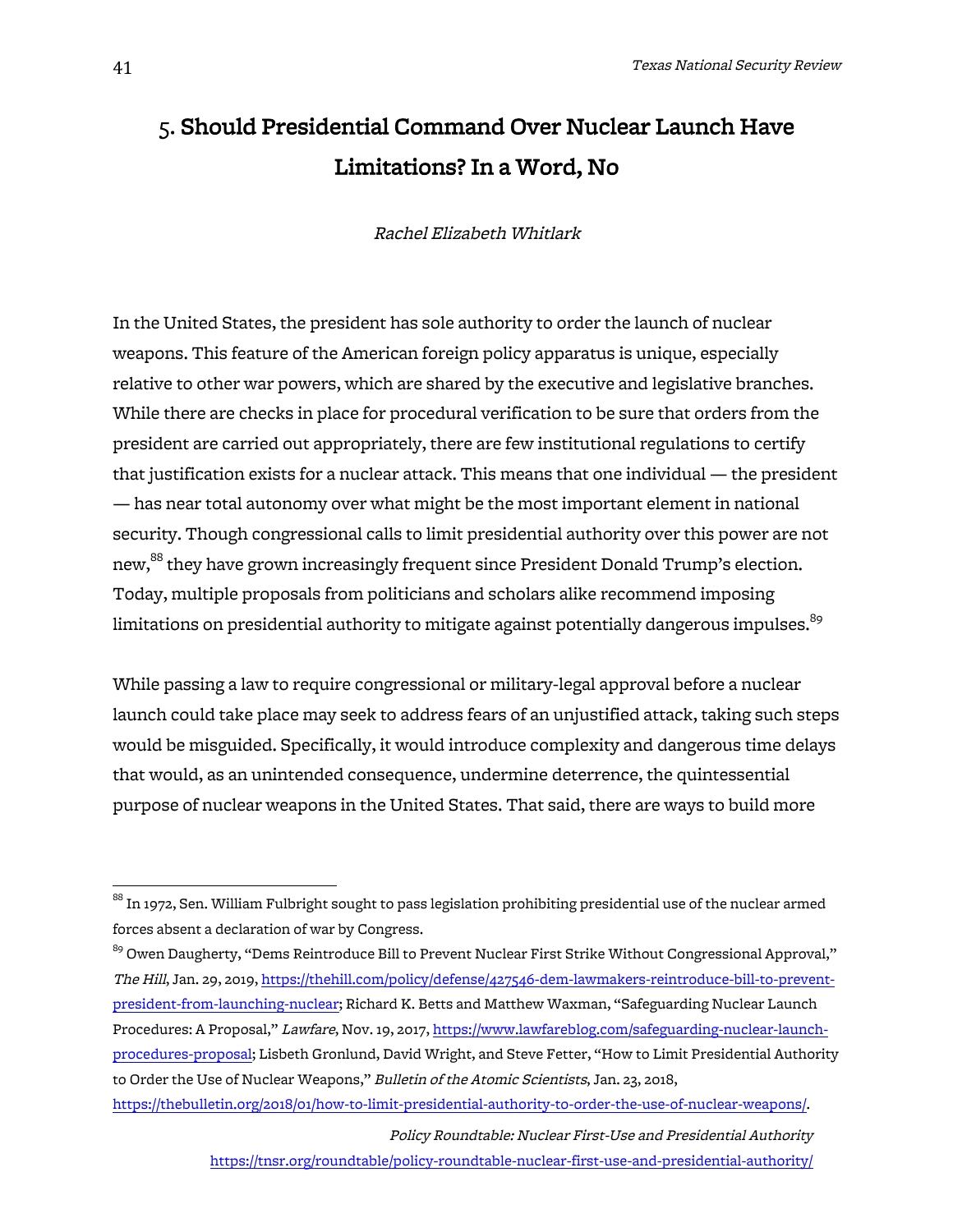oversight of the president's nuclear authority while still maintaining the critical deterrence mission.

# Presidential Authority

From the moment consideration begins, a president can launch nuclear weapons in mere minutes. To initiate the process, the president discusses the situation with key members of the defense establishment, including the secretary of defense, the head of U.S. Strategic Command (responsible for strategic nuclear weapons in the U.S. arsenal), and the combatant commanders whose geographical jurisdictions might be relevant to the mission at hand. As a group, these individuals are critical for discussing attack plans and targeting, as well as for offering advice and counsel to the president, who alone must make the eventual determination for how to proceed. Embedded in the deliberations are legal considerations, as the military personnel are bound by the Law of Armed Conflict,<sup>90</sup> which demands necessity, distinction (between civilian and military targets), and proportionality for any use of force. As such, legal expertise is woven into military activities, including nuclear missions, from the planning stage to the execution. From the initial deliberation, if an order is given, it is verified by the Department of Defense and communicated to the relevant launch crews, who carry it out.<sup>91</sup>

Two sets of actors seem to be missing from or lacking formal roles in this process. The first is Congress. For foreign and military matters, the United States Constitution deliberately enshrined a system of shared powers between the executive and legislative branches. $92$ Article I gives Congress the power to declare war, raise and support armies, and provide and maintain navies. Article II reserves the role of commander-in-chief of the Army and the Navy for the office of the president. While only Congress can declare war, presidents have

 $90$  "Law of War Manual," Department of Defense, June 2015 (Updated December 2016), https://www.hsdl.org/?view&did=797480.

 $^{91}$  For a high-level overview of the process, see David Merrill, Nafeesa Syeed, and Brittany Harris, "To Launch a Nuclear Strike, President Trump Would Take These Steps," Bloomberg, Jan. 20, 2017, https://www.bloomberg.com/politics/graphics/2016-nuclear-weapon-launch/.

 $^{92}$  "Balance of U.S. War Powers," Council on Foreign Relations, accessed May 30, 2019,  $\,$ https://www.cfr.org/backgrounder/balance-us-war-powers.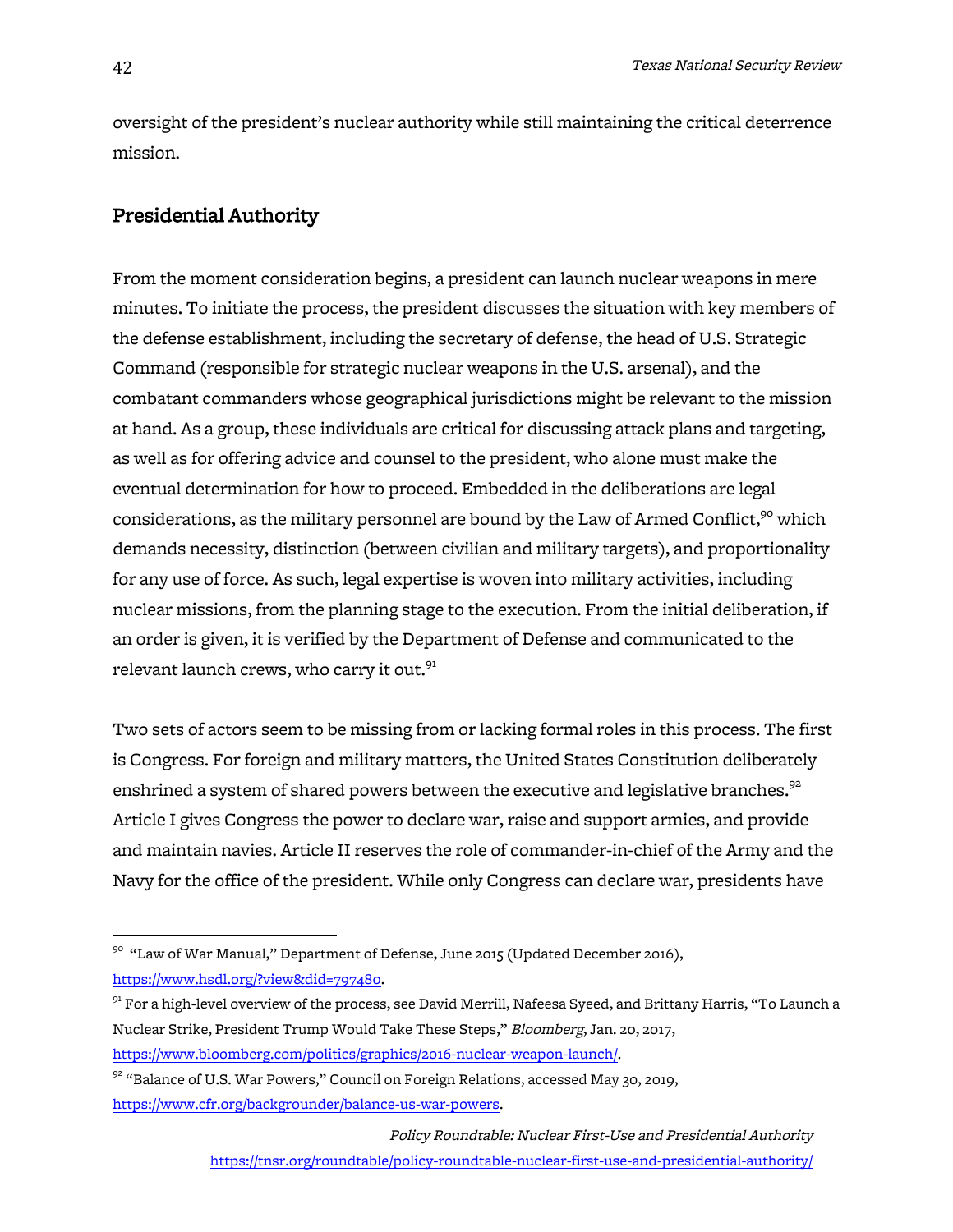repeatedly ordered forces into action without congressional approval. Likewise, although the Constitution is silent on nuclear matters for obvious reasons, the president's commander-in-chief authority has extended to control over nuclear use. One key motivation for this policy follows from the founders' desire to enshrine civilian control over the military. Nuclear authority specifically derives from World War II, when the president's commander-in-chief authority extended, by default, to Harry Truman's nuclear launch decision in 1945.<sup>93</sup> Since then, when issues have arisen regarding which war powers of the president are beyond congressional control, little has been resolved, perhaps because the judiciary has been wary of wading too far into this debate.<sup>94</sup>

In light of this lack of a formal role for Congress in nuclear command authority, on Jan. 29, 2019, Sen. Ed Markey and Rep. Ted W. Lieu reintroduced a bill first brought forward during the Obama administration that seeks to prevent the president from launching a nuclear first strike without congressional approval.<sup>95</sup> There are 82 House co-sponsors and 13 in the Senate. Functionally, the bills seek to legally prohibit the president from using nuclear weapons without first determining that an enemy has launched a nuclear attack against the United States. Absent such a determination, the launch of nuclear weapons must be preceded by a congressional declaration of war that explicitly authorizes nuclear use.

The second set of actors without a formal role in the process is the secretary of defense and the attorney general. In light of this, a second proposal, authored by Columbia University professors Richard Betts and Matthew Waxman, supports requiring additional authentication of a presidential order to use nuclear weapons,<sup>96</sup> and does so by formalizing

Policy Roundtable: Nuclear First-Use and Presidential Authority https://tnsr.org/roundtable/policy-roundtable-nuclear-first-use-and-presidential-authority/

 $^{93}$  Nikolai Sokov and Miles A. Pomper, "It Is Time to Update the President's Nuclear Command Authority," National Interest, Oct. 4, 2018, https://nationalinterest.org/blog/skeptics/it-time-update-presidents-nuclearcommand-authority-32632.

 $94$  For a discussion of these constitutional and legal issues, see Stephen P. Mulligan, "Legislation Limiting the President's Power to Use Nuclear Weapons: Separation of Powers Implications," Congressional Research Service, Nov. 3, 2017, https://fas.org/sgp/crs/nuke/separation.pdf.

<sup>&</sup>lt;sup>95</sup> "Restricting First Use of Nuclear Weapons Act of 2017," H.R. 669, 115th Congress (2017-2018), https://www.congress.gov/bill/115th-congress/house-bill/669/all-info; "Restricting First Use of Nuclear Weapons Act of 2017," S. 200, 115th Congress (2017-2018), https://www.congress.gov/bill/115thcongress/senate-bill/200.

<sup>&</sup>lt;sup>96</sup> Betts and Waxman, "Safeguarding Nuclear Launch Procedures."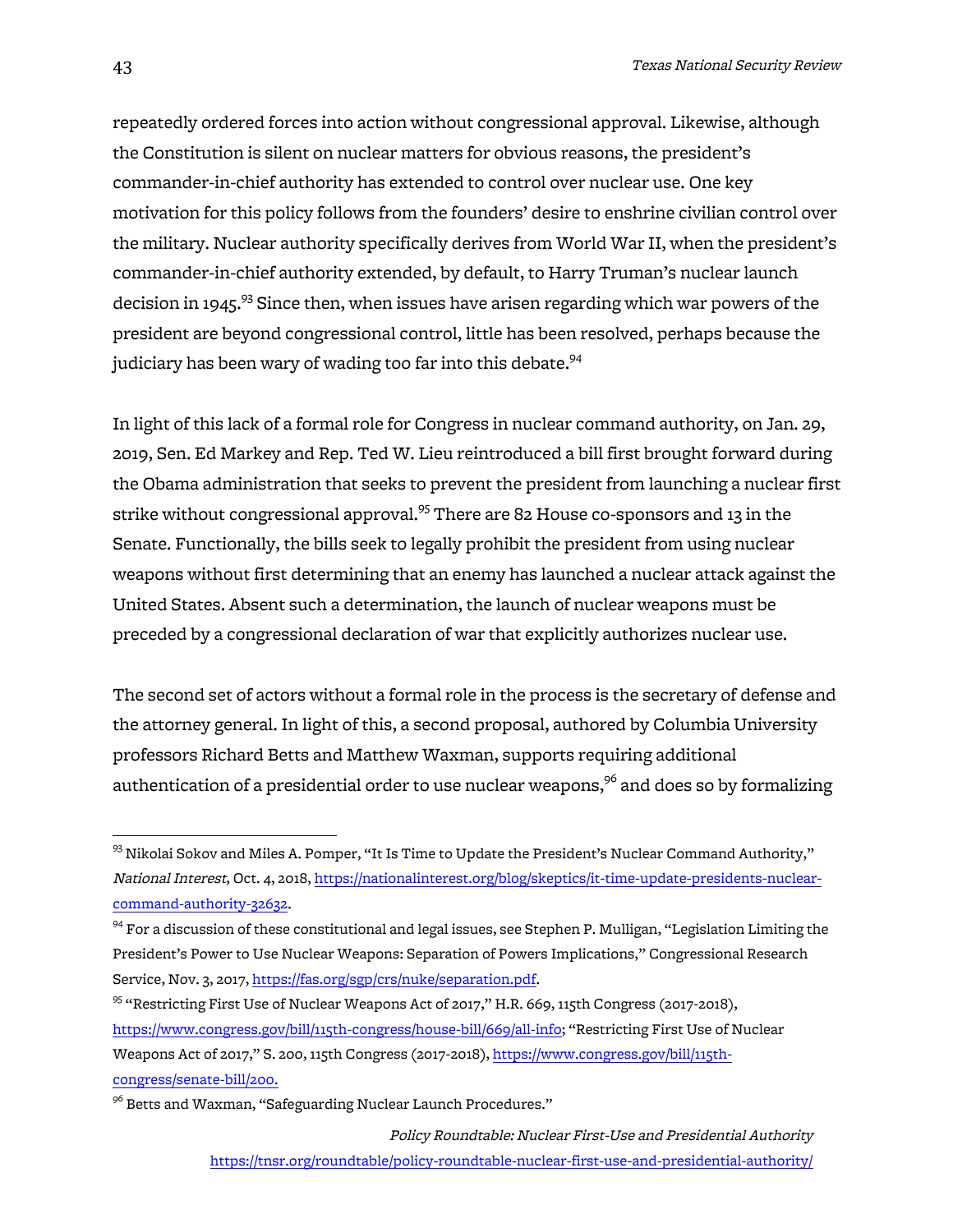a role for the defense and legal leadership. Betts and Waxman advocate two added layers of verification. First, the defense secretary, or her/his designee, would certify that the order to launch nuclear weapons was valid, i.e., that it was actually from the commander-in-chief. Second, the attorney general, or her/his designee, certifies the order was legal. Through these measures, the defense and legal authorities would have a formal role beyond their current advisory capacity.

#### Dangerous Limitations

Beyond constitutional concerns, there are substantive reasons to be skeptical of limiting presidential authority in this arena. Specifically, from a national security perspective, it is useful to have the ability to conduct war in the hands of a single person because of the relative speed with which one actor can mobilize when compared to the speed of 535 people. When threats manifest, it is often the case that speed and secrecy are paramount considerations for a state deciding how to respond. To that end, national security decisions like mobilizing for war could suffer  $-$  through leaks and lengthy discussion and debate  $-$  if they must occur within the halls of Congress. Speed, stealth, and nimble deliberations can be incredibly important for executing foreign policy and military operations. This remains the case both for consideration of nuclear strikes as well as for conventional scenarios, as these features are central to deterrence. Any changes to the existing system that could undermine deterrence should be avoided.

Indeed, perhaps the most critical consideration is the need to ensure and promote the deterrence and assurance operations that are the principal goals of the nuclear mission. Deterrence functions by convincing a state's adversary that the costs and risks of its threatened reaction to an attack outweigh any benefits an aggressor might stand to gain. $97$ The central paradox of the Cold War was that, in order to prevent nuclear use, America had

 $97$  Glenn Herald Snyder, *Deterrence and Defense: Toward a Theory of National Security* (Princeton, NJ: Princeton University Press, 1961).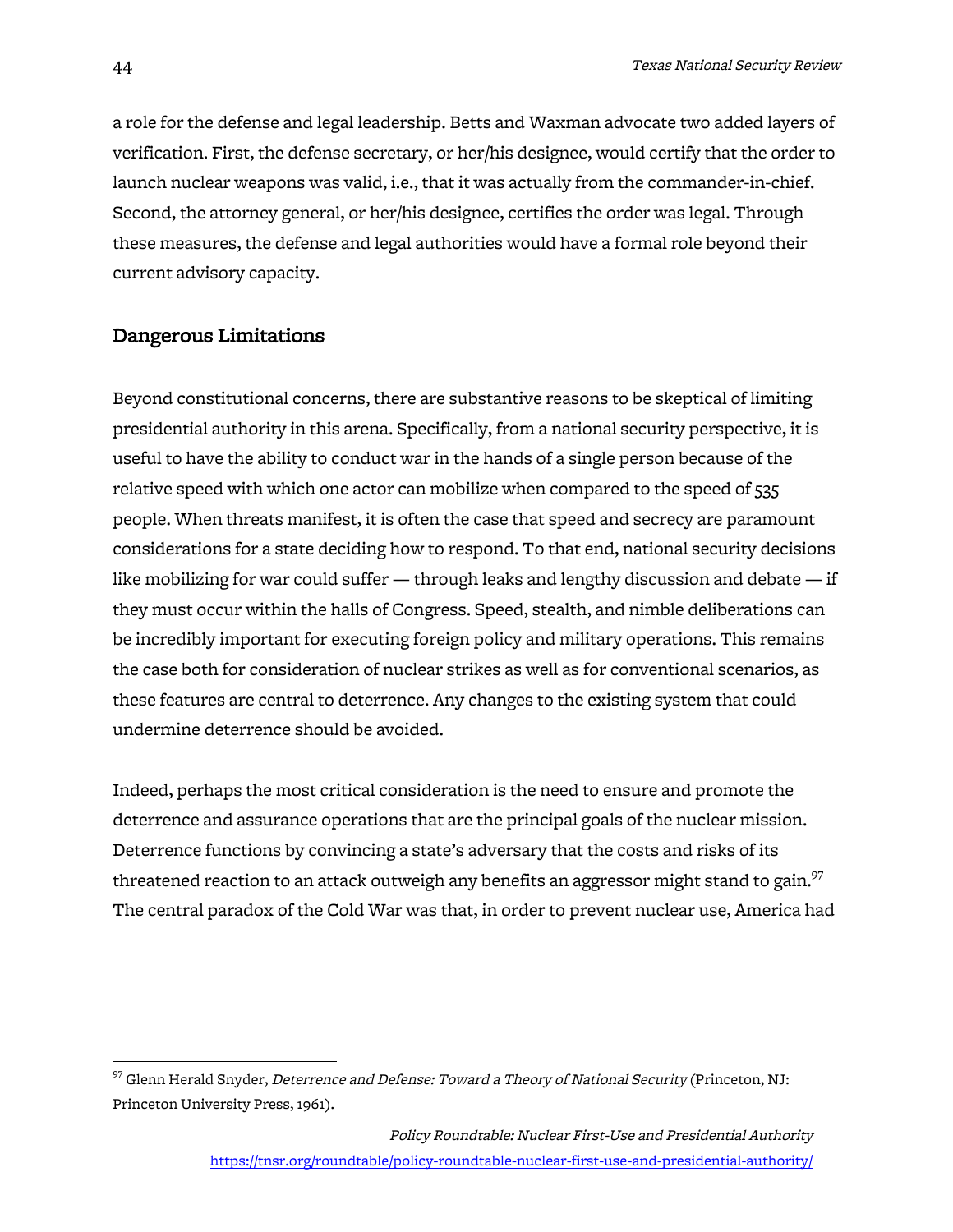to be prepared to use nuclear weapons.<sup>98</sup> This paradox remains in place today and must stay front and center.

Critical to this paradox is what academics describe as the always/never dilemma.<sup>99</sup> This refers to the notion that the nuclear arsenal must always work as intended, but simultaneously never work by accident or via unauthorized use. For deterrence to work, both the possessor of the arsenal and its adversaries must believe this to be the case. If not, a commander-in-chief cannot be confident that the arsenal will work when needed. Such doubts could cause an adversary to launch a preemptive attack. Steps to undermine this balance paradoxically increase the risk of nuclear use and make the United States less safe. If, for example, the president orders a nuclear launch, but congressional dawdling fails to authorize the command (or fails to do so in a timely manner), then the "always" is undermined. As a consequence, adversaries will begin to doubt the readiness of the United States to fight to defend its interests and might seek to capitalize on this vulnerability.

Beyond this core dilemma, there are many indirect ways in which nuclear deterrence is fundamental to U.S. national security. Protecting the American homeland is only the most obvious. The nuclear arsenal also protects against enemy coercion. Furthermore, it protects allies and interests beyond the homeland. Nuclear weapons, because of the immense dangers they pose in the context of escalation, also prevent conflicts spiraling out of control.<sup>100</sup> The U.S. nuclear arsenal, moreover, prevents nuclear proliferation to new states, as the American arsenal is extended to allies through guarantees that the United States will use it to protect them from enemy (nuclear) attack. As candidate and later President Trump discovered,<sup>101</sup> making statements perceived to undermine these

https://www.foreign.senate.gov/imo/media/doc/111417\_Kehler\_Testimony.pdf.

 $^{98}$  C. Robert Kehler, "Statement of General C. Robert Kehler United States Air Force (Retired) Before the Senate Foreign Relations Committee," Nov. 14, 2017,

<sup>&</sup>lt;sup>99</sup> Peter D. Feaver, "Command and Control in Emerging Nuclear Nations," International Security 17, no. 3 (1992): 160–87, https://www.jstor.org/stable/2539133.

<sup>&</sup>lt;sup>100</sup> Robert Jervis, *The Meaning of the Nuclear Revolution: Statecraft and the Prospect of Armageddon* (Ithaca, NY: Cornell University Press, 1989); Charles L. Glaser, Analyzing Strategic Nuclear Policy (Princeton, NJ: Princeton University Press, 1990).

<sup>&</sup>lt;sup>101</sup> "Transcript: Donald Trump Expounds on His Foreign Policy Views," New York Times, March 26, 2016, https://www.nytimes.com/2016/03/27/us/politics/donald-trump-transcript.html.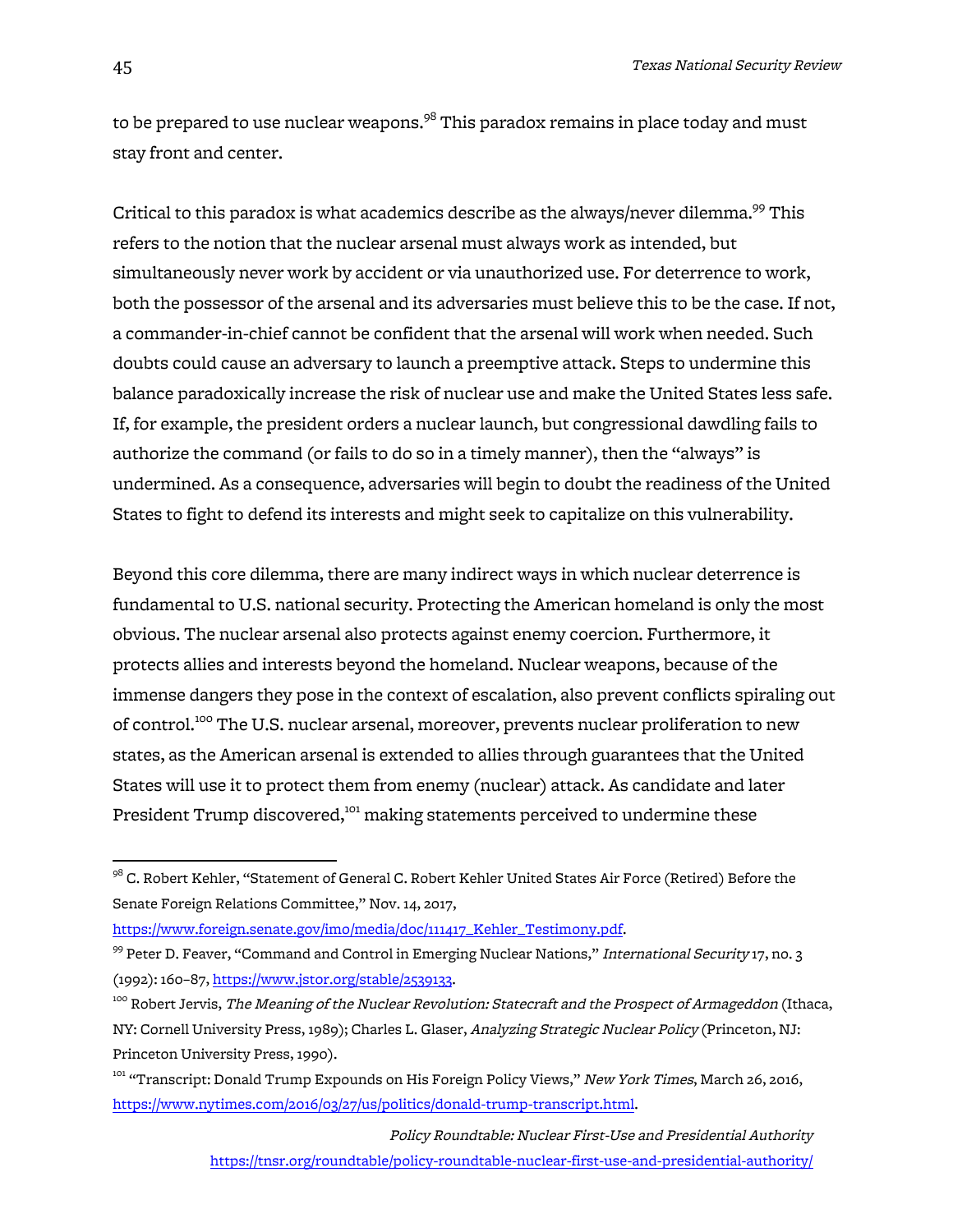guarantees can make allies very nervous and prod them into revisiting their own nuclear capabilities.<sup>102</sup> Any steps taken to undermine the American deterrent will, therefore, have significant direct and indirect consequences. In short, limiting presidential authority could jeopardize U.S. security by exposing it to blackmail, raising the risk of escalation, undermining alliance commitments, and endangering nonproliferation goals.

### A System for the Future

This is not to suggest that the existing system is perfect and should be left entirely as is. Rather, there are modifications to consider to improve launch authority for today's environment.

First, the country should take steps to ensure that its current and future leaders — who are increasingly less likely to have grown up during the Cold War or to have served in the military, and thus are less likely be knowledgeable about nuclear weapons — are educated about the strategic and specifically nuclear choices made during and after the Cold War. John F. Kennedy — himself a foreign affairs junkie, former service member during World War II, and deeply thoughtful individual regarding nuclear weapons<sup>103</sup> — still balked when he learned that casualty estimates for one Soviet missile striking near an American city stood at 600,000.<sup>104</sup> As new generations of leaders with different formative experiences and far less nuclear knowledge come into office, such information needs emphasizing.

Second, the U.S. government should examine existing procedures to explore avenues to improve the decision-making process itself. This could include training and contingency planning so leaders are more aware of the scenarios they might encounter. Decision-making

Policy Roundtable: Nuclear First-Use and Presidential Authority

https://tnsr.org/roundtable/policy-roundtable-nuclear-first-use-and-presidential-authority/

<sup>&</sup>lt;sup>102</sup> Gene Gerzhoy, "Alliance Coercion and Nuclear Restraint: How the United States Thwarted West Germany's Nuclear Ambitions," International Security 39, no. 4 (Spring 2015): 91–129, https://doi.org/10.1162/ISEC\_a\_00198.

<sup>&</sup>lt;sup>103</sup> Rachel Elizabeth Whitlark, "Nuclear Beliefs: A Leader-Focused Theory of Counter-Proliferation," *Security* Studies 26, no. 4 (2017): 545-74, https://doi.org/10.1080/09636412.2017.1331628.

<sup>&</sup>lt;sup>104</sup> Richard Reeves, President Kennedy: Profile of Power (New York: Simon & Schuster, 1993), 175.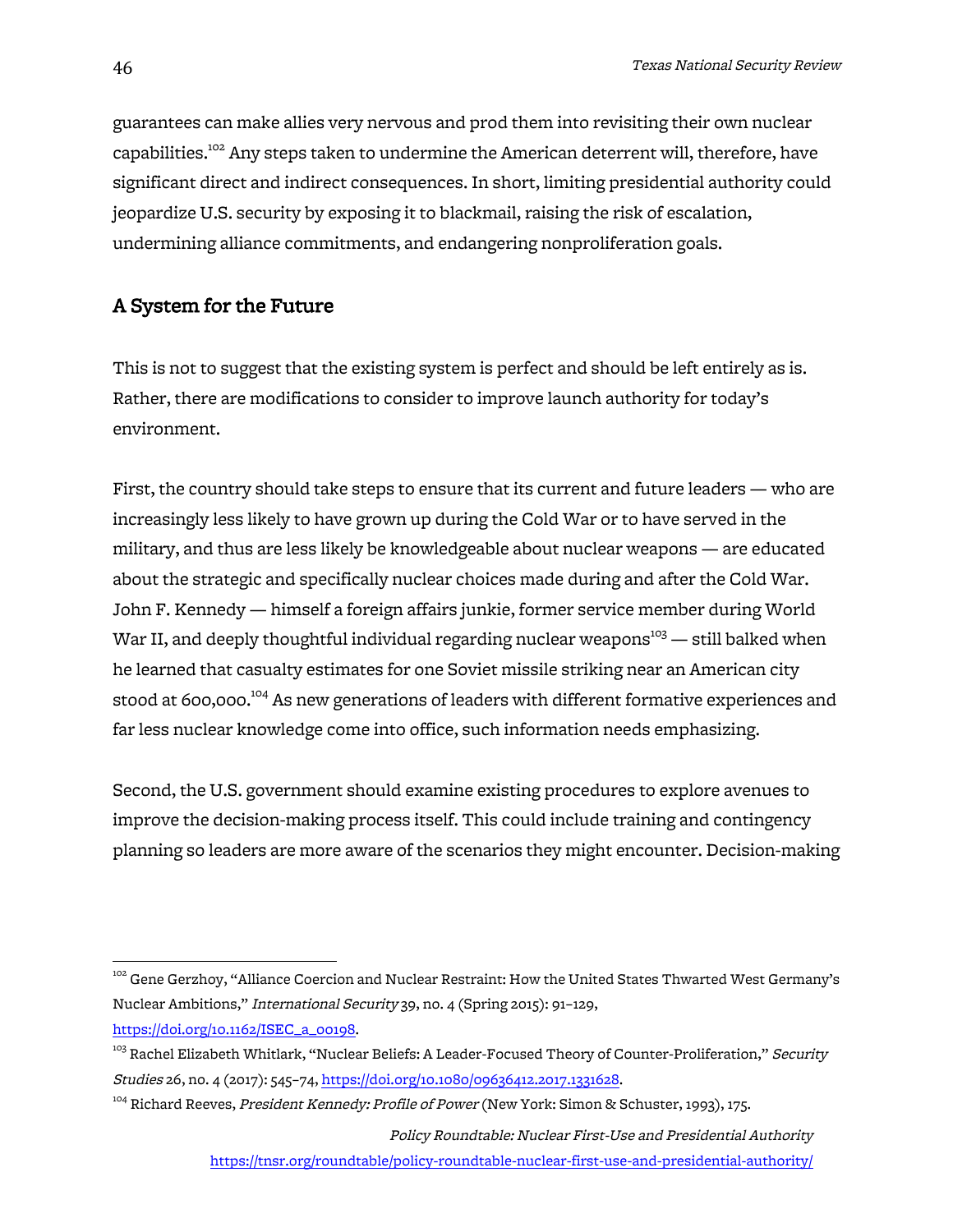under stress is far from ideal, $105$  and, especially for leaders with limited foreign policy exposure and experience, there may be a bias toward issuing a nuclear attack since the system was designed to launch before an enemy attack struck the American homeland.<sup>106</sup> Particularly worrisome are leaders with limited understanding of nuclear dynamics. That said, conducting such training exercises might be especially complicated in today's polarized news environment, where the risk of leaks is omnipresent. Politicians will not be inclined to practice decision-making scenarios if poor performance or missteps might cause personal embarrassment or political punishment. Nevertheless, it is worth exploring if practicing making the tough decisions a leader might encounter can give additional confidence to both leaders who might face such situations in the future as well as to observers assessing how the leader might respond.

Taking demonstrable and behind-the-scenes steps to improve both nuclear education and training can be productive: enhancing deterrence by convincing adversaries that clarity and deliberate actions remain features of the system, despite changes that have taken place in the international environment since the height of the Cold War.<sup>107</sup> Such measures can also help assuage any concerns inside the force itself, in Congress, and among American citizens that these critical issues are not being taken seriously.<sup>108</sup>

It is also worth mentioning that there are some relevant policies already in place, including specifications of the circumstances under which the United States will use nuclear

<sup>&</sup>lt;sup>105</sup> Irving L. Janis and Leon Mann, *Decision Making: A Psychological Analysis of Conflict, Choice, and* Commitment (New York: Free press, 1977); Margaret G. Hermann, "Indicators of Stress in Policymakers during Foreign Policy Crises," Political Psychology 1, no. 1 (Spring 1979): 27-46,

https://www.jstor.org/stable/3790849.

<sup>&</sup>lt;sup>106</sup> Albert Wohlstetter, "The Delicate Balance of Terror," Foreign Affairs, no. 37 (1959): 211, https://www.jstor.org/stable/20029345.

 $107$  I do not mean to minimize the difficulty of pursuing some of these recommendations, especially given classification and politicization concerns. Rather, I seek to suggest that these are more fruitful avenues for consideration, even if difficult, inasmuch as they may improve the existing system without undermining deterrence.

 $^{108}$  Kehler, "Statement of General C. Robert Kehler United States Air Force (Retired) Before the Senate Foreign Relations Committee."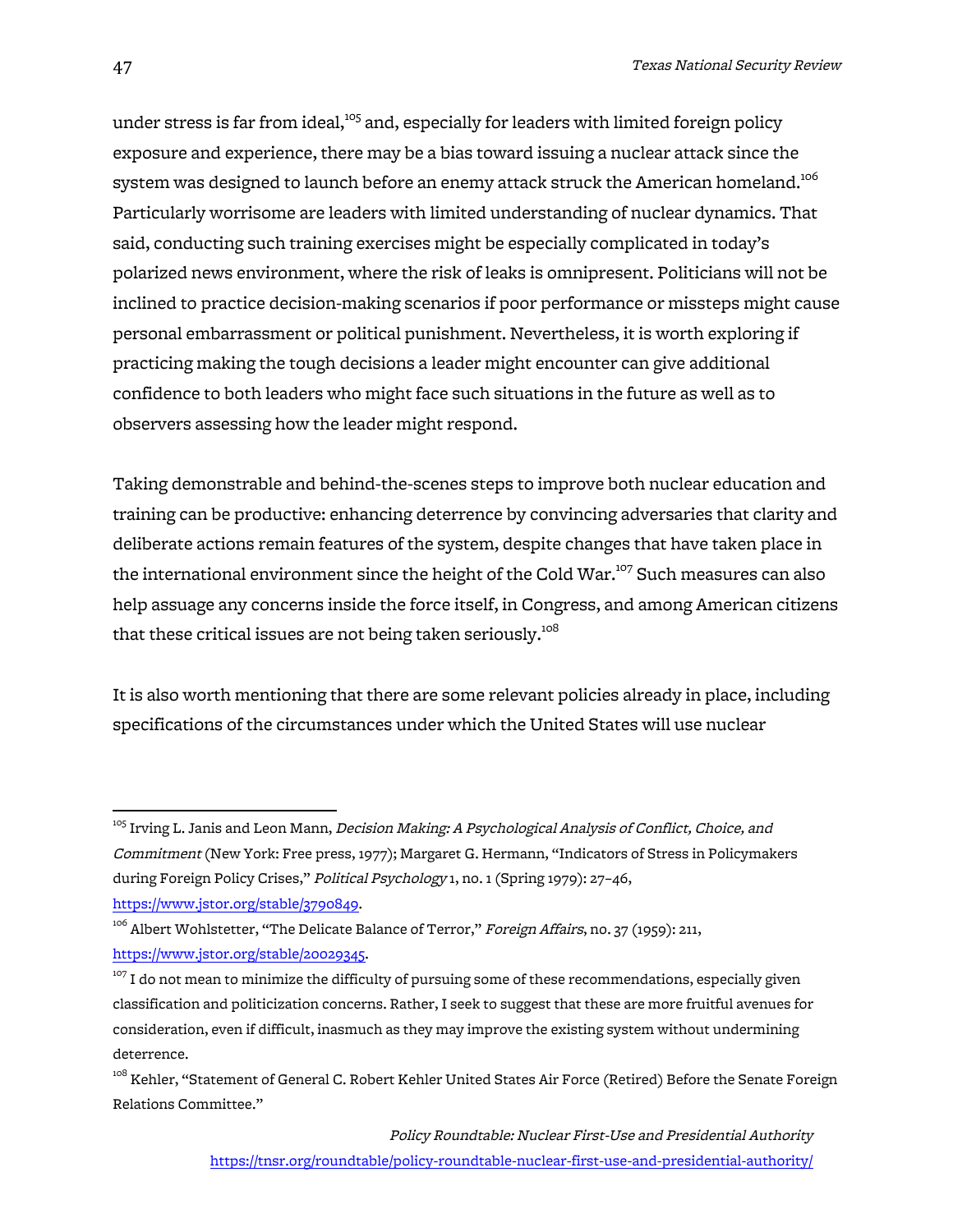weapons. According to the Defense Department's 2018 *Nuclear Posture Review*,<sup>109</sup> nuclear use is circumscribed for all but the most extreme circumstances to defend U.S. vital interests. It articulates that deterrence is the sole purpose of nuclear weapons, and pledges to augment the conventional capabilities the United States will use in combat. Moreover, the document articulates negative security assurances, commitments not to use nuclear weapons against non-nuclear weapons states in good standing with their Nuclear Non-Proliferation Treaty obligations. President Barack Obama pledged this commitment and Trump has reaffirmed it.

### A Role for Congress?

Legislating congressional oversight of presidential authority to launch nuclear weapons or building additional limitations into the command authority to fetter the president's unilateral discretion is a mistake insofar as it undermines deterrence. But this is not to say that there is no role for Congress. Rather, as with most matters of foreign affairs, there are constructive ways for Congress to participate.

First, Congress should recognize that there are already some checks that exist to limit rogue presidential behavior. Specifically, the 25th Amendment provides procedures for replacing the president (or vice president) in the event of death, resignation, removal, or incapacitation. It has been used three times previously, though not because of a president's mental state.<sup>110</sup> When Nixon's mental capacity was in question at the end of his presidency, key individuals, including a senator and Nixon's own secretaries of defense and state stepped in (though with questionable legal authority) to ensure that Nixon did not hastily

<sup>&</sup>lt;sup>109</sup> The nuclear posture review is the Department of Defense's process to determine what role nuclear weapons should have in the U.S. arsenal. Reviews generally happen with each new presidential administration or quadrennially. The 2018 document is accessible here: Nuclear Posture Review, Department of Defense, February 2018, https://media.defense.gov/2018/Feb/02/2001872886/-1/-1/1/2018-NUCLEAR-POSTURE-REVIEW-FINAL-REPORT.PDF.

<sup>&</sup>lt;sup>110</sup> David Greenberg and Rebecca Lubot, "Stop Talking About the 25<sup>th</sup> Amendment. It Won't Work on Trump," Politico Magazine, Sept. 8, 2018, https://www.politico.com/magazine/story/2018/09/08/trump-25thamendment-constitutional-crisis-219739.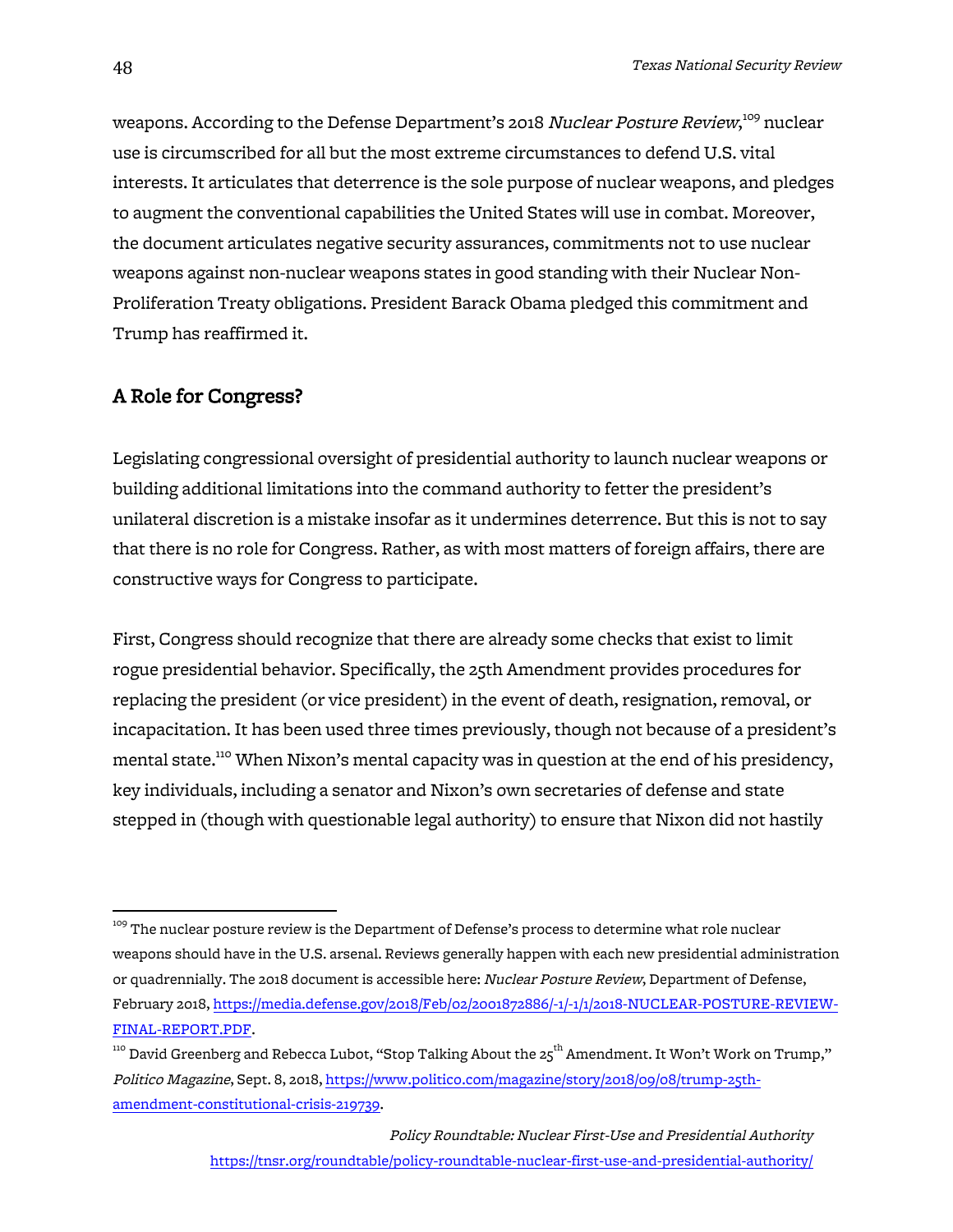order a nuclear attack.<sup>111</sup> At present, while there is an almost infinite list of policy disagreements one might have with Trump, few seem to believe that this is currently an appropriate consideration.<sup>112</sup> Should the situation change, or if a clearly illegal order is issued by the president, then the 25th Amendment would be an appropriate recourse.

Second, Congress can and should step up in its oversight and consultative capacities more generally. The first means of doing so would be to consider a new Authorization for Use of Military Force, which is needed to govern current and future military action. The current authorization was passed in the aftermath of the September 11, 2001, attacks and authorizes the use of force against those responsible. Given that the strategic environment has changed dramatically since then and the United States is still involved in at least two wars tangentially related to 9/11, it is high time for Congress to consider reasserting its authority over military action. Even though it is not related to the nuclear arsenal specifically, a new authorization would send an important signal demonstrating the seriousness with which Congress is taking its Article I responsibilities.

Third, in terms of congressional consultation, steps akin to the Betts/Waxman proposal to more formally include the secretary of defense and attorney general in the deliberative process could be appropriate. Instead of being inserted into the authorization process for a nuclear launch order, however, they would be mandated to consult with Congress far earlier in the process. Specifically, officials from the defense and legal communities, including the top cabinet leadership, should engage with Congress during peacetime to be sure that use of force scenarios are well explored and time is allotted for discussion and consultation. Doing so might offer a more reasonable solution than formally inserting these officials into the launch process. While, admittedly, getting their buy-in would hypothetically take less time than securing the approval of the whole of Congress, even this

https://www.nytimes.com/2018/09/05/opinion/trump-white-house-anonymous-resistance.html.

<sup>&</sup>lt;sup>111</sup> Garrett M. Graff, "The Madman and the Bomb," Politico Magazine, Aug. 11, 2017, https://www.politico.com/magazine/story/2017/08/11/donald-trump-nuclear-weapons-richard-nixon-215478.

 $112$  Articles of impeachment for a high misdemeanor, felony, or treason are a different matter. This is not to ignore the resistance evidently occurring within the Trump administration itself. Even from within, however, discussions of the 25th Amendment appear to have been set aside at least for the time being. "I am Part of the Resistance Inside the Trump Administration," New York Times, Sept. 5, 2018,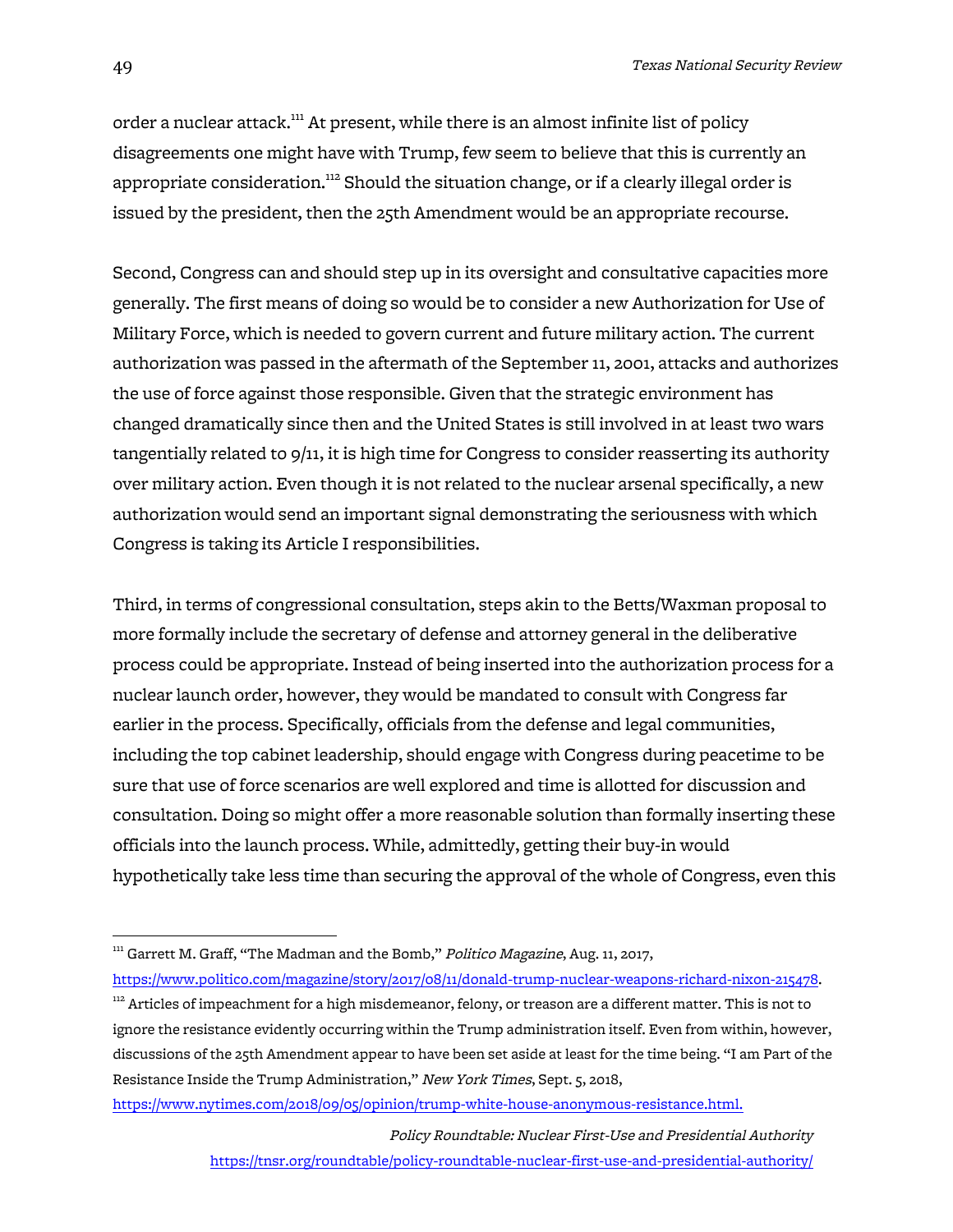inserts time-delaying complications into the launch command that may be ill-advised for the reasons described above. It may also be unnecessary since these agencies and their perspectives are already built into the process via the strategic elements, combatant commands, and the legal authorities that oversee all military actions. Additional advanced consultation with congressional leadership, and especially leaders of key committees relevant to defense and foreign affairs, offers a useful middle ground.

Fourth, and related, Congress should draw upon its authority over the power of the purse to amplify its voice in nuclear discussions.<sup>113</sup> Through the purse, Congress has the ability to control the modernization of the American nuclear arsenal. This authority gives the legislative branch enormous power and influence. If Congress feels that the president has cut them out of key deliberations with respect to the modernization process, then the White House's requests and directives in this area should be taken seriously and not given carte blanche approval. Instead, agreeing to fund new weapons could be tied to increased oversight or consultation procedures. In this way, the president would be mandated to discuss war plans and scenarios where nuclear weapons might be employed. Only then would he or she get the new funding requested.

Finally, Congress can institute regular review of command and control systems, which seems especially necessary given the increased complexity of the international arena in the post-Cold War period. Today, there are more adversaries armed with nuclear weapons, cyber concerns, and more non-state challenges, all of which result in a more complicated strategic landscape than when all of America's energies were focused on the Soviet threat. Time and money should be spent making sure that hardware, software, and wetware (human) systems are ready to face the evolving threat environment. By having hearings, seeking expert testimony, and conducting conversations with key administration officials, Congress can catalyze important discussions and build support for modifications deemed necessary.

<sup>&</sup>lt;sup>113</sup> Mulligan, "Legislation Limiting the President's Power to Use Nuclear Weapons."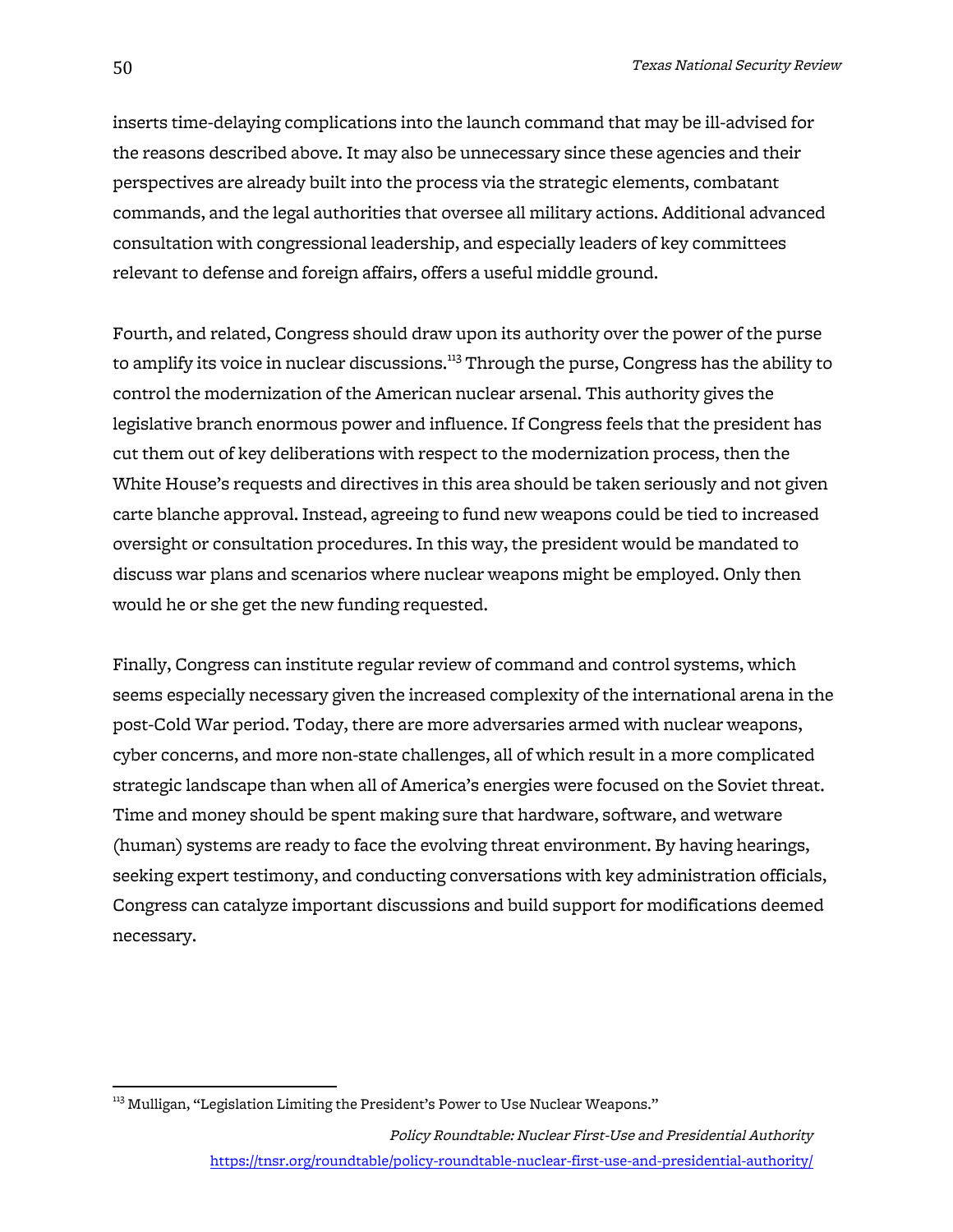### Conclusions

As Congress considers ways it can involve itself in the question of presidential nuclear authority, it should pause and take caution before legislating oversight of presidential launch authority. Not only might such legislation be unachievable given the constitutional questions surrounding Articles I and II, but it might also be practically impossible as presidents have often found work-arounds in the face of such Congressional assertions of power. For example, as securing congressional approval for war has proven difficult since World War II, successive presidents have deemed all subsequent military actions "extended military engagements" or not sought authorization in the first place. Indeed, presidents have circumnavigated Congress repeatedly since 1945. Moreover, it remains unclear if in today's volatile partisan environment any president could get congressional authorization to launch nuclear weapons even with an infinite timeline. This fact would weaken the United States tremendously in the eyes of adversaries looking to make offensive or coercive gains. The ability to exploit the domestic political environment within the United States would play into their hands.

In today's complicated and evolving strategic environment, changes are necessary to continuously improve one of the United States' most important strategic procedures. Such improvements should not include legislating congressional authorization or other unnecessary fettering of the president's sole launch authority. These sorts of steps would undermine the credibility of the nuclear deterrent, the lynchpin of U.S. national security policy. Instead, more concerted attention should be given to nuclear matters, including steps like mandating deliberation with key legislative leaders and improving education of national leaders regarding the use of nuclear weapons during the Cold War and now. More cross-pollination and discussion between the two branches of government that share war powers in this critical arena during peacetime is essential. Additionally, nuclear deterrence should not be made into a political wedge issue. Leaders may disagree about related issues, like arsenal size or how to confront proliferation challenges,<sup>114</sup> but launch authority is not a political matter. Instead of altering policy out of concerns about a single president's tendencies, the U.S. government must design a policy that puts the best interests and national security of the United States front and center today and into the future. Launch

<sup>&</sup>lt;sup>114</sup> Whitlark, "Nuclear Beliefs."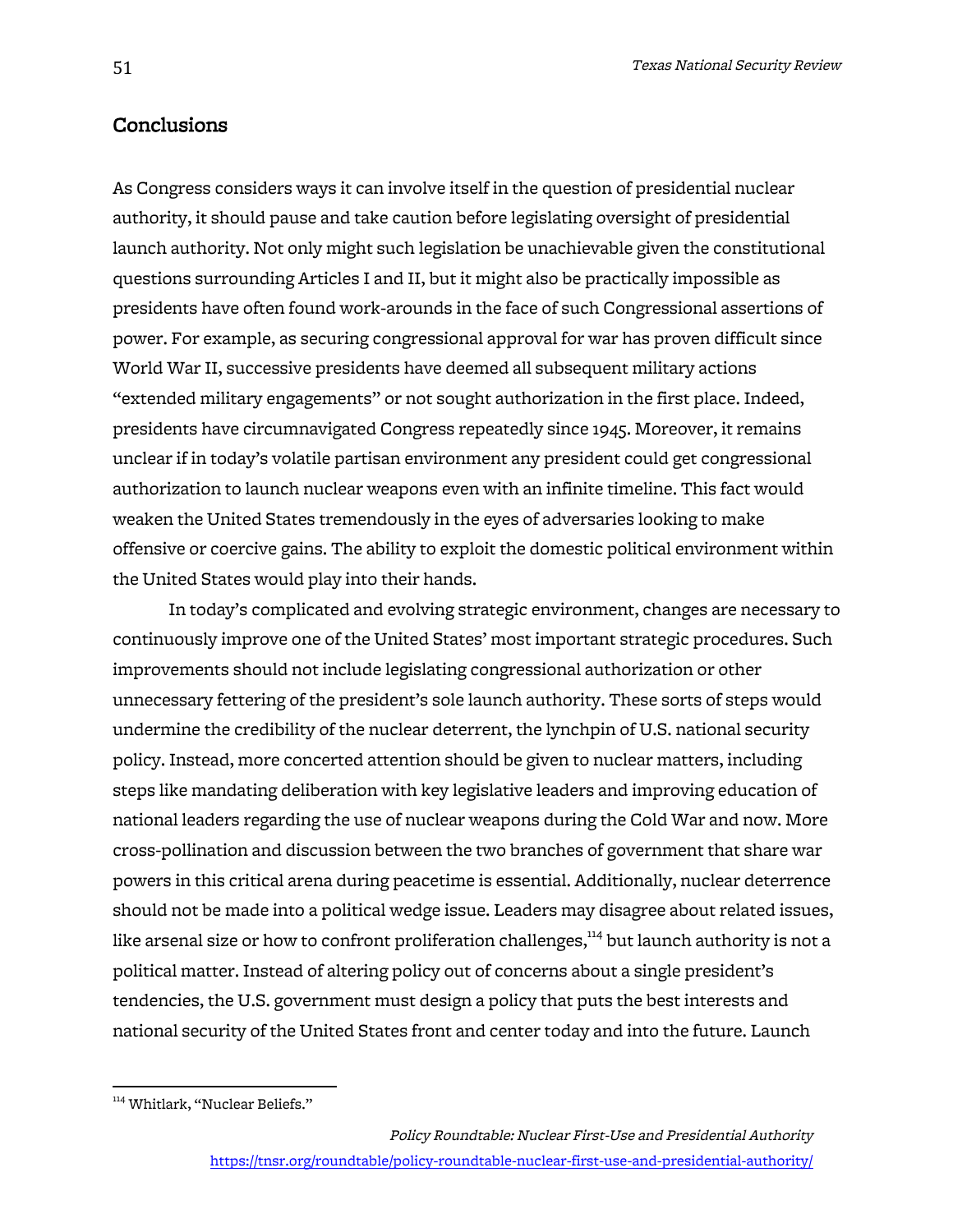authority is critical for nuclear deterrence and that deterrent has myriad purposes. We should all be wary of taking steps that could potentially undermine those important goals.

Rachel Elizabeth Whitlark is a political scientist and assistant professor of international affairs at the Georgia Institute of Technology.



# 6. Somewhere Between "Never" and "Always"

Brendan Rittenhouse Green

Many brave barrels of ink and intrepid pixels have gone to their fate to advance a better understanding of nuclear weapons. However, prior to 2016, few of these seriously grappled with the implications of a figure like Donald Trump in the Oval Office. His arrival has precipitated a reexamination of long-settled questions in nuclear analysis — most importantly the president having the sole authority to launch a nuclear weapon. Although such reconsideration of common wisdom is always welcome, the increasingly popular answer to the question of presidential nuclear authority is not: that the United States should adopt a policy requiring authorization from multiple actors to fire nuclear weapons. In fact, multiple authorization remains a bad idea, even if the alternative places formal control of America's fate in hands of uncertain stability.

The debate over how to authorize the use of nuclear weapons is one facet of the "always/never" problem that was identified by Peter Feaver: States want high assurance

> Policy Roundtable: Nuclear First-Use and Presidential Authority https://tnsr.org/roundtable/policy-roundtable-nuclear-first-use-and-presidential-authority/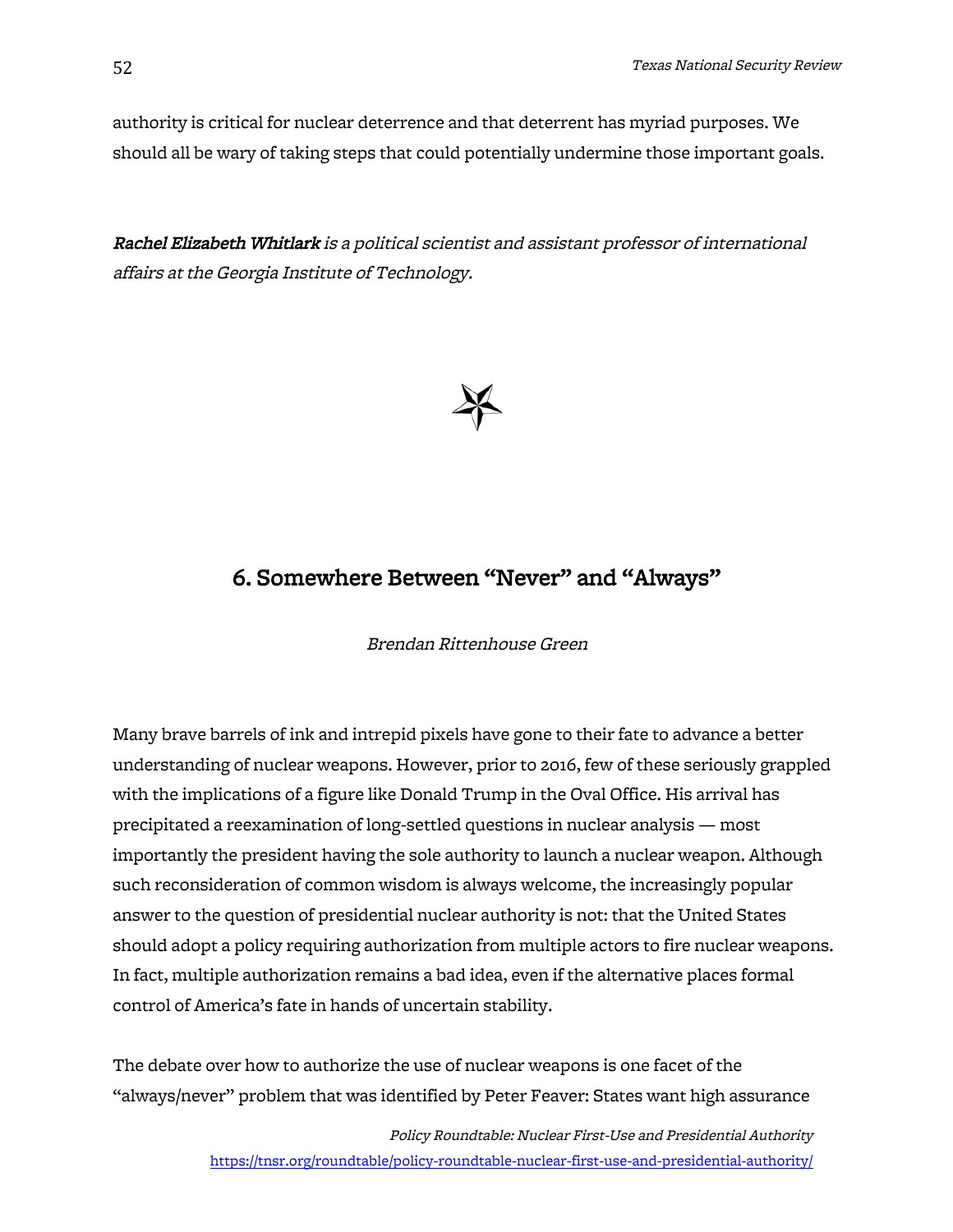that nuclear weapons will always be used when directed and that they will never be used otherwise.<sup>115</sup> The problem is that there tends to be a tradeoff between "always" and "never." Measures that add safeguards against accidental or unauthorized use tend to reduce operational efficacy in situations where speed and tight control are crucial, while command-and-control arrangements that prioritize flexibility and speed tend to be more vulnerable to abuse and/or mishaps. $116$ 

The balance between "always" and "never" can be set in a number of different ways, and states can reasonably make adjustments depending on the circumstances. For instance, warfighting doctrines (either for a damage-limiting first strike or for battlefield use) are more operationally challenging, often depending on speed, coordination, and adaptability. By contrast, doctrines emphasizing retaliatory punishment do not necessarily depend on a quick response, though credibility may be more fundamental for deterrence. Likewise, in peacetime, the need to prioritize successful nuclear operations would appear to be less than during a crisis or war, while the threat of unauthorized use is also lower. The key policy question is, under what circumstances, if any, is making changes to the authority to launch nuclear weapons a good way to push the balance toward "never?"<sup>117</sup>

Several recent articles argue that such circumstances were created with Trump's election. Whether referring to the president explicitly or not, they all express the fear of an unstable or irrational actor launching a nuclear war. These arguments for multiple authorization come in several flavors. More restrictive arguments aim to require the explicit approval of other constitutional actors — either the Supreme Court or a majority of a specially constituted congressional committee  $-$  or the uniformed military.<sup>118</sup> Less restrictive

- <sup>118</sup> See, e.g., Michael E. O'Hanlon, "Going It Alone? The President and the Risks of a Hair-Trigger Nuclear Button," Order From Chaos, March 1, 2016, https://www.brookings.edu/blog/order-from-
- chaos/2016/03/01/going-it-alone-the-president-and-the-risks-of-a-hair-trigger-nuclear-button/; Ted Lieu,
- "H.R.669 Restricting First Use of Nuclear Weapons Act of 2017," 115th Congress (2017–2018),

Policy Roundtable: Nuclear First-Use and Presidential Authority

https://tnsr.org/roundtable/policy-roundtable-nuclear-first-use-and-presidential-authority/

<sup>&</sup>lt;sup>115</sup> Peter D. Feaver, "Command and Control in Emerging Nuclear Nations," *International Security* 17 no. 3 (Winter 1992/93): 163, https://www.jstor.org/stable/2539133.

 $116$  Discussing many of these issues in the context of U.S. military organizations is Scott D. Sagan, The Limits of Safety (Princeton, NJ: Princeton University Press, 1995).

 $117$  I take no position on whether it is desirable to push the balance of priorities toward "never."

https://www.congress.gov/bill/115th-congress/house-bill/669/text; Peter D. Zimmerman, "Two to Tango With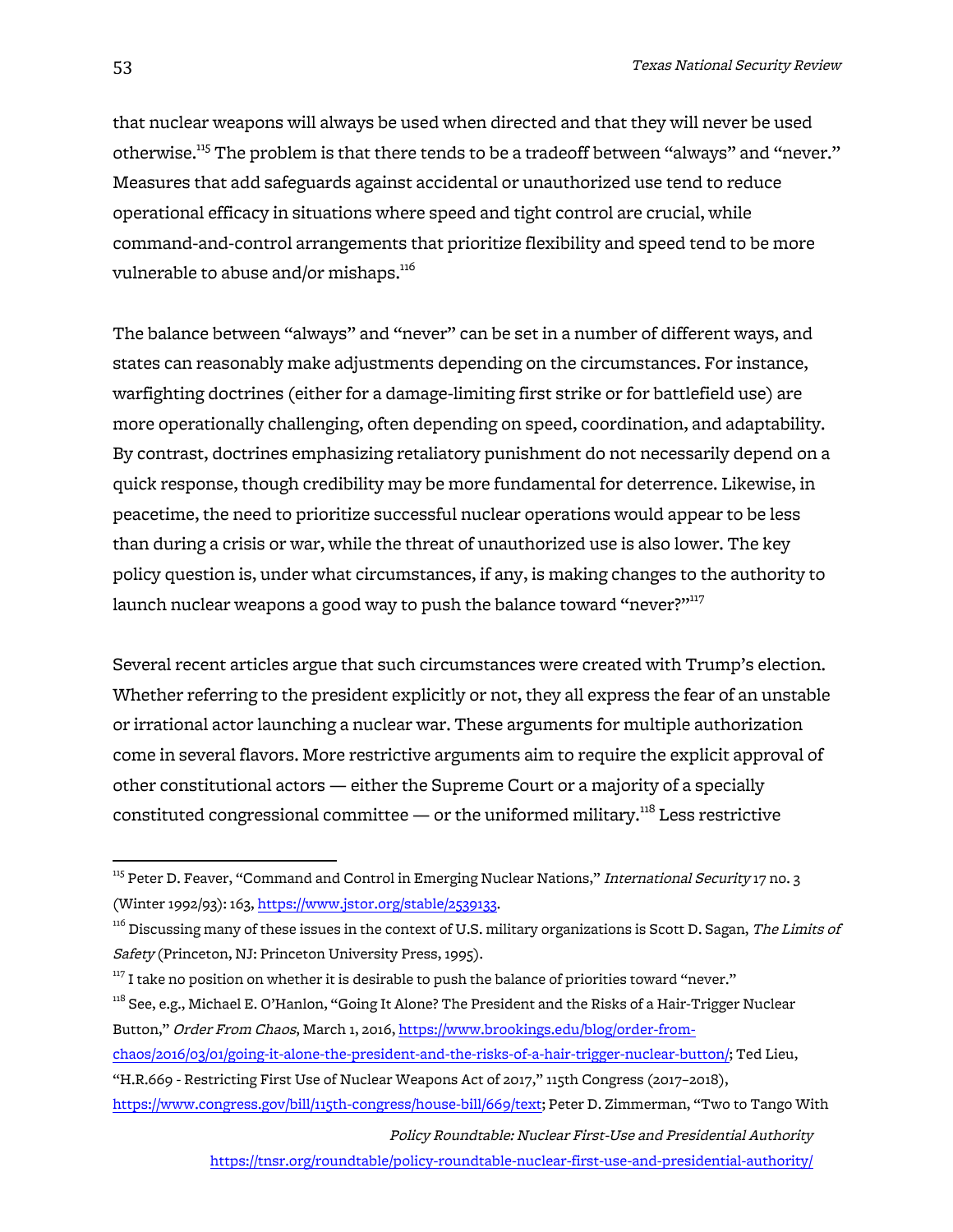arguments suggest that the president should be compelled to consult with other civilian and military actors, time and circumstances permitting, without actually giving them veto power.<sup>119</sup>

# How Effective Are Legal Restrictions?

One problem with arguments like these is that the most effective restrictions on an irrational president's nuclear authority are informal, not legal, and by and large already exist. In the case of a bolt-from-the-blue peacetime attack, resistance from the armed forces — perhaps even vigorous resistance — can probably be expected regardless of the legal situation. Jeffrey Lewis and Bruno Tertrais note that "captains of US SSBNs [ballistic missile submarines] are expected to make communications contact in the event of [an] unexpected launch order that seems out of place or character," citing one former captain who is on record saying "that, in the event of a peacetime launch, he would insist on confirmation and a justification."<sup>120</sup> Similarly, at the height of the Watergate scandal, when President Richard Nixon was drinking heavily and talking bombastically about nuclear weapons, Secretary of Defense James Schlesinger famously gave orders that military

 

Nuclear Weapons," US News & World Report, April 27, 2017, https://www.usnews.com/opinion/articles/2017- 04-26/the-president-shouldnt-have-sole-authority-over-nuclear-weapons; Jeffrey Bader and Jonathan D. Pollack, "Time to Restrict the President's Power to Wage Nuclear War," New York Times, Jan. 20, 2018, https://www.nytimes.com/2017/09/12/opinion/time-to-restrict-the-presidents-power-to-wage-nuclearwar.html; Alex Wellerstein, "No One Can Stop President Trump from Using Nuclear Weapons. That's by Design," Washington Post, Dec. 1, 2016, https://www.washingtonpost.com/posteverything/wp/2016/12/01/noone-can-stop-president-trump-from-using-nuclear-weapons-thats-by-design/; Garrett M. Graff, "The Madman and the Bomb," Politico Magazine, Aug. 11, 2017,

https://www.politico.com/magazine/story/2017/08/11/donald-trump-nuclear-weapons-richard-nixon-215478; Richard K. Betts and Matthew C. Waxman, "The President and the Bomb," Foreign Affairs, (March/April 2018), https://www.foreignaffairs.com/articles/united-states/2018-02-13/president-and-bomb.

 $^{\rm 119}$  Jeffrey Lewis and Bruno Tertrais, "Pressing the Button: How Nuclear-Armed Countries Plan to Launch Armageddon (And What to Do About the U.S.)," War on the Rocks, April 24, 2019, https://warontherocks.com/2019/04/pressing-the-button-how-nuclear-armed-countries-plan-to-launch-

armageddon-and-what-to-do-about-the-u-s/.

 $^{120}$  Jeffrey G. Lewis and Bruno Tertrais, "The Finger on the Button: The Authority to Use Nuclear Weapons in Nuclear-Armed States," CNS Occasional Papers no. 45 (Monterey, CA: Middlebury Institute of International Studies at Monterey, 2019), 39.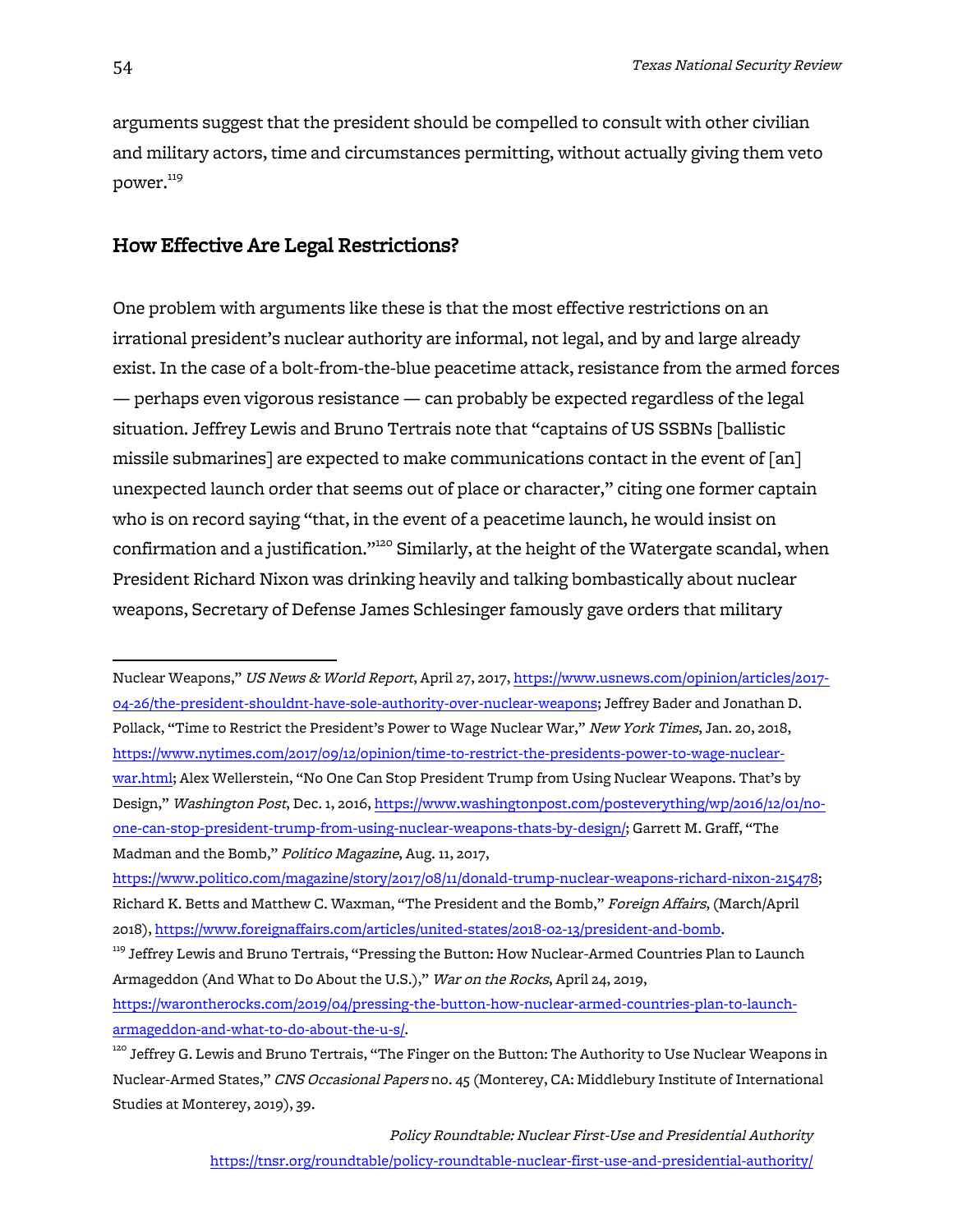commanders needed to double check with him or Secretary of State Henry Kissinger before executing any order for a nuclear launch.<sup>121</sup> Personally, I think a bolt-from-the-blue attack order is more likely to precipitate a soft coup than it is actual nuclear use. In such a case, the constitutional fallout is likely to be significant and thus it ought to be the focus of our attention.

At the same time, during a crisis or conventional war, legal requirements are not likely to stop a determined president, rational or otherwise. For instance, President Dwight Eisenhower noted in public that, regardless of Congress' formal power to declare war, any president who didn't act with alacrity to order a nuclear attack when needed to protect the American people "should be hanged."<sup>122</sup> He privately reassured members of Congress that "in the event of a real emergency," he "would not come to Congress, but" would "go ahead" and act on his own.<sup>123</sup> Even when America was at peace, Eisenhower circumvented the legal restrictions of the Atomic Energy Act, which forbade sharing custody of nuclear weapons with American allies. He set up a system where American controls over nuclear weapons in Europe were extremely loose. As Eisenhower put it, "we are willing to give, to all intents and purposes, control of the weapons. We retain titular possession only."<sup>124</sup> Congressional reports howled with outrage, but the policy was not changed until a new administration decided to change it. Eisenhower was an exceptional president in many ways, but not with regard to legal restrictions and foreign policy.

In any event, requiring a president to consult with other actors prior to launching a nuclear weapon, as envisioned by less restrictive proposals, will probably take place anyway in the form of the chain of command pushing back during peacetime, as described above. More restrictive proposals for checking presidential nuclear authority would need to be aimed at very difficult, and rare, cases: situations where a determined but irrational president wants

<sup>&</sup>lt;sup>121</sup> Graff, "The Madman and the Bomb."

<sup>&</sup>lt;sup>122</sup> Graff, "The Madman and the Bomb."

 $^{123}$  Brendan Rittenhouse Green, "The President and Nuclear Weapons, or: How I Learned to Stop Worrying and Love Trump Having the Bomb," War on the Rocks, Sept. 25, 2017, https://warontherocks.com/2017/09/thepresident-and-nuclear-weapons-or-how-i-learned-to-stop-worrying-and-love-trump-having-the-bomb/.

<sup>&</sup>lt;sup>124</sup> Marc Trachtenberg, A Constructed Peace: The Making of the European Settlement, 1945-1963 (Princeton, NJ: Princeton University Press, 1999), 200.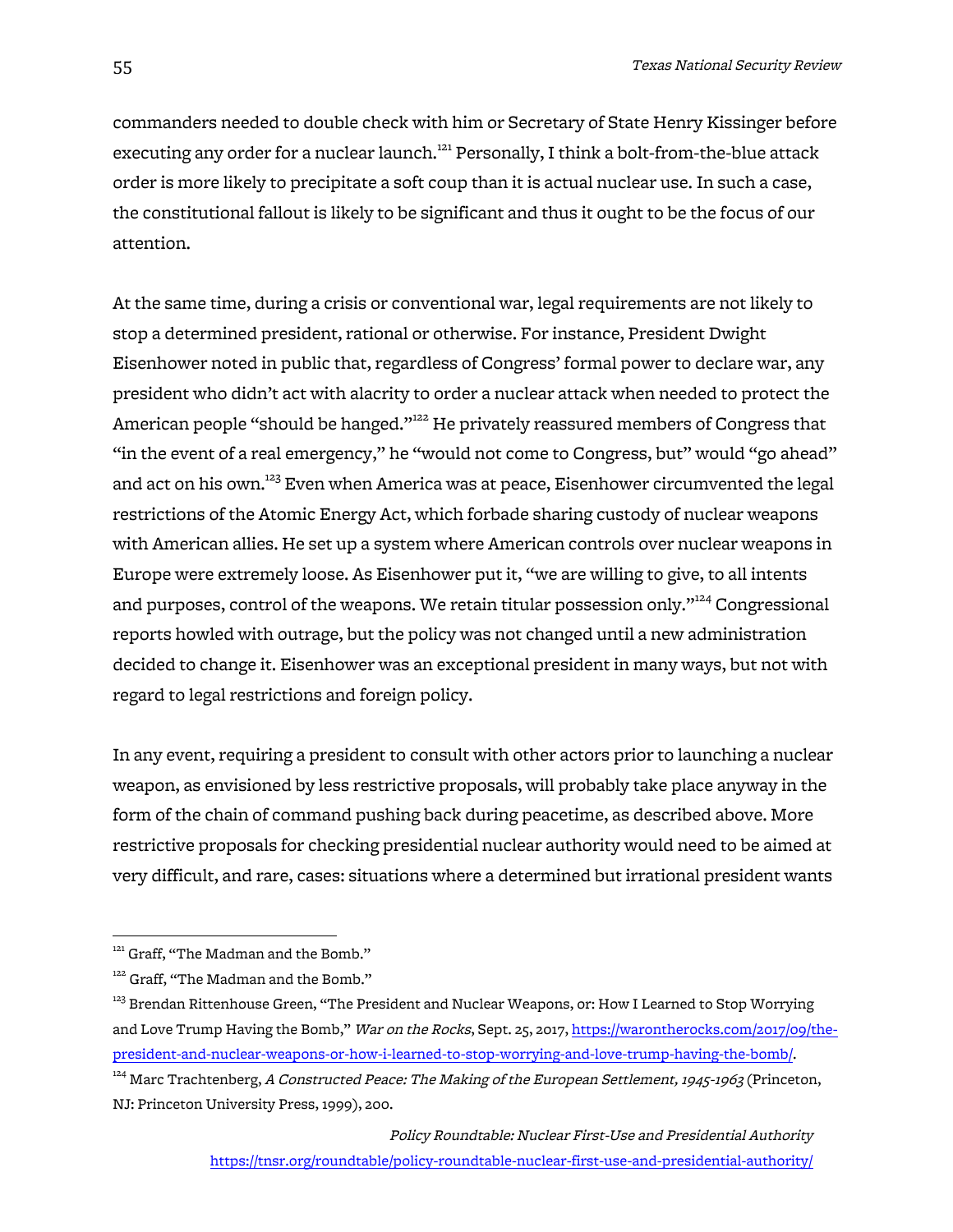to launch a nuclear strike and is unsuccessfully opposed by military and perhaps other civilian authorities, likely during a war or crisis. The only way to stop nuclear use under these circumstances is to require multiple authorizations, with each party possessing an effective veto. This is the kind of command arrangement that was pursued by the Soviet Union during the Cold War and is still in place in Russia today.<sup>125</sup>

# Tilting Too Far Toward "Never"

However, this leads to a second problem, which is that proposals for multiple authorizations tilt the dial much too far toward "never" at the expense of "always." The costs of such an approach should not be dismissed as fanciful, as there are many signs that the world could be headed for increased nuclear competition. Keir Lieber and Daryl Press point out that technological change has made nuclear arsenals more vulnerable than ever before.<sup>126</sup> I argue that these technical trends, along with unstable beliefs about mutually assured destruction and domestic hurdles to arms control, have heightened the global risks of peacetime nuclear competition.<sup>127</sup> Similarly, the 2018 Nuclear Posture Review highlights the increasing emphasis that American adversaries are placing on their nuclear forces. Analysts like Brad Roberts have made similar observations.<sup>128</sup> Even states with historically stable nuclear force postures, like India, are moving toward counter-force competition.<sup>129</sup> If these trends persist, requiring multiple levels of authorization could be costly during war and crises, as well as peacetime.

Policy Roundtable: Nuclear First-Use and Presidential Authority

https://tnsr.org/roundtable/policy-roundtable-nuclear-first-use-and-presidential-authority/

 $125$  Lewis and Tertrias, "The Finger on the Button," 11.

<sup>&</sup>lt;sup>126</sup> Keir A. Lieber and Daryl G. Press, "The New Era of Counterforce: Technological Change and the Future of Nuclear Deterrence," International Security 41, no. 4 (Spring 2017): 9–49, https://doi.org/10.1162/ISEC\_a\_00273.  $127$  I make this argument in my forthcoming book: Brendan Rittenhouse Green, The Revolution That Failed:

Nuclear Competition, Arms Control, and the Cold War (New York: Cambridge University Press, 2019), chap. 9. <sup>128</sup> Nuclear Posture Review, Department of Defense, February 2018, 5-14,

https://media.defense.gov/2018/Feb/02/2001872886/-1/-1/1/2018-NUCLEAR-POSTURE-REVIEW-FINAL-REPORT.PDF; Brad Roberts, The Case for U.S. Nuclear Weapons in the 21st Century (Stanford, CA: Stanford University Press, 2015).

<sup>&</sup>lt;sup>129</sup> See Christopher Clary and Vipin Narang, "India's Counterforce Temptations: Strategic Dilemmas, Doctrine, and Capabilities," International Security 43, no. 3 (Winter 2018/19): 7–52, https://doi.org/10.1162/isec\_a\_00340.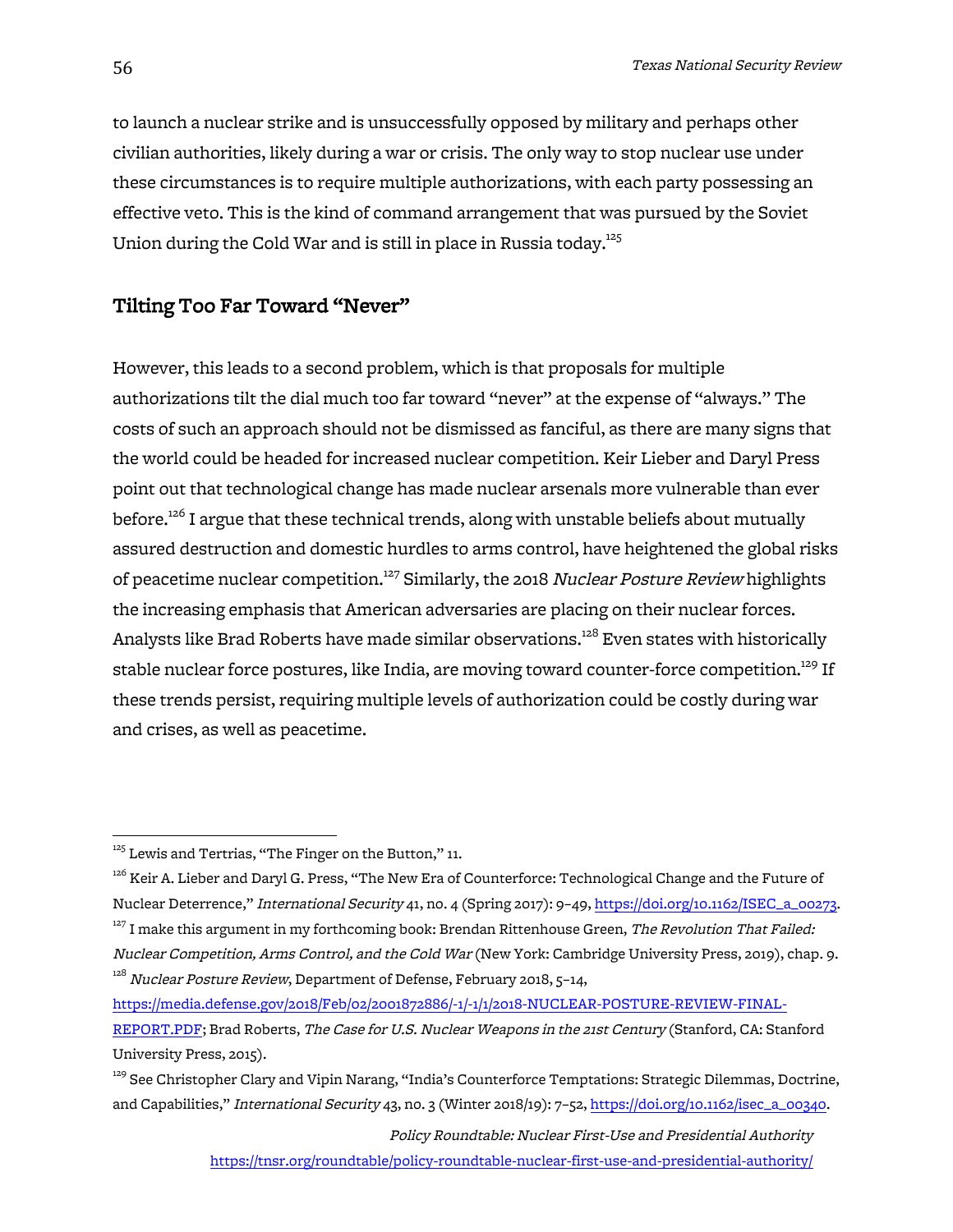In the event of a war, the time needed to surmount a congressional or Supreme Court veto could spell doom in instances where a first strike might be justified, such as an attempt to preempt a North Korean nuclear force about to fire. Moreover, additional veto concerns of any sort make retaliatory missions much more challenging, since they increase the demands on the secure communications capabilities and continuity of government procedures necessary to ride out an attack. During a crisis, adding veto power beyond the president could encourage American adversaries to take more nuclear risks in the belief that Washington will have a relatively lower risk tolerance. The result could be more nuclear crises with worse outcomes. In the end, almost the entire value of nuclear weapons comes from the (at least implicit) threat to use them. Standing up before the world and ostentatiously making them more difficult to use during a crisis sends exactly the wrong signal.<sup>130</sup>

A complex system requiring multiple authorizations could impose peacetime costs as well. The experience of the Soviets is instructive here. In the later part of the Cold War, Soviet military officers and civilian analysts alike were deeply pessimistic about the survivability of the Soviet nuclear command system. In part, this was a technical problem, but these worries were also caused by political decisions about Soviet command and control, including the multiple actors needed to authorize a launch. The command system necessitated buying heavily redundant nuclear forces and early warning capabilities to compensate for decapitation risks.<sup>131</sup> It also caused a ferocious civil-military upheaval, with the General Staff of the Armed Forces of the U.S.S.R. pressing strongly for greater ability to launch on warning. Chief of the General Staff Marshal Nikolai Ogarkov was eventually removed in response, at least in part, to this controversy.<sup>132</sup>

 $130$  These examples are covered in Green, "The President and Nuclear Weapons."

 $131$  The United States was keenly worried about such risks during the Cold War and, as a consequence, predelegated authority to use nuclear weapons, as well as the ability to launch, in ways that the Soviet Union was loath to contemplate. See Bruce G. Blair, The Logic of Accidental Nuclear War (Washington, D.C.: Brookings Institution Press, 1993), chap. 3.

 $^{132}$  For the arguments in this paragraph, see Brendan Rittenhouse Green and Austin Long, "The MAD Who Wasn't There: Soviet Reactions to the Late Cold War Nuclear Balance," Security Studies 26, no. 4 (October 2, 2017): 631–36, https://doi.org/10.1080/09636412.2017.1331639.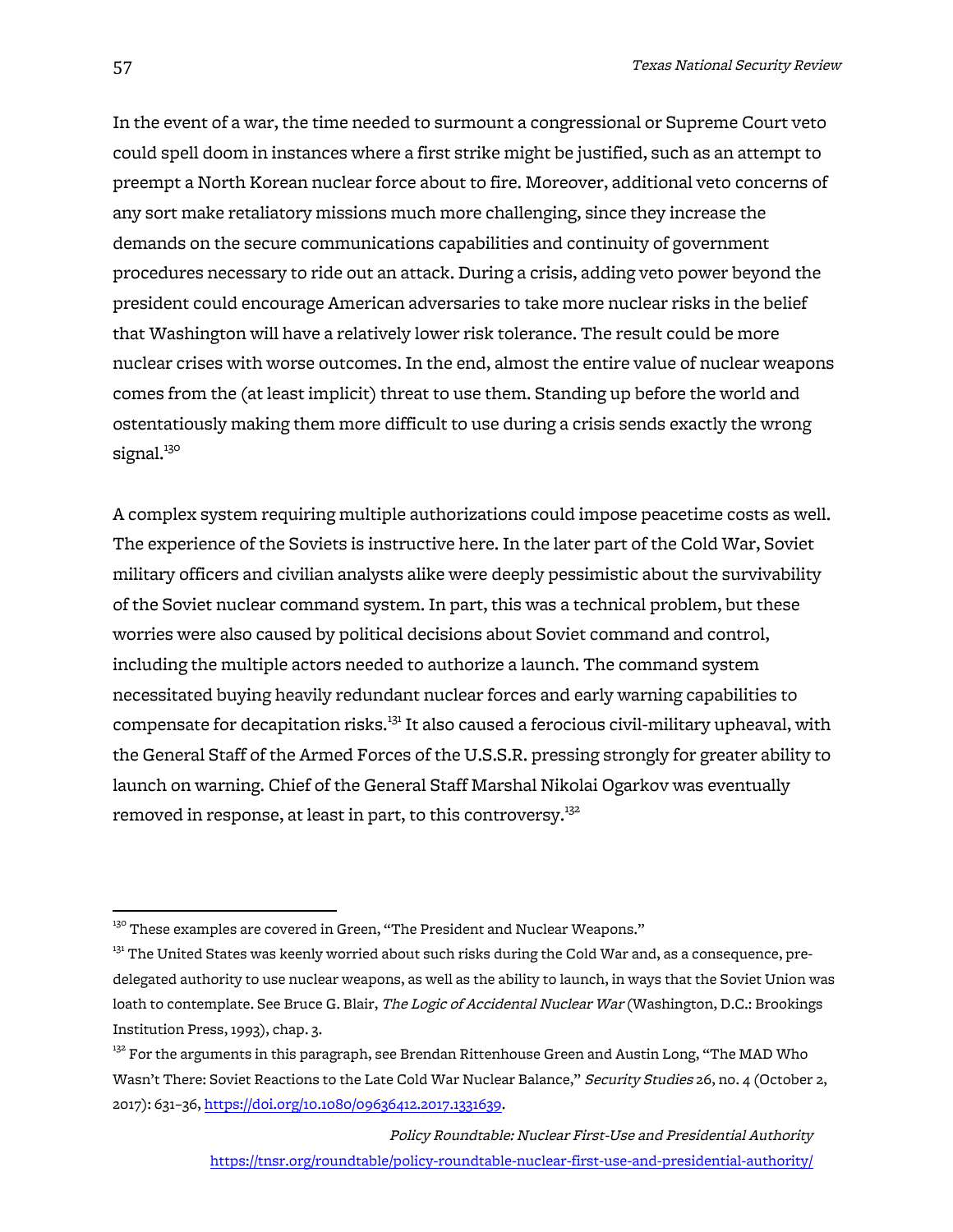Importantly, Soviet command arrangements did not go unnoticed in Washington. When the CIA learned of the Soviet multiple authorization system in 1977, National Security Adviser Zbignew Brzezinski flagged the issue for President Jimmy Carter. Brzezinski noted that a Soviet decision to retaliate was not "the choice…of a single individual." Instead, it was "probably a three-man collegial decision." Brzezinski concluded that consequently "it might be very difficult for the USSR to 'launch from under attack' unless the three men are kept constantly in touch — no separate vacations."<sup>133</sup> The Carter administration's interest in Soviet command and control was part of a broader learning process that indicated that Soviet nuclear forces were much more vulnerable than policymakers had initially anticipated. In conjunction with other changes in the intelligence picture, these discoveries led to a more aggressive American nuclear posture during Carter's last three years in  $office.<sup>134</sup>$ 

# Domestic Considerations

A third problem with command and control based on multiple authorizations is its effects on domestic politics.<sup>135</sup> Though some analysts claim to use Trump only as a foil to highlight structural risks that would exist in any administration, one cannot help but notice that there was a conspicuous dearth of interest in presidential control of nuclear weapons during the Barack Obama years.<sup>136</sup> Whatever one thinks of Trump, it seems like a bad idea to change long-standing defense structures in response to displeasure with the current Oval Office occupant, however justified. Such a move would set a bad precedent, worsen political polarization, and be perceived as highly partisan.

Some would defend the motives behind instituting a multiple authorization protocol as a reconstitution of congressional authority in national security matters. Congress is, after all,

<sup>&</sup>lt;sup>133</sup> Brzezinski to Carter, December 2, 1977, Declassified Document Reference System CK2349136586, pp. 2–3.

<sup>&</sup>lt;sup>134</sup> See Green, The Revolution That Failed, chap. 8.

 $^{135}$  The next three paragraphs also draw on Green, "The President and Nuclear Weapons."

<sup>&</sup>lt;sup>136</sup> See, e.g., O'Hanlon, "Going It Alone?"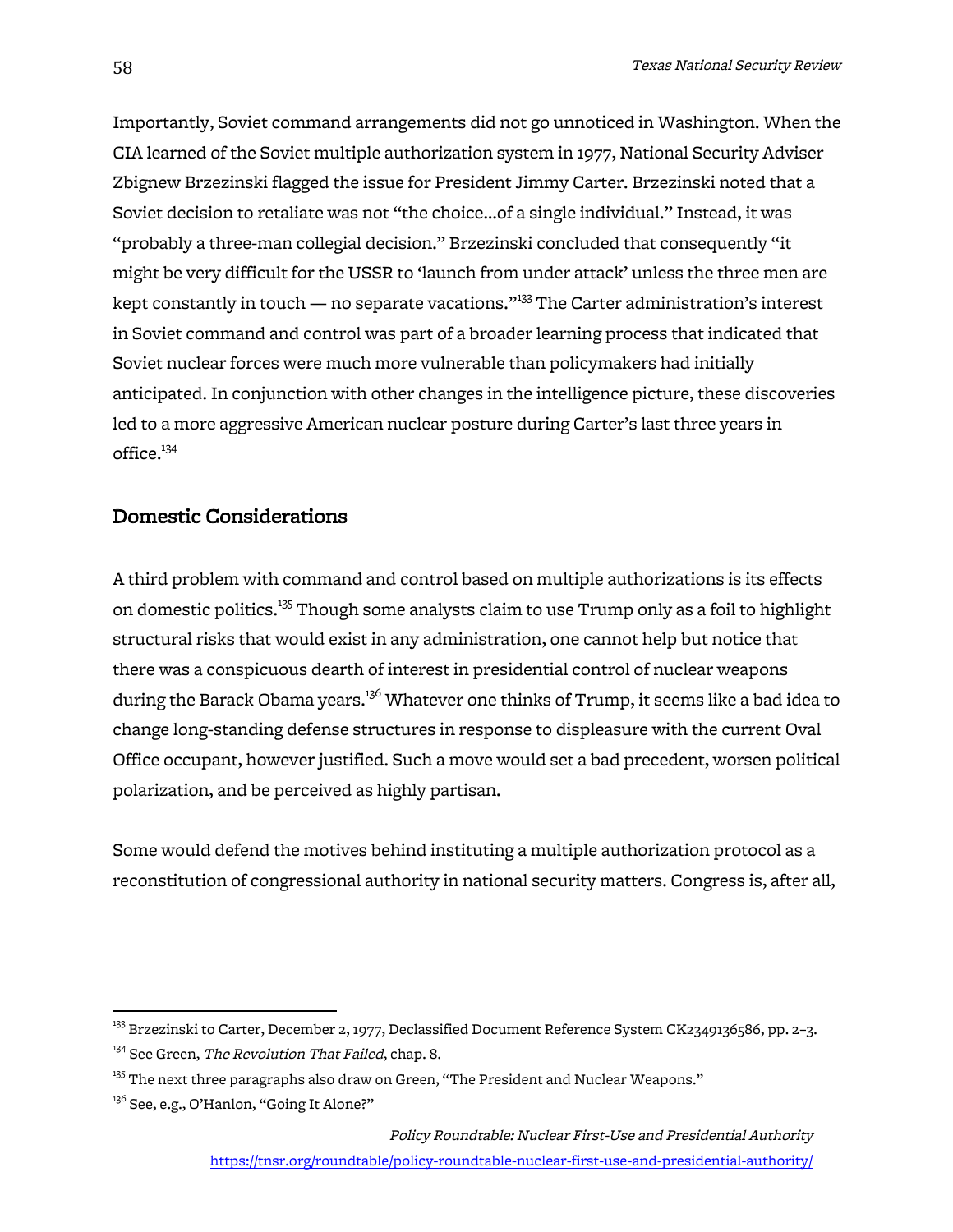granted the sole power to declare war under Article I of the Constitution.<sup>137</sup> One would think that Obama's robust defense of presidential prerogatives over the use of force and Congress' craven abdication on most national security issues of significance would have cured analysts of this particular anachronism. It has the air of special pleading about it one doubts that any analysts calling to restore congressional dignity are really prepared to embrace a thorough-going originalist approach to the constitution, or even the kind of foreign policy that a legislature could manage.

There is much to be said against the new understanding of the constitution that arose, largely without amendment, in the 20th century. But one of its great virtues is that is has provided a viable political order under modern conditions, including a global foreign policy, as well as a massive technological revolution in warfare. Together, these conditions increase the need for making speedy decisions about nuclear war while making those decisions largely immune to legislative oversight. For good or for ill, both Congress and the executive recognized this fact during the Cold War. Attempting to close our eyes to it now seems unwise. The romantic in me would like to enhance congressional authority in foreign policy, and much else besides. The realist in me, however, has learned to stop worrying and to love leviathan, who, as Hobbes promised us, at least provides the most promising route to survival.

Moreover, I would argue that the president is optimally situated to provide domestic legitimacy to nuclear decision-making, insofar as such legitimacy is possible at all. The president owes his authority to victory in a nation-wide election, conducted according to the procedures mandated by the Constitution. No other elected official who might be included in the chain of command can claim as much, while the mandate of civilian appointments like the secretary of defense or the Supreme Court justices is even more tenuous. And, of course, military officers have no democratic mandate at all, their many other virtues notwithstanding. If democracy is to have the high national value it is generally accorded, surely decisions of national survival should be made by the one office elected by the majority of the entire nation.

 $137$  This kind of rhetoric is everywhere, but for a recent book length exposition see: Elaine Scarry, Thermonuclear Monarchy: Choosing Between Democracy and Doom (New York: W. W. Norton & Company, 2014).